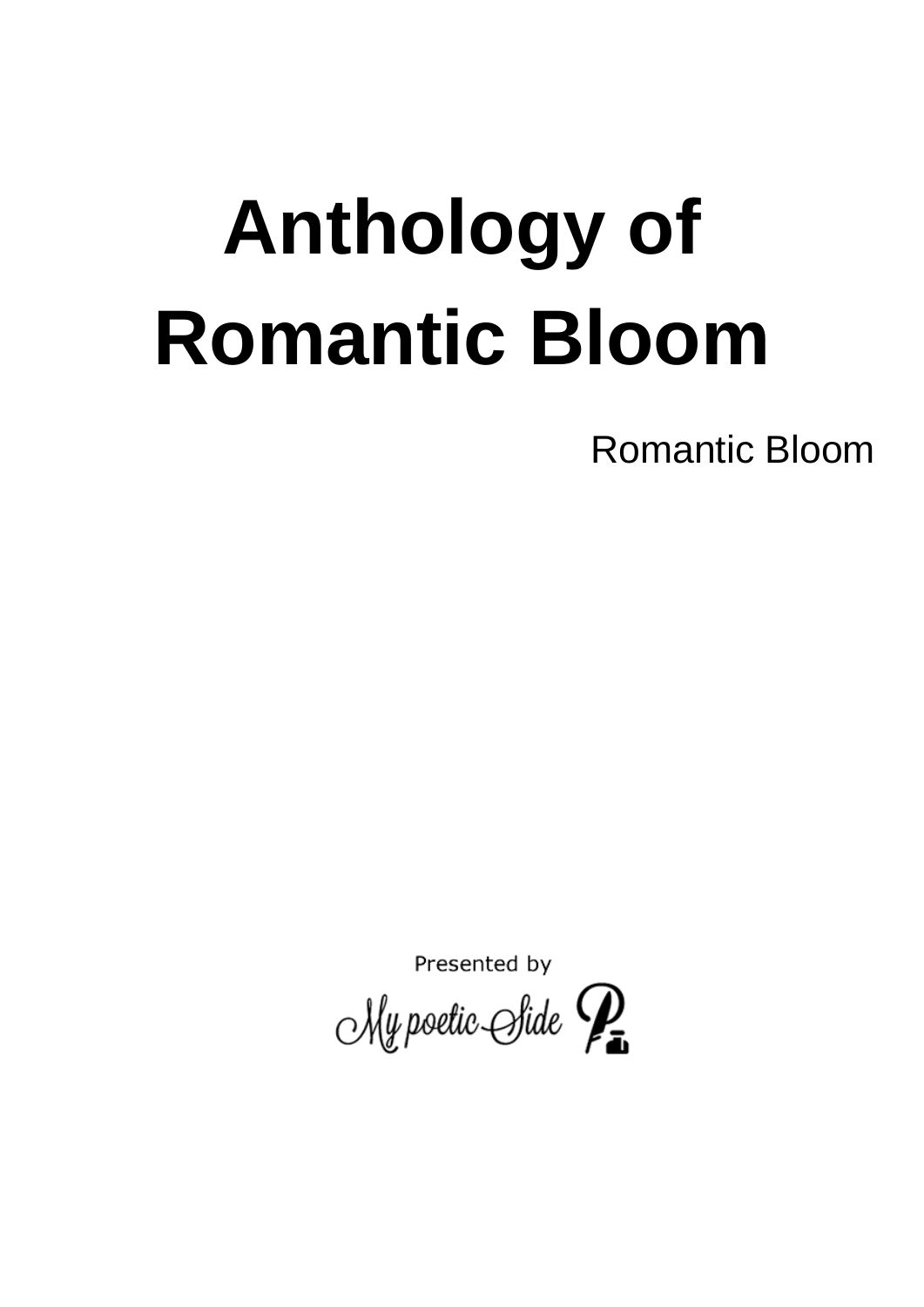## **summary**

#### Winter Twilight

Wind Chimes

What Are you Afraid of

Was it just a Dream

#### Underneath the Shadow of my Wings

The Moon & Stars

#### The Gift of Love

The Dent on my Pillow

#### Taste of Temptation

**Sunshine** 

#### Sun Kissed

Sedoka : Glow of Soft Moonlight

#### Seas of Dreams

Scarecrow Ode

#### Our New Years Love- A Rondelet

One with Nature

#### One Summer?s Day

LIFETIME

#### Let me Serenade You

Kyrielle Sonnet: A Delicate Flower

#### In the Vacant Spaces of Quietude

In the Shades of Darkness

#### I?m Leaning Towards Insane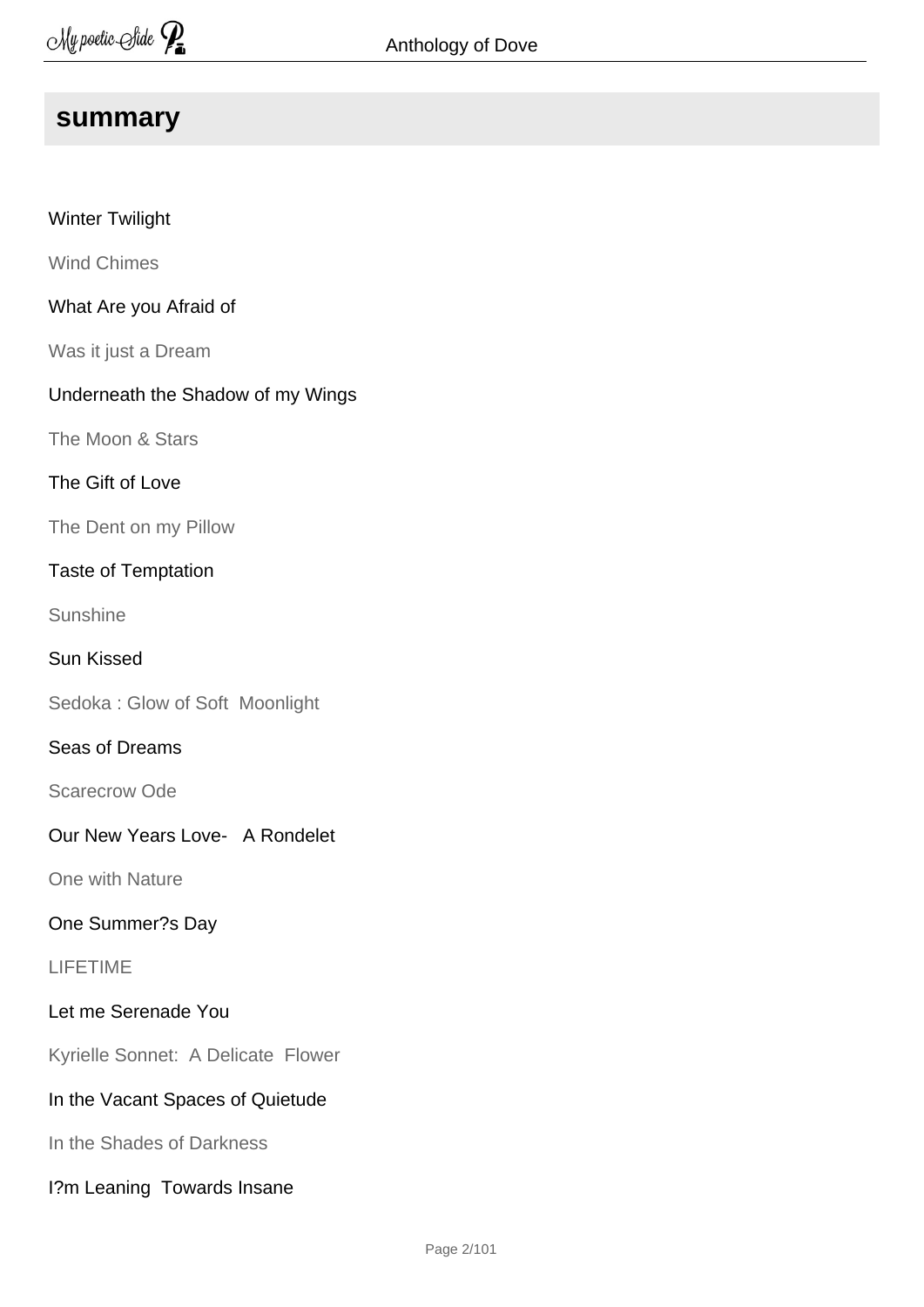#### Fear

#### Dressing aTurkey

Clerihews- comic verses

#### Christmas Day

Battle Between The Sexes - The Commode

#### Bathe Me In Your Splendor

Avalanche of Emotions

#### And So the Waves Whispered...

A Sad Violin

#### A Treasure within my Soul

A ?Villanelle? Touch the Light

#### ?Sonnet? From the Ashes

?Palindrome? Passion

#### ?a kyrielle ? New Start

? Villanelle ? Shall I call it Defeat?

#### ? Kyrielle Sonnet? Mountain Peaks

? Alluette? Heaven

#### ? A Kyrielle ? Contented Hearts

La? libertas : Fantasies

#### Beauty

?Terzanelle? A Million Stars

#### ? Promises of Vows

The Earth Worm-a sonnet

#### Let me Quilt My Affections

????????? ?? ????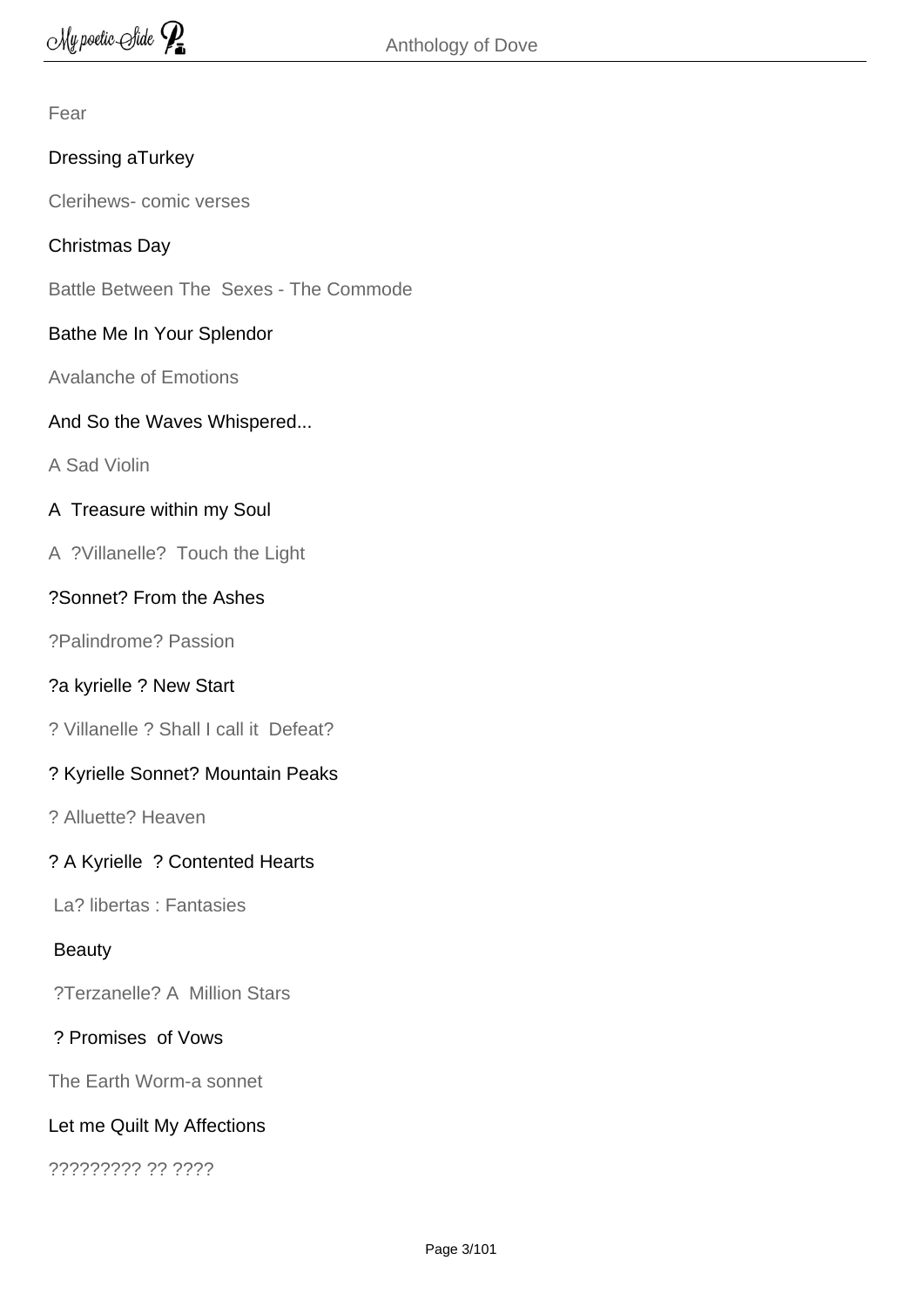#### ? ???? ???????? ?? ??????? ???

Music of my Heart

#### Hope Chest

The Fairies Cast A Spell- Triolet

#### The Petrichor - A sonnet

Purrfectly Batman

#### Joy Awaits

Ephemeral

#### ?????????? ???, ??? ???? ? ???????

For Break it May: A Triolet

#### The Vellichor of Canterbury Library

A Dream

#### ????????? ?s ???? ??? ??

A - Z Love?s Breath

#### Clouds of Destiny

????????????????

#### The Mighty Jungle- Haiku Sets

In the Vacant Spaces of Quietude

#### Loves First Kiss - A Villanelle

Lovely Rainbows

#### **Dandelions**

????? ??? ????? ?? ?????????

#### Missing Moonlight

Mermaid- Acrostic

My Heart is Heavy : Villanelle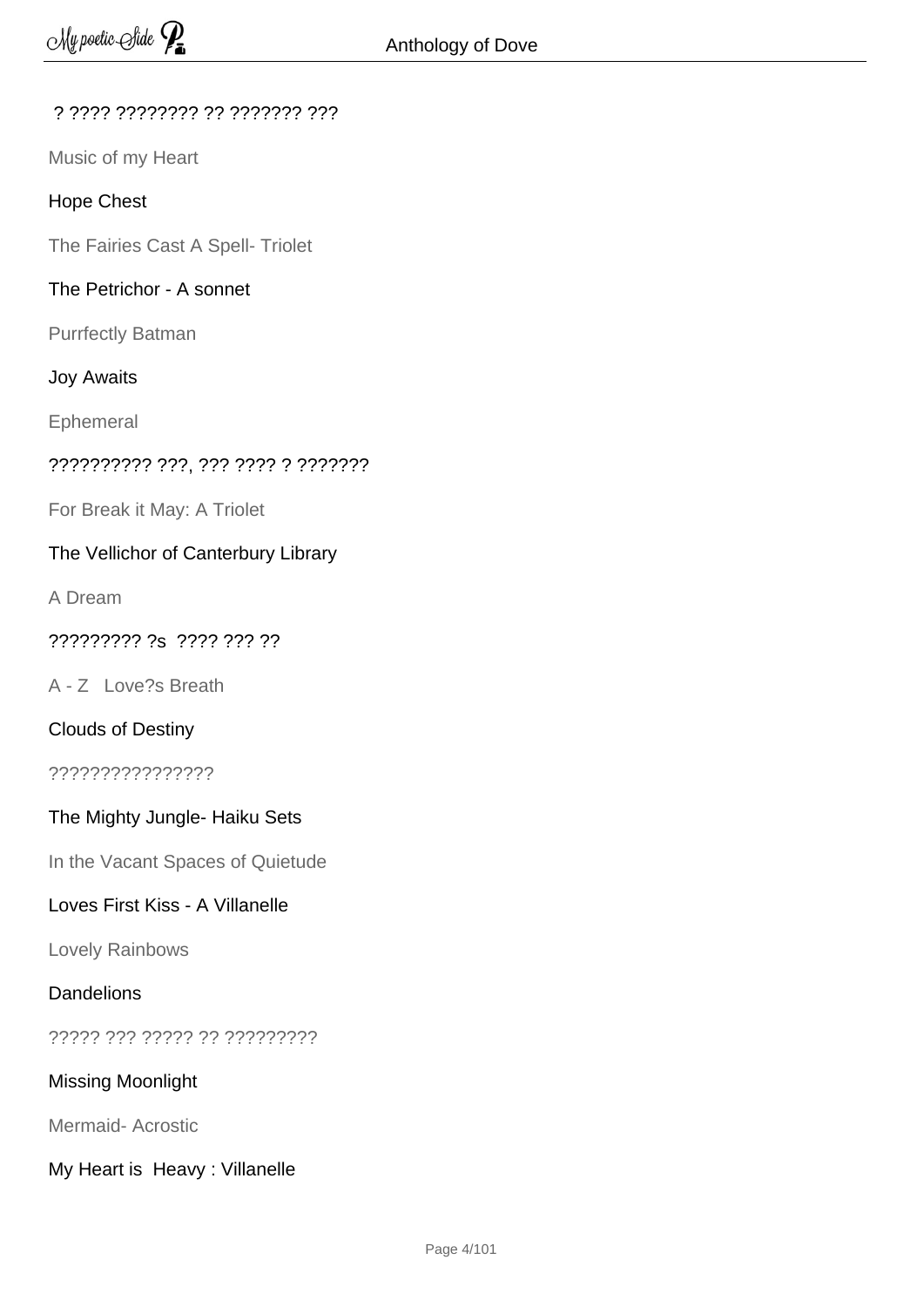Dimples - Acrostic

#### My Valentine's Dreams Leave Me Teary-eyed

Moonlit Heavens: A Villanelle

#### I Fell in Love : Rondelet

Baller Oni

#### Love it's Sweet Warmth- Rondelet

Railway Station: Villanelle

#### When You Were Mine: Villanelle

Blood-Red Rose: Villanelle

#### Beauty Upon The Sea

Underneath The Moon-kissed Night

#### Tin Man

Dungeons and Dragons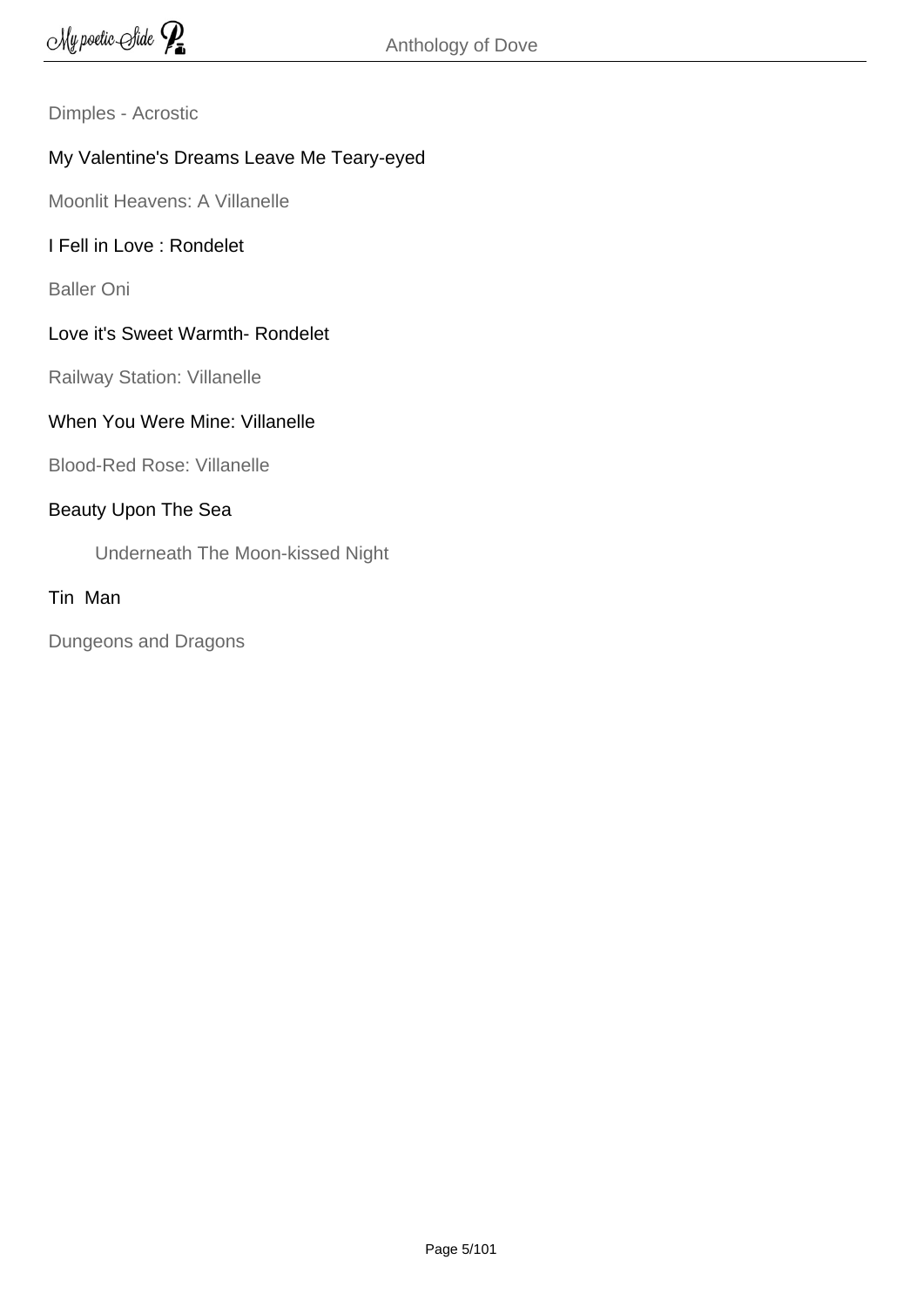# **Winter Twilight**

The soft glow of dusk brushes through her hair The cool wintery winds caresses her face She strides through the snow without any care As fresh snowflakes blesses her with grace

Deep in winter twilight Spring Buds slumber Whilst bare limbs of trees catch the falling snow Through the maze of trees she crosses under she brushes them off with her hands and blows

Like dandelion fluff that disappears The snowflakes melt away in twilight's beam She laughs, softly turning, and then she cheers Deep within winter's twilight blissful sheen

The cool Wintery winds caressing her face Twilight's ethereal beauty instilling it's grace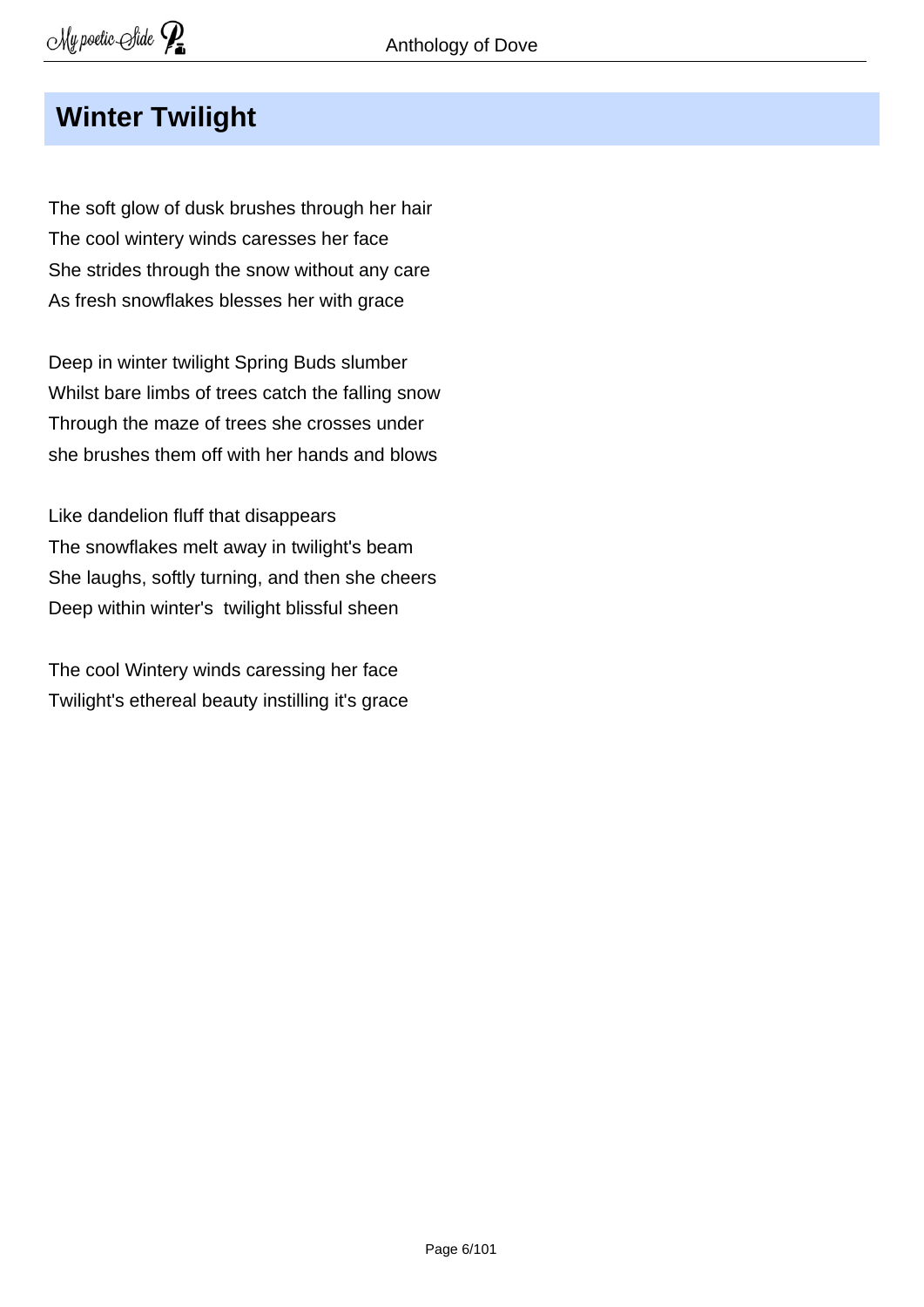# **Wind Chimes**

**Love like a musical wind chime Let it enchant your soul**

**Let it's whimsical music resonate and kiss your very soul**

**Let the winds of love caress you and make you feel whole**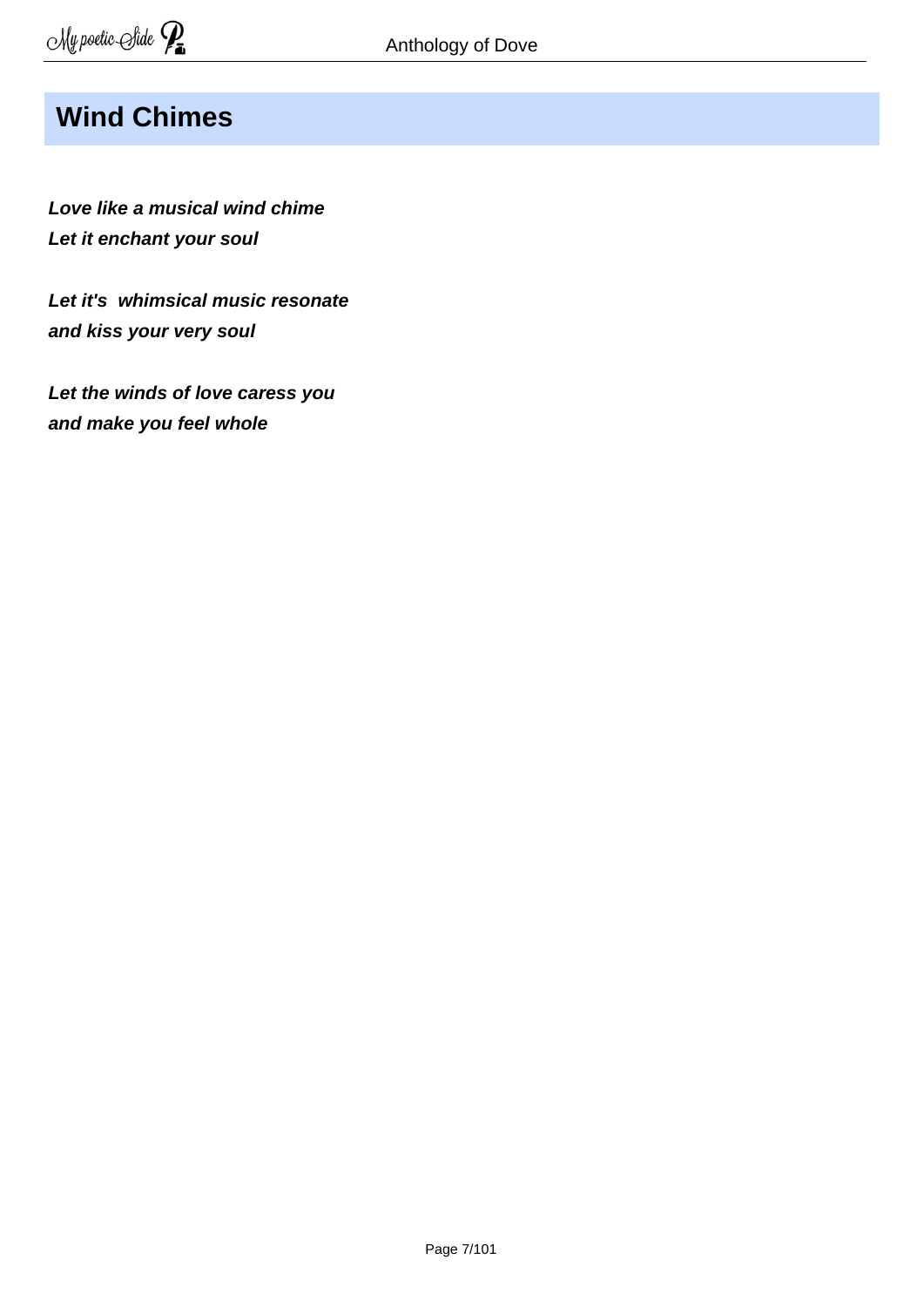# **What Are you Afraid of**

#### **What Are You Afraid of**

As the weight of the world Is lifted by the **Angels** above The **Demons** below are tugging "What are you afraid of?"

If the **abyss** never ends will the **black hole** swallow? If all **sins** remain unforgivable will your soul feels hallow ?

Where do you go when you are stuck in the middle? Not worthy of **heaven** or can't solve **hell's riddle** ?

**Repent, forgive,** don't let **lust** pull your eyes Gluttony is shameful is it truth, or made up lies

When **evil** comes to claim the **devil's grip is never tame** so hold on to goodwill, goodness, and the **Angels** chains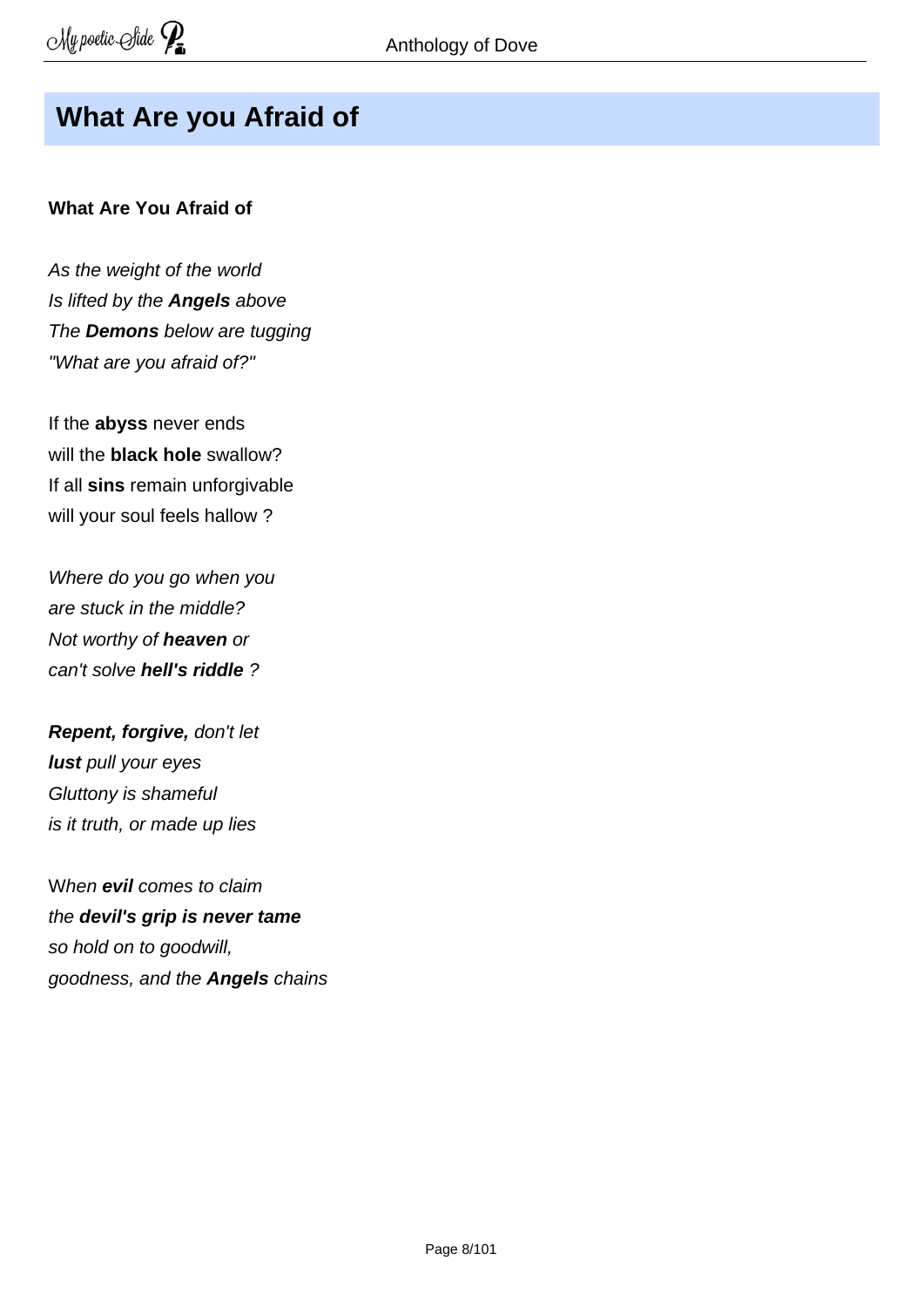# **Was it just a Dream**

**I just saw my reflection blink Gazing down upon the stream In tiny ripples of glittered ink Oh, could it be just a dream?**

**I saw my reflection smile Gazing down upon the stream Cascading gently and mild Oh! could it be just a dream?**

**Then spied my reflection dying Gazing down upon the stream My blissful eternal soul flying Or was it just a mixed up dream**

**I saw my reflection finally fade Gazing down upon the stream My blinking last escapade Before I drowned in my dreams**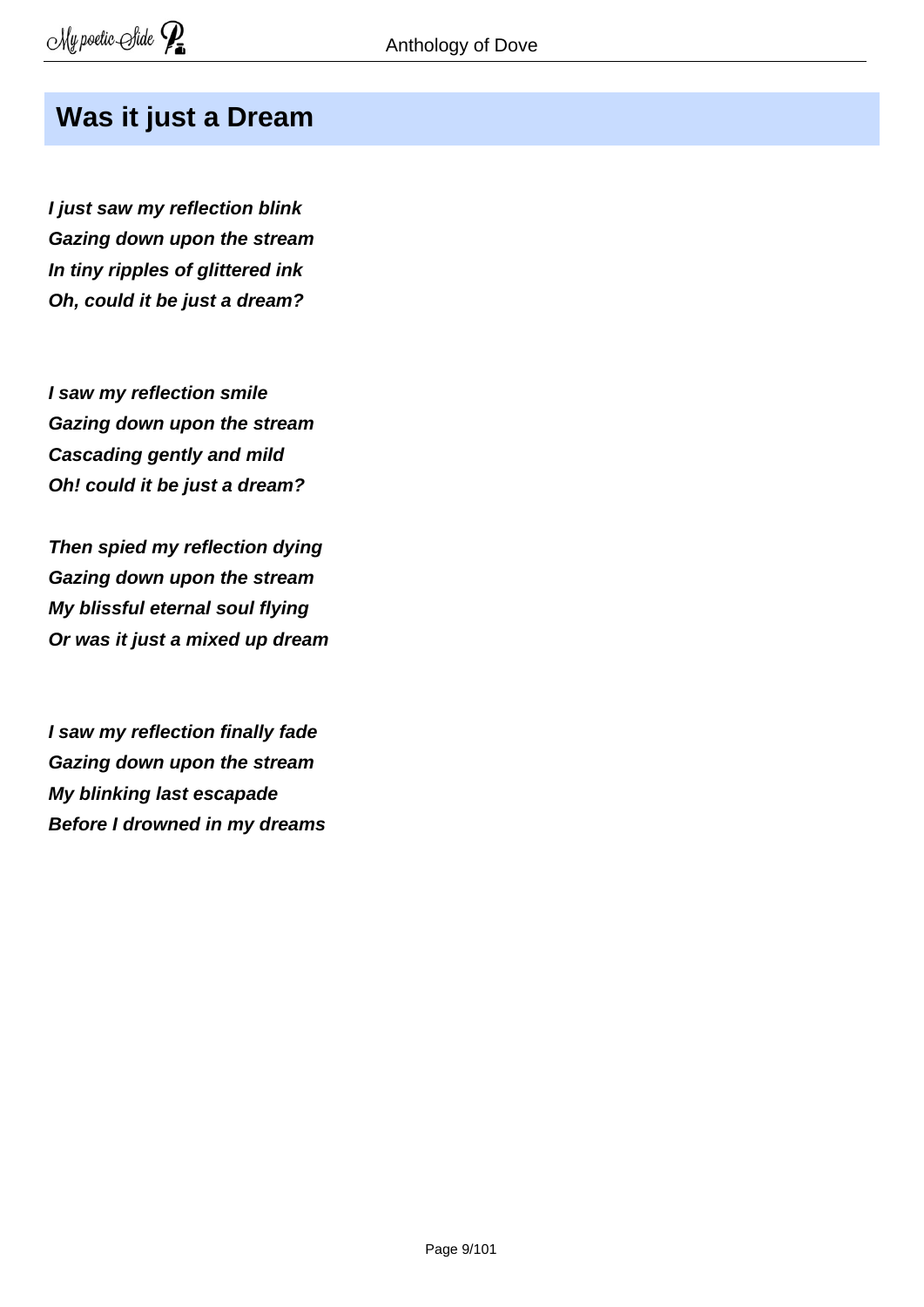# **Underneath the Shadow of my Wings**

I shall hold you underneath the shadow of my wings Keep you safely tucked no matter what life brings And through each season of your precious life Ill help you to balance any anguish or strife I shall turn your mortal pain to laughter and joy I shall turn your mortal grief into comfort & rejoice I shall turn you anguish & sorrow into hope for a new tomorrow I shall hold you underneath the shadow of my wings Keep you safely tucked no matter what life brings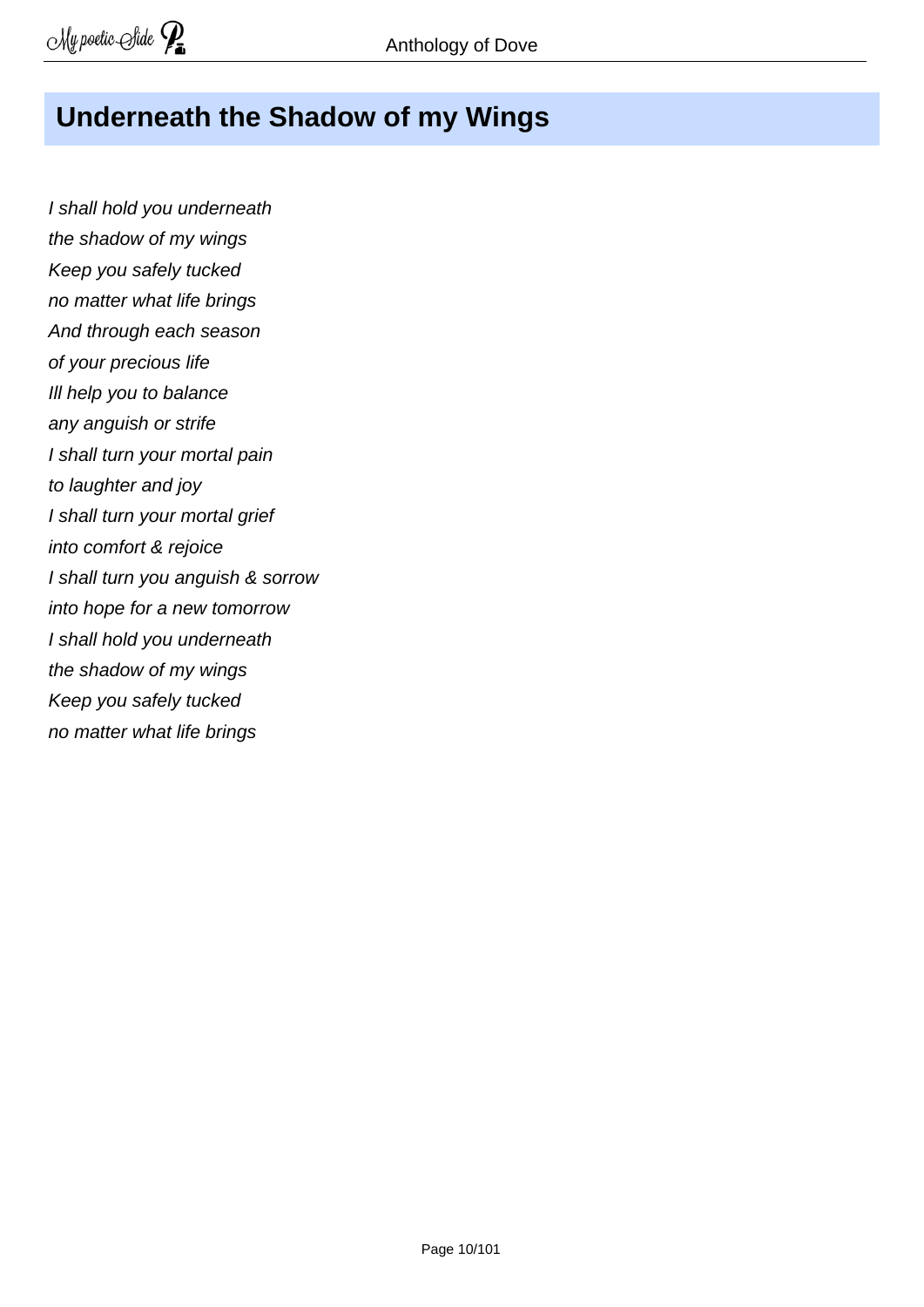## **The Moon & Stars**

**The glow, the prism of hope to all The shine so beautiful and bright Upon the ebony nights sky's walls**

**Yes, the prism of light falls In a spectrum within sight The glow, the prism of hope to all** 

**Like the changing leaves of fall Their colorful rays take flight Upon the ebony nights sky's walls**

**Our souls the blissful lights enthralls a symbiotic relationship ever bright The glow , the prism of hope to all** 

**The Moon and stars as nature calls Joyful like fairies and sprites Upon the ebony nights sky's wall**

**As the twilight night lovingly crawls The kindred glow at heaven s height The glow, the prism of hope to all Upon the ebony night sky's wall**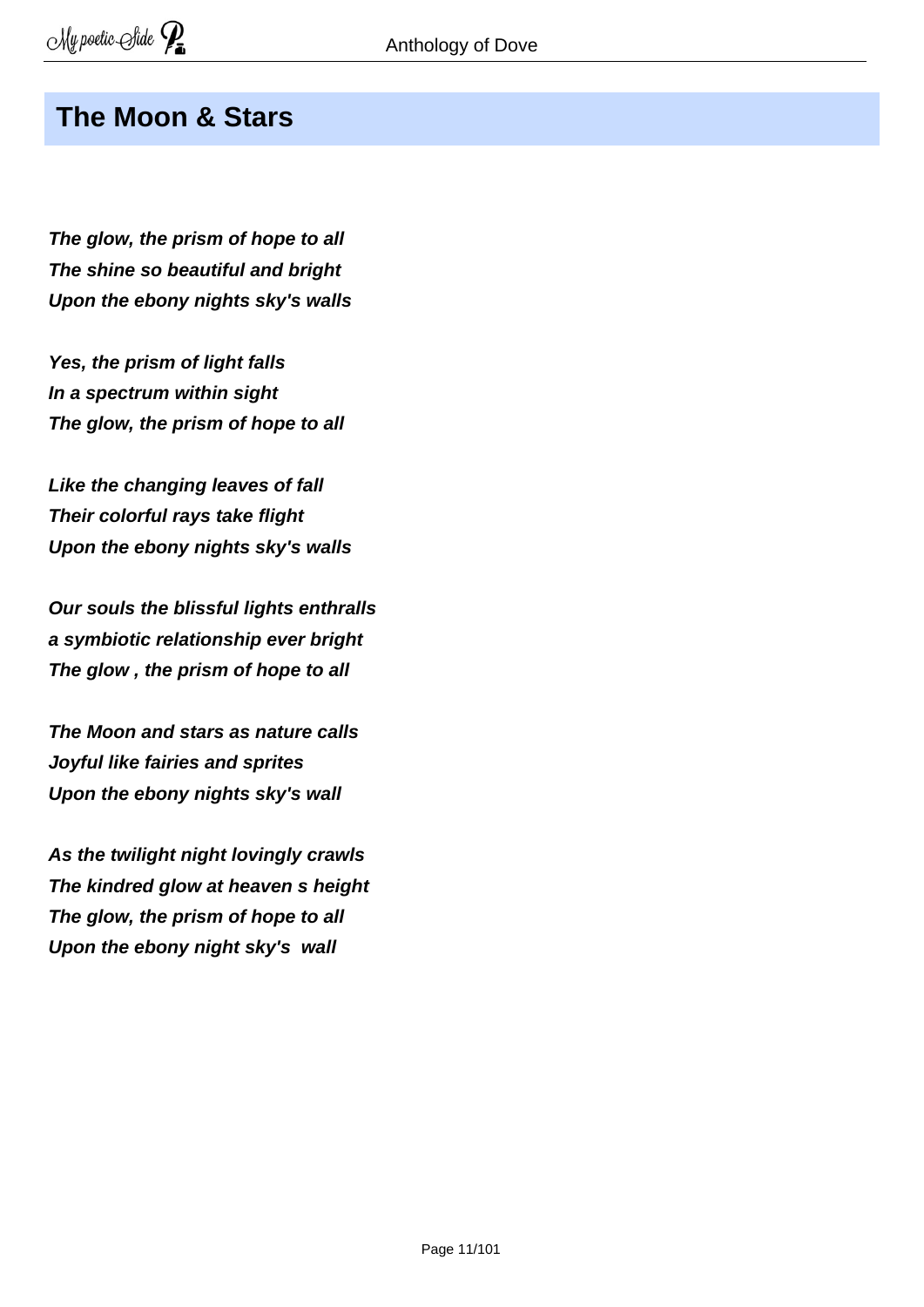## **The Gift of Love**

The greatest joy comes from love A warmth within the heart and soul Like a gift tied in a pretty bow To nurture another from the cold

Love comes in many packages Each one with its own unique treasures A mother, father, child, lover or friend Each with its own sets of pleasures

But as we know Love's joy is fleeting Forever is not guaranteed to all Perhaps in the heart it lives forever But too many have experienced its fall

Whether in death onto a new realm Or a relationship that is breaking Love's gift in not any guarantee That you'll have a fairytale ending

Yet be open to the gift of love Wear it in your heart like a charm Though it may be a temporary keepsakes please let it wrap your soul with its arms

If you are blessed with love's joy Remember to pass on its pleasure There's so many precious souls That will be grateful for the treasure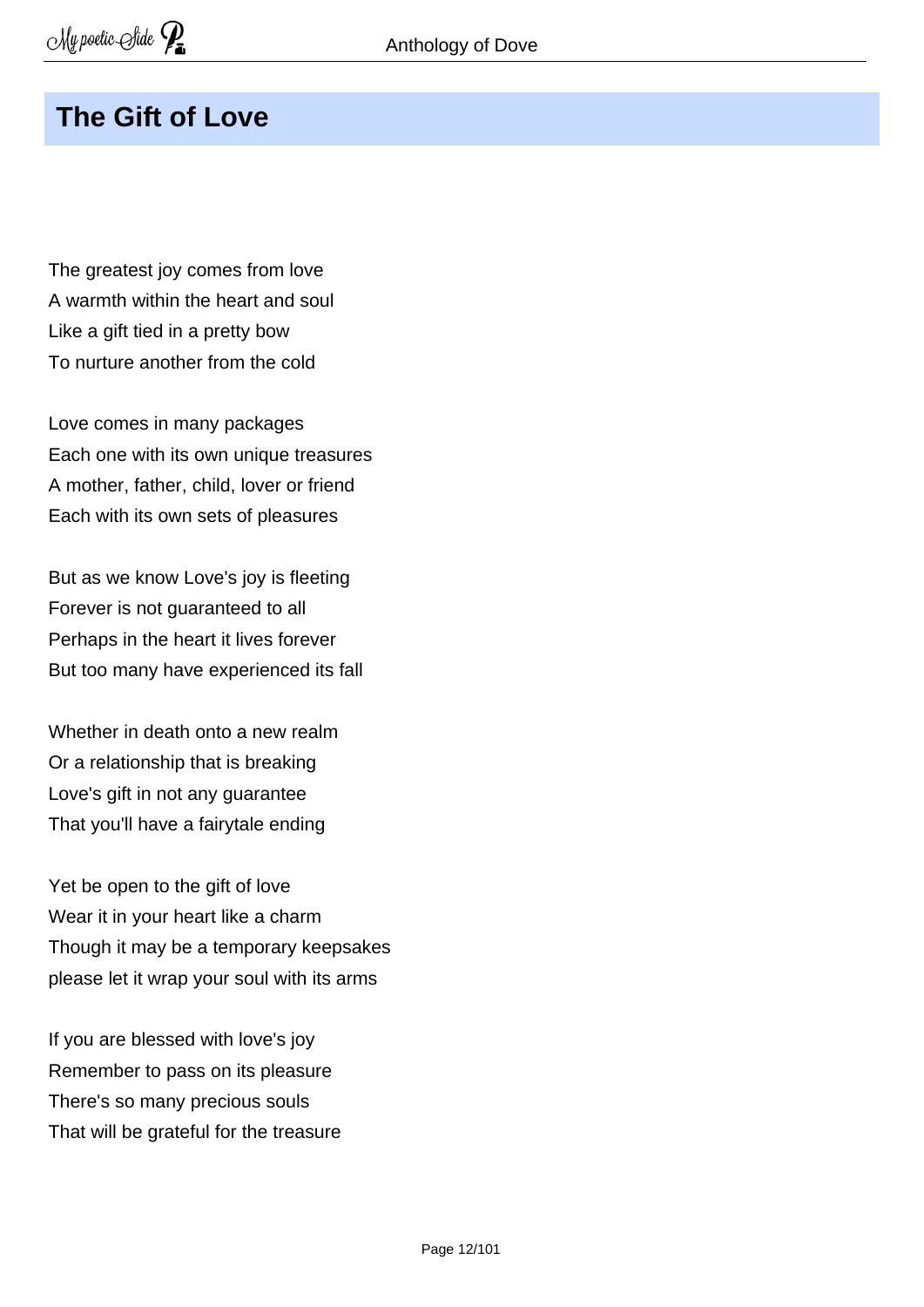## **The Dent on my Pillow**

The moonlight keeps me company the velvet darkness is my friend In the early hours of the morning when thoughts of you never seem to end

The stars up in the sky softly glisten Like the sparkle in your eyes As the moonlight patiently listens To the silent whispers in the sky

The answers my soul seeks to know while my heart seems to deny Why I lay awake talking to the moon As the lonely hours pass me by

The dent on your pillow is still there from days gone by I imagine you'll return to me But I realize it's just a lie

As the night fades and the stars hide the moonlight waves goodbye The sunlight paints your pillow And once again I cry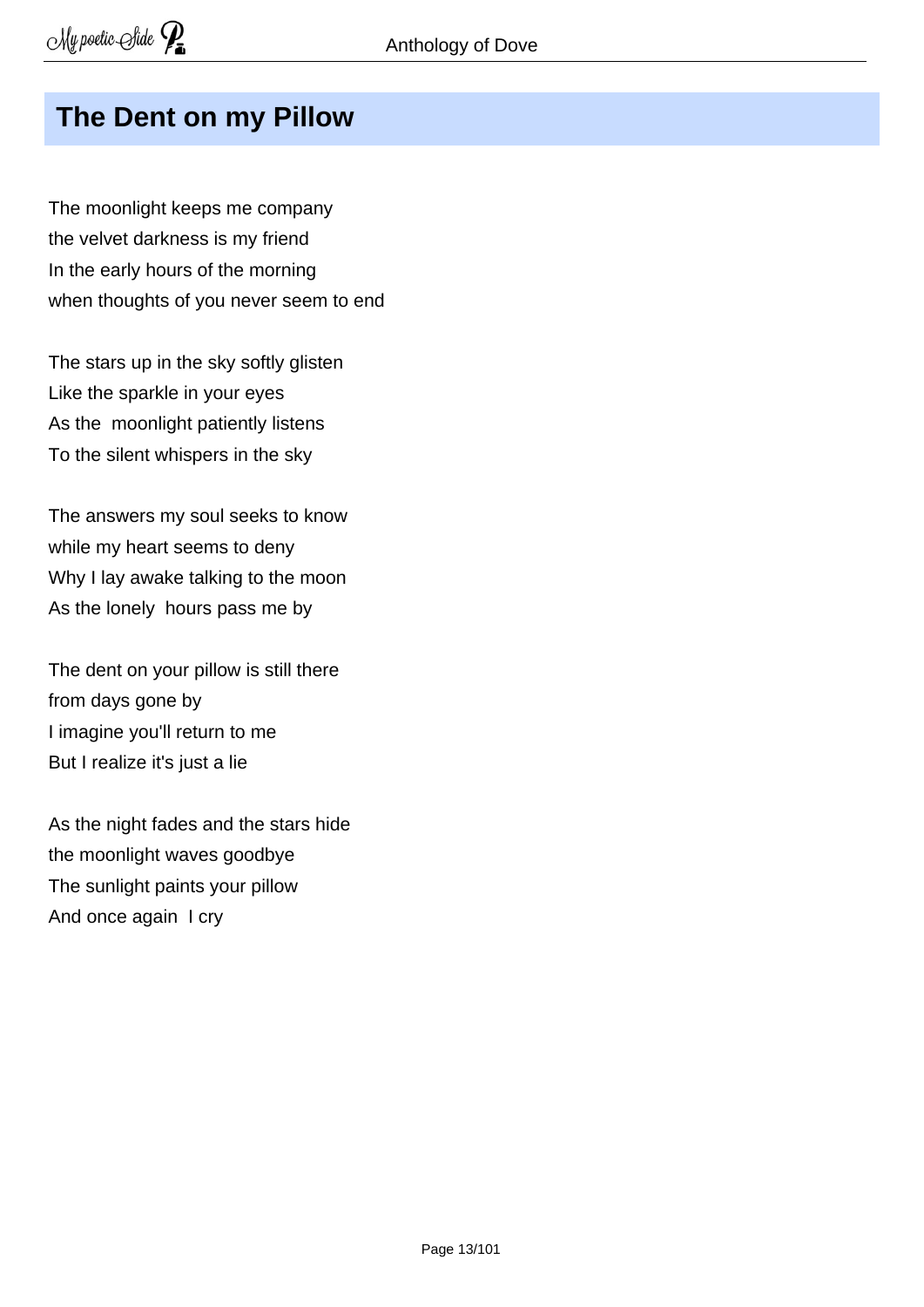## **Taste of Temptation**

**The taste of temptation lingering on your lips It's promise, the sheer joy of satisfaction Subtle softness as tender memories slip Their smoothness a wonderful preoccupation The loving soul knows time is equipped Surrendering moments to Satisfaction The anticipated ecstasy inhales The tempted promises of kisses exhales**  -----

**The sensual desires takes form twisting in the soul Interchanged with the promise of surrender To make temptation an accomplished goal When lips ultimately feel the warmth so tender Like dancing on clouds, the spirit feels whole Like a work of art the heart quickly renders A heartbeat full of sensuality passion filled with spirituality**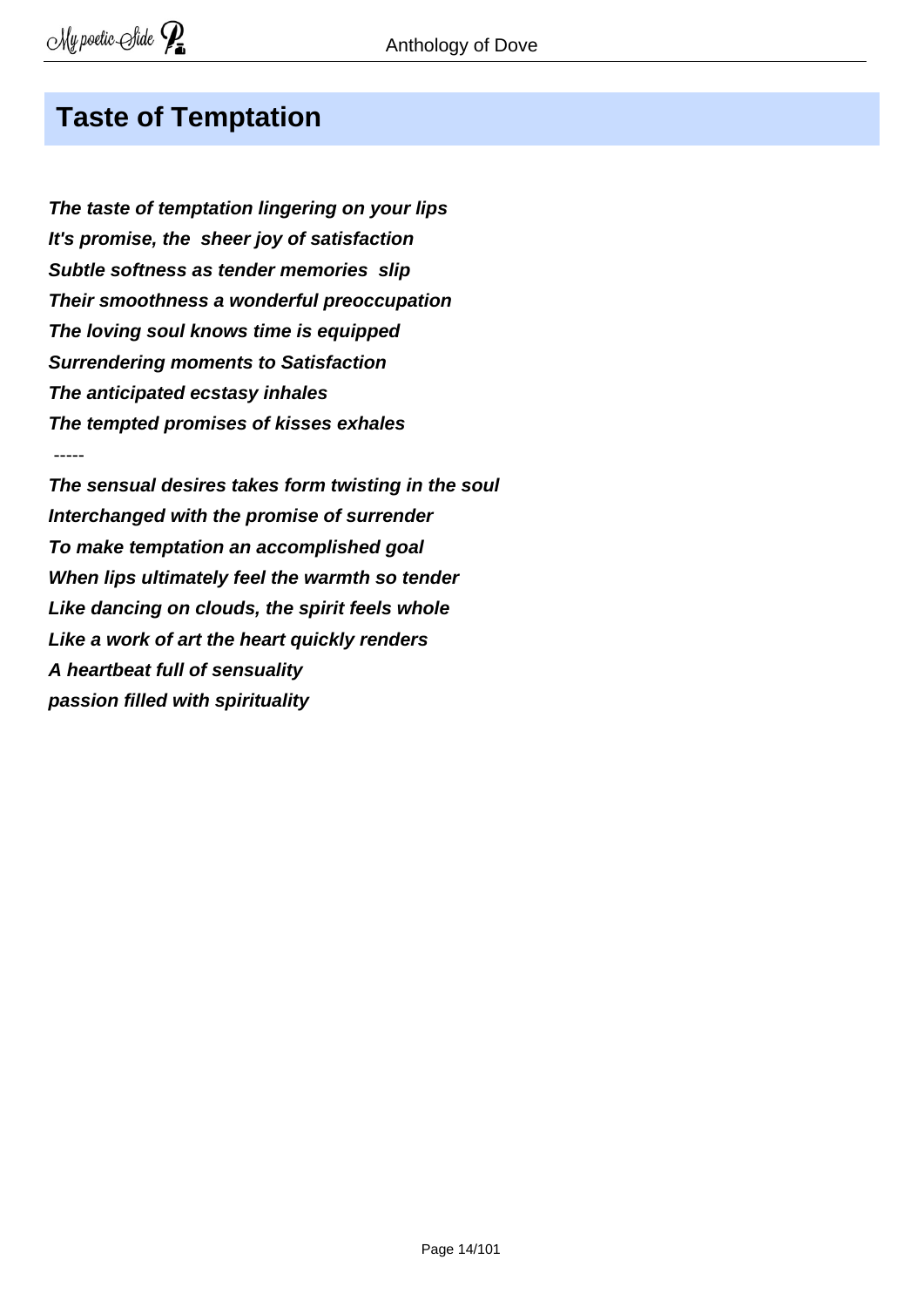# **Sunshine**

Sunshine your warmth so soothing to my skin It's any wonder Why I bathe in thee, Makes me smile and all earth creatures grin I love how your sun sets upon the seas

I love your warmth caressing the lands Every mountain curve, every desert plain Every flower blossom sprouting so grand The warmth of your sun after the cool rains

Blessed ever dear, as you shine so brightly My eyes can explore the wonders of the earth I Can't imagine a world so nightly Sunshine you're a blessing, I praise your birth

Every sunset to sunrise in the sky Warms my heart and makes my soul fly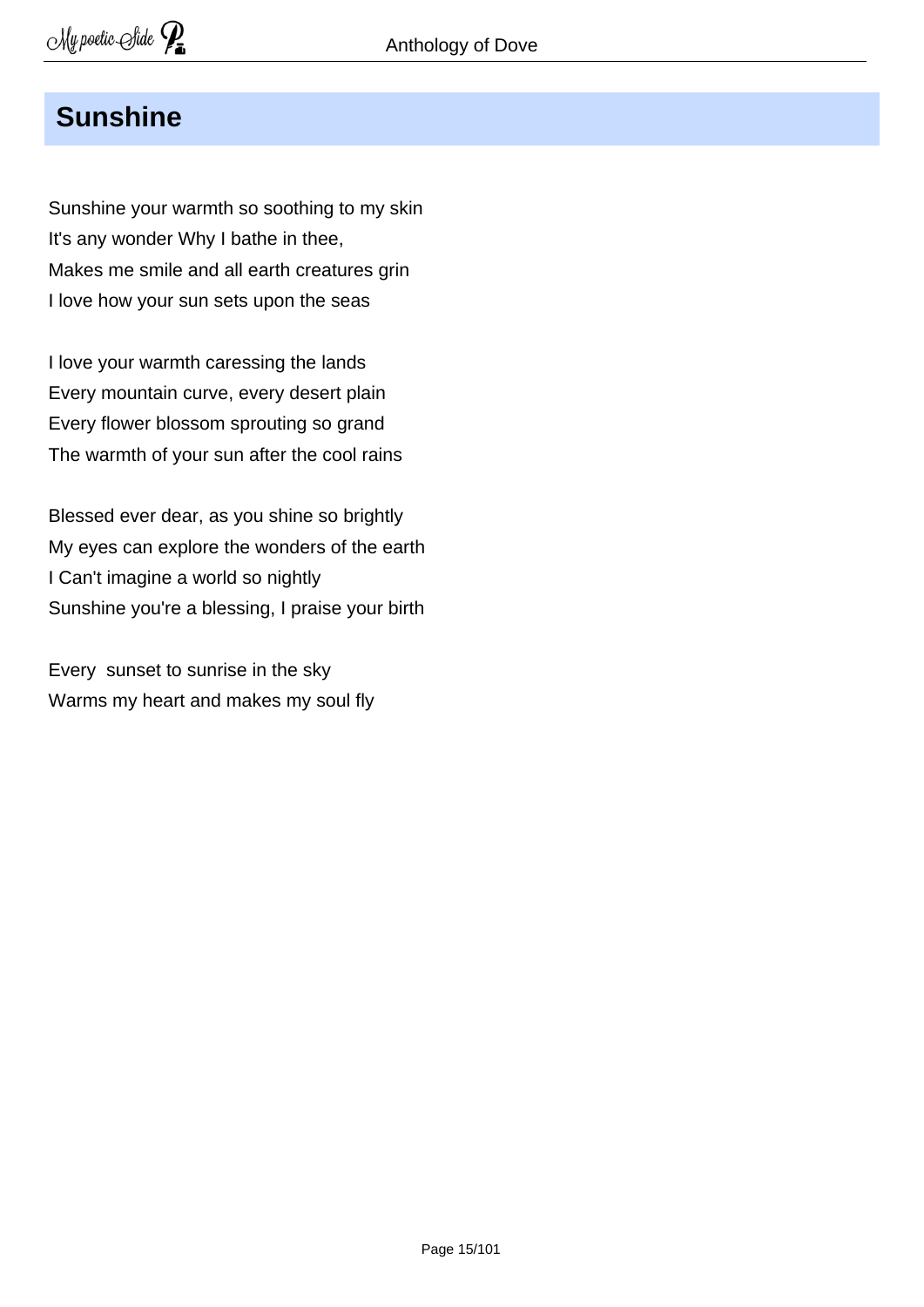# **Sun Kissed**

THE SUN LIGHT WAS PEERING THROUGH THE WINDOW ITS SOFT BEAMS OF LIGHT WAS CARESSING YOUR FACE KISSING YOUR EVERY EYELASH YOU WERE A SIGHT TO BEHOLD AS OUR EYES SOFTLY MET MY HEART SKIPPED A BEAT I KNEW IN THAT MOMENT I LOVED YOU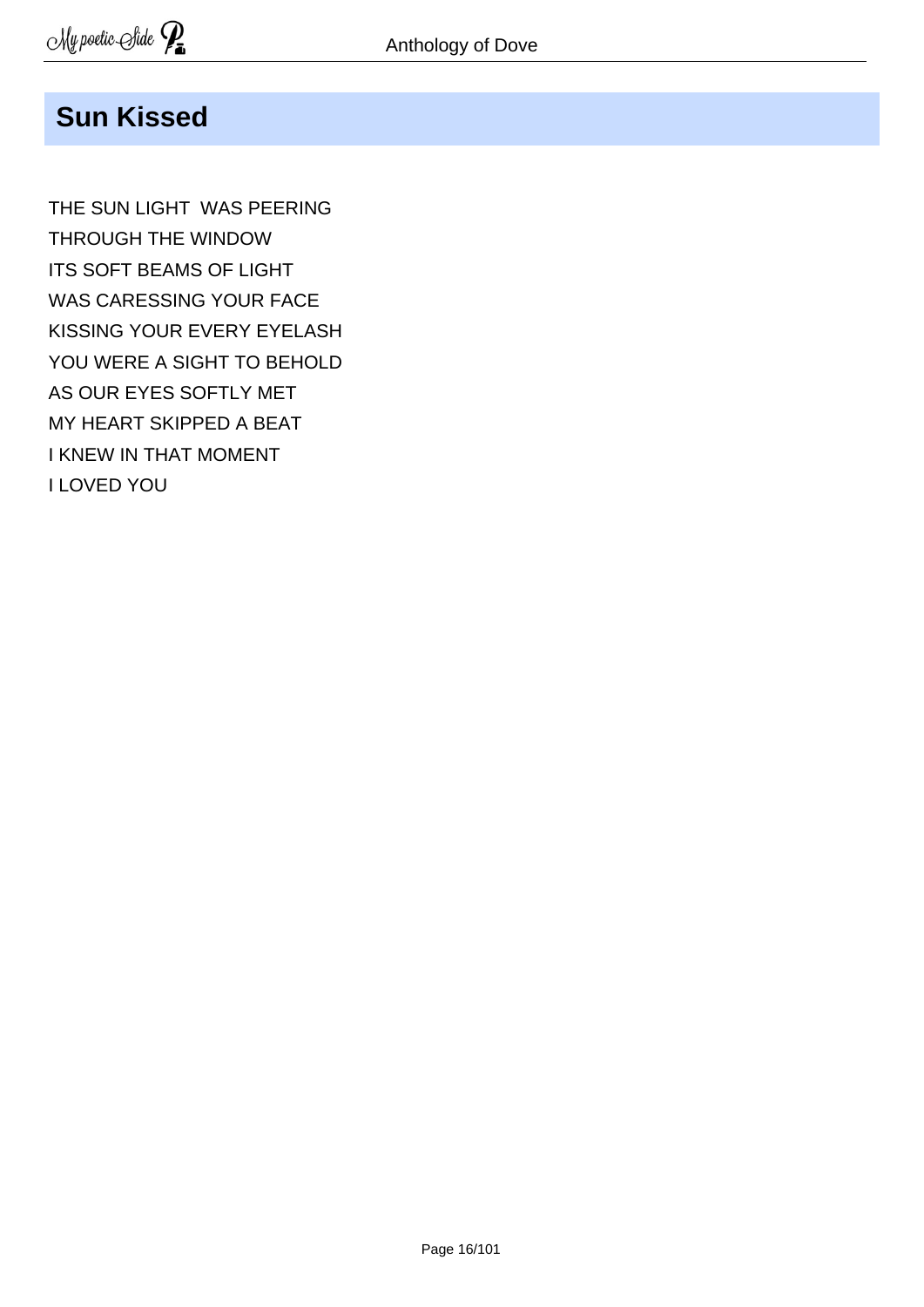# **Sedoka : Glow of Soft Moonlight**

Upon your sweet face The soothing warmth of moonlight Radiating love

Upon your soft lips It's sweetest seductive glow The stars envy their nectar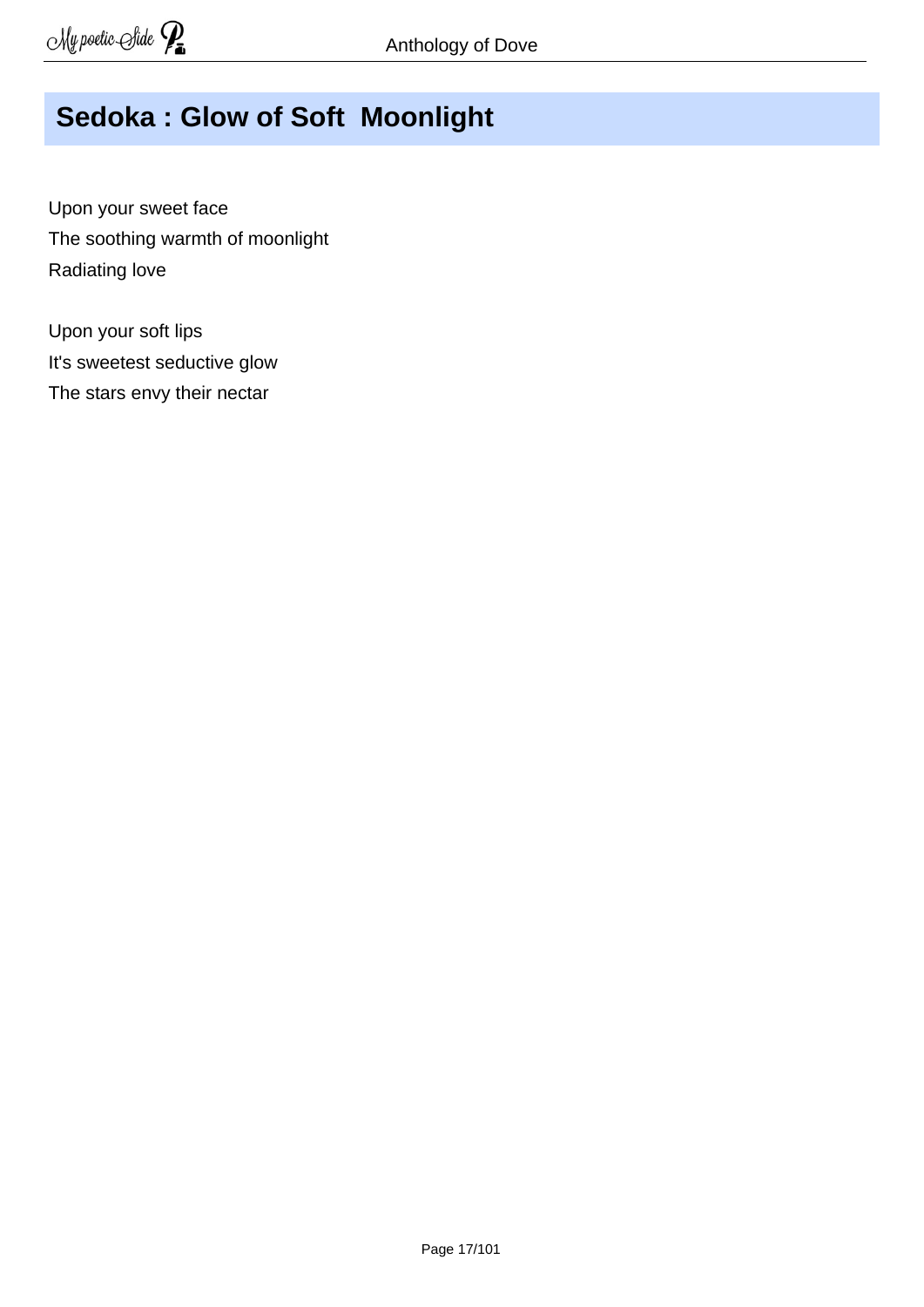## **Seas of Dreams**

Sea of dreams endlessly flowing in waves Flowing throughout my infinite Terrain You are the blood that my body craves The pulse of Life, Seeping through my veins

I see the beauty of your reflection Beaming with every rippled adventure majestically flowing from It's inception Your Windswept waters refreshingly pure

 Windy skies, Unable to reach your depths the hidden magic living down below yet caressing your vastness with its breath As every magical pulse, though me flows

Do you remember me? The flow within The sea of dreams Underneath my skin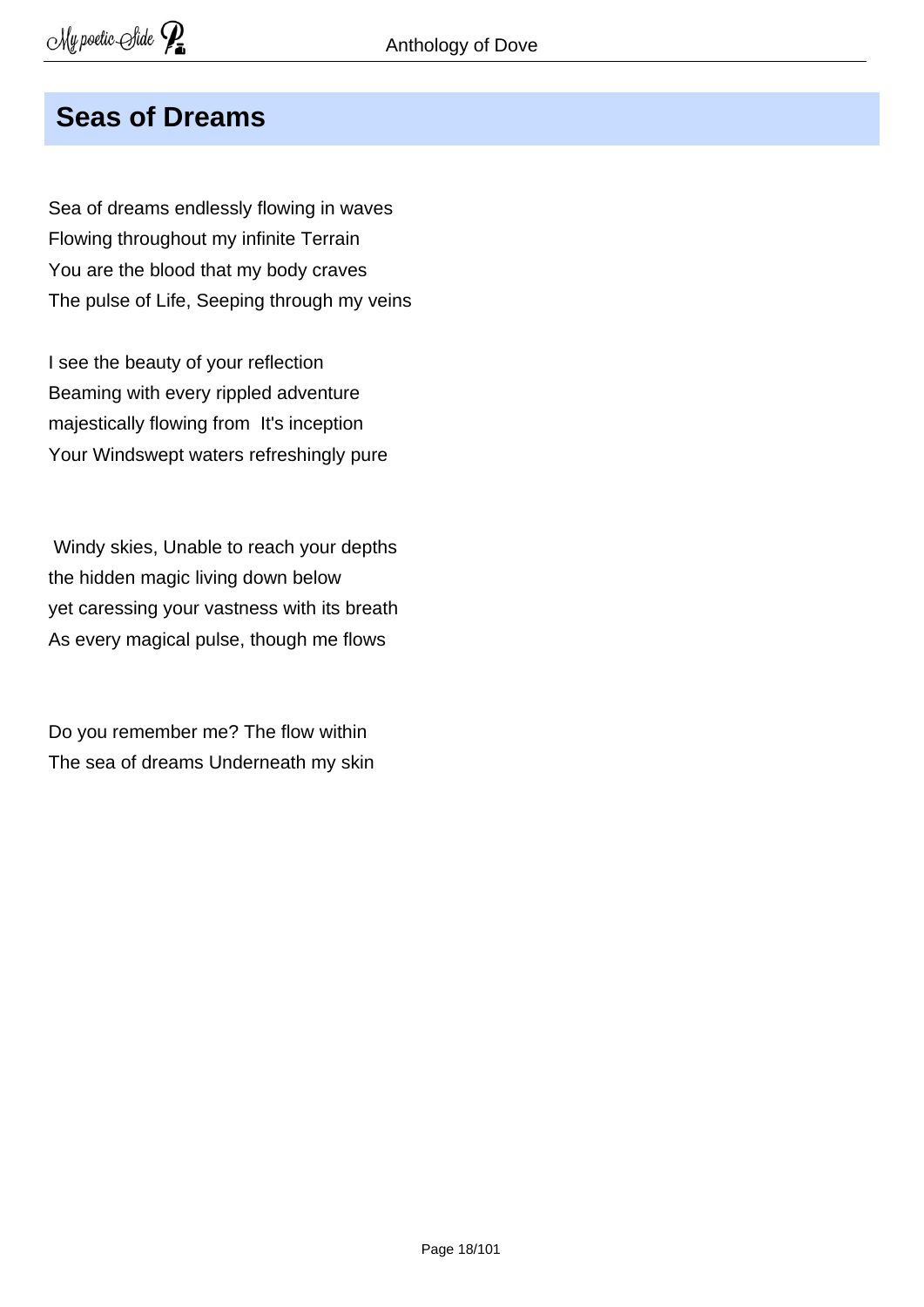## **Scarecrow Ode**

Dear Scarecrow we love your fortitude Every day you stand tall guarding our land The crows may be leery, it's understood You are the best farmer's watch dog next to man

The crows come and fly away as do you spin The field mouse isn't sure whether to stay As your broom seems to move in the cool winds Just love how you are stuffed with the barn hay

Your Straw hat never seems to blow or fall Day or night you're the best scarecrow ever The cats and the dogs don't mess with you at all Had you a brain, I'm sure you would be clever

Oh thanks dear Scarecrow for your fortitude From us farmer's you have our gratitude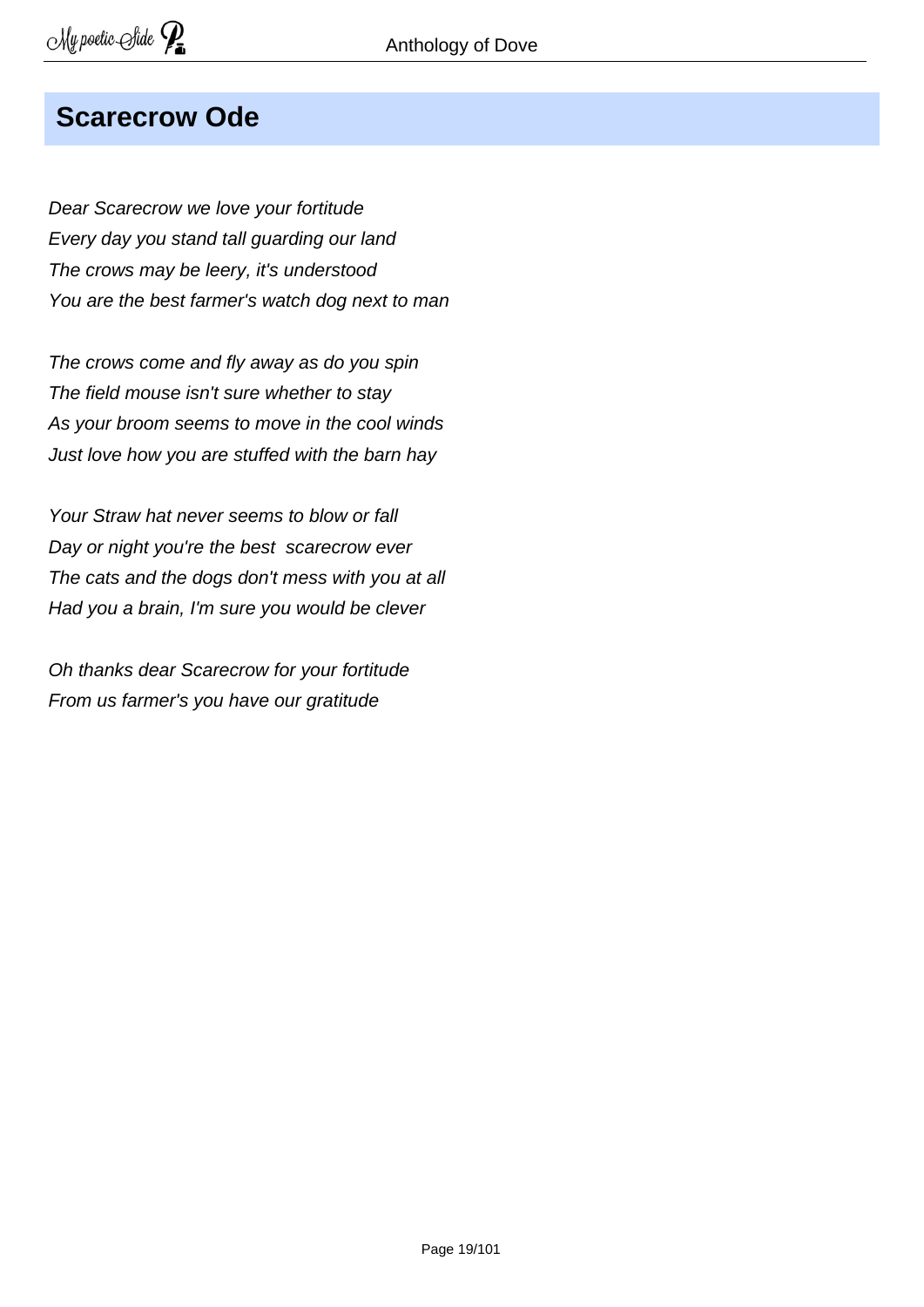# **Our New Years Love- A Rondelet**

Our New Years Love Champagne wishes and warm kisses Our New Years Love Together like pair of gloves Ringing the year, hopeful wishes That our love remain delicious Our New Years Love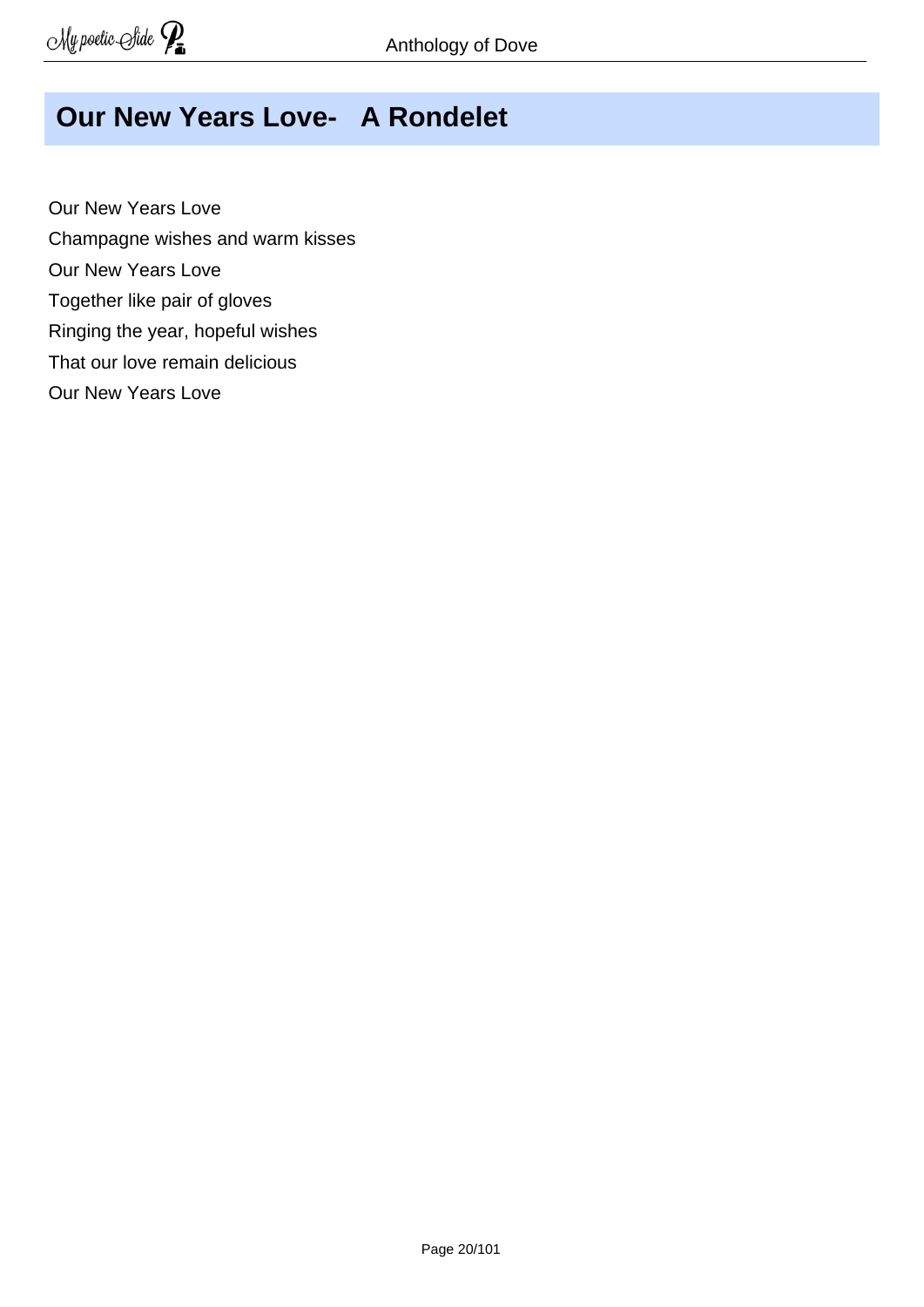# **One with Nature**

The beauty of nature I go there every day There I am invincible No humans to block my sunshine away I walk with my head to the skies watch the leaves sway in the wind watch the mountains way up high listen to the bird fly squirrels tail spin I am one with nature bugs can't get me down I see the clouds dancing in the sky Here away from the city I never frown Dashing deer always seem to hide I may be invisible for a few hours I know But that's just fine with me Because those are the few. glorious moments which. Mother Earth sets my soul free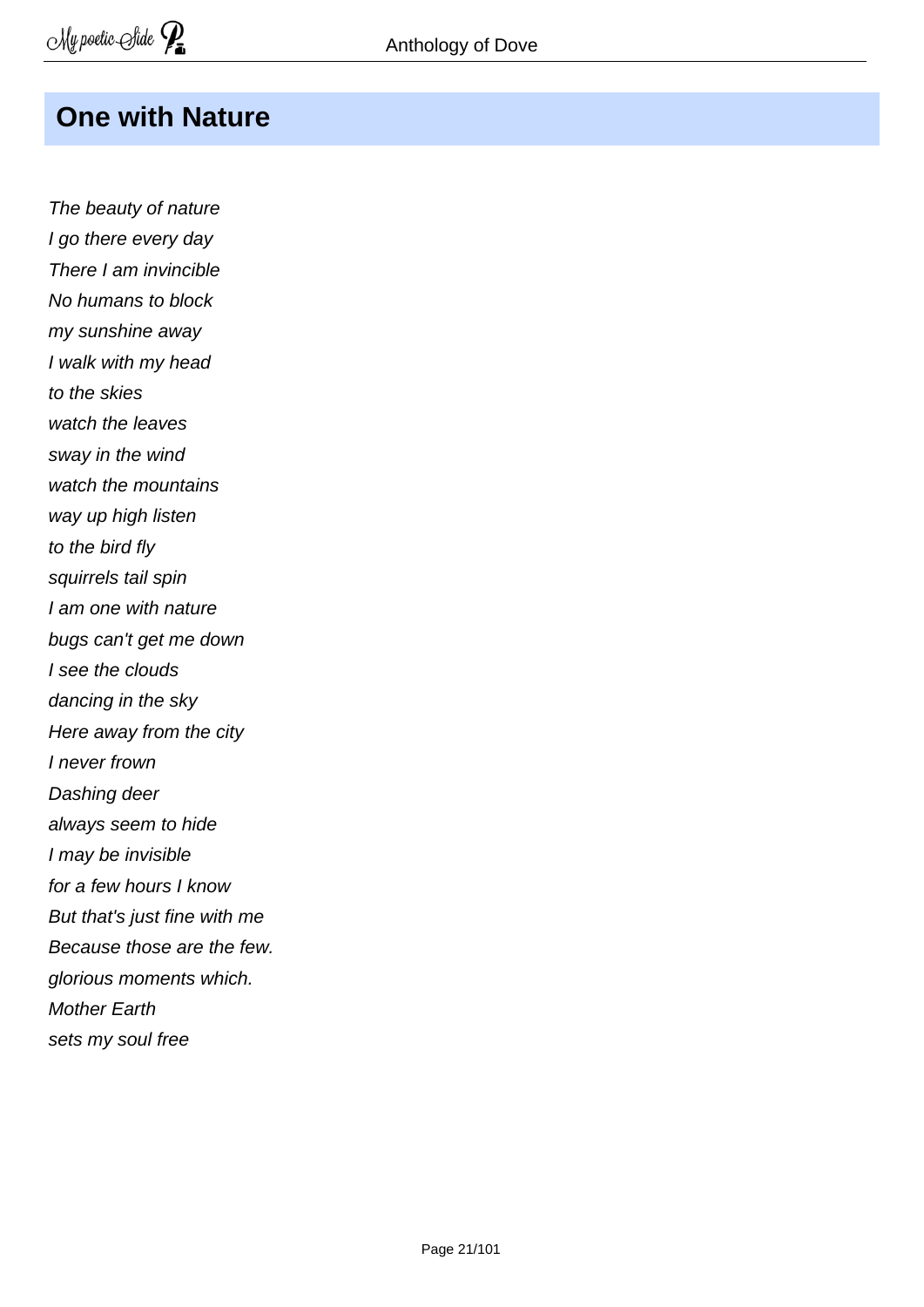## **One Summer?s Day**

At the beach ? one summer's day, As the cascading waves rolled on by, We sun bathed together, sun up high, As the sunshine slowly slipped away.

Yes, we peacefully passed the day We smiled at the beautiful deep blue sky, At the beach ? one summer's day, As the cascading waves rolled on by.

How delightful were the seagulls at play In the sands, darting into the skies Scavenging food then off they would fly. At sunset we marveled the ocean's waves At the beach ? one summer's day.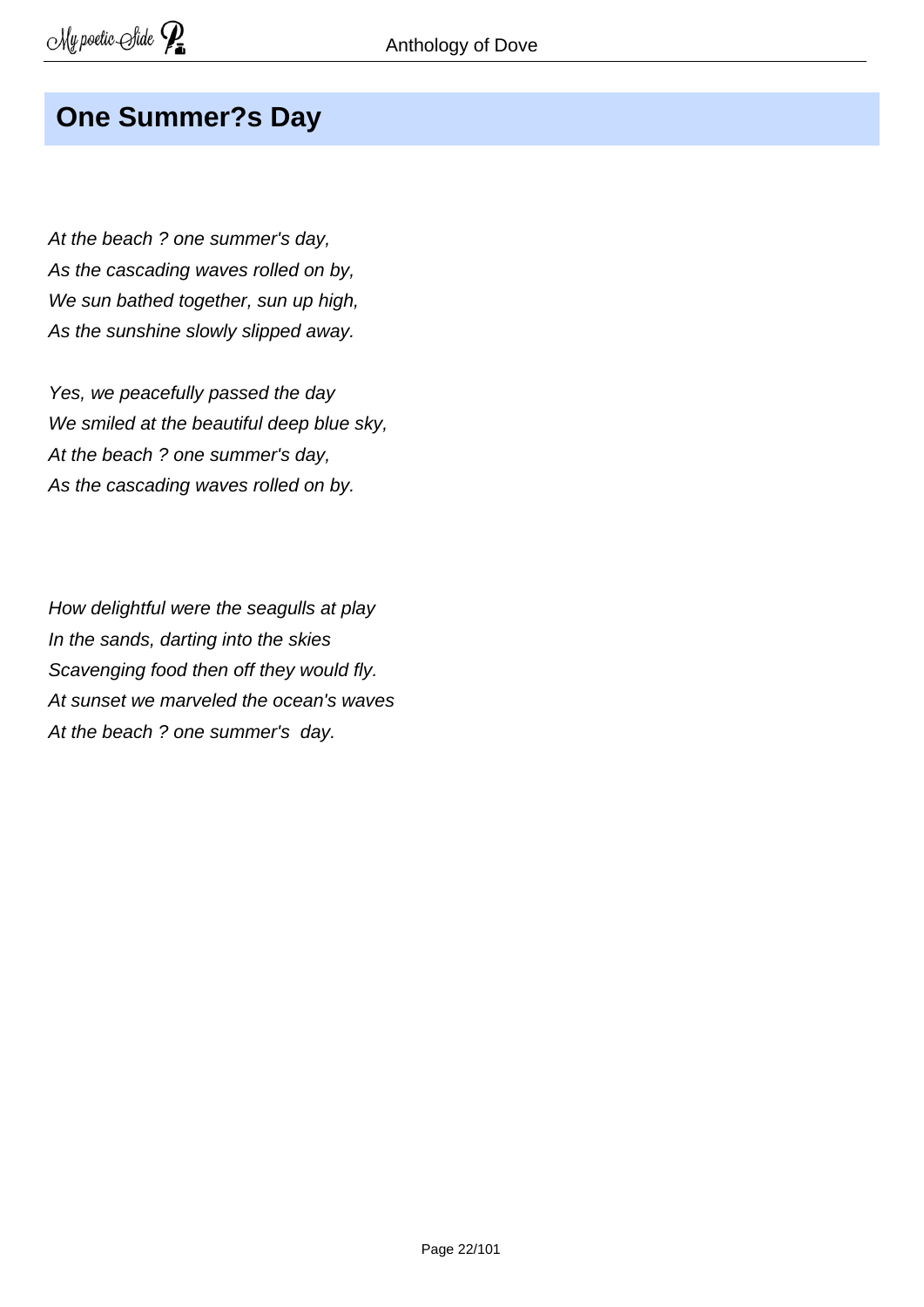## **LIFETIME**

Come stay with me through the night Take my hand and if you feel the same Stay with me for a lifetime wrapped inside my passionate flames

My abiding love. I offer it to you my soul through the storms in life So will you stay with me and rescue my lonely heart, give my soul some spice

I'll fill your nights with fire, with a passion that burns like coals I will fulfill all your desires and show you a love that never grows cold

I will stay with you through every pain Or till death approaches my door Stay with me darling if you feel the same For a lifetime of love, forever more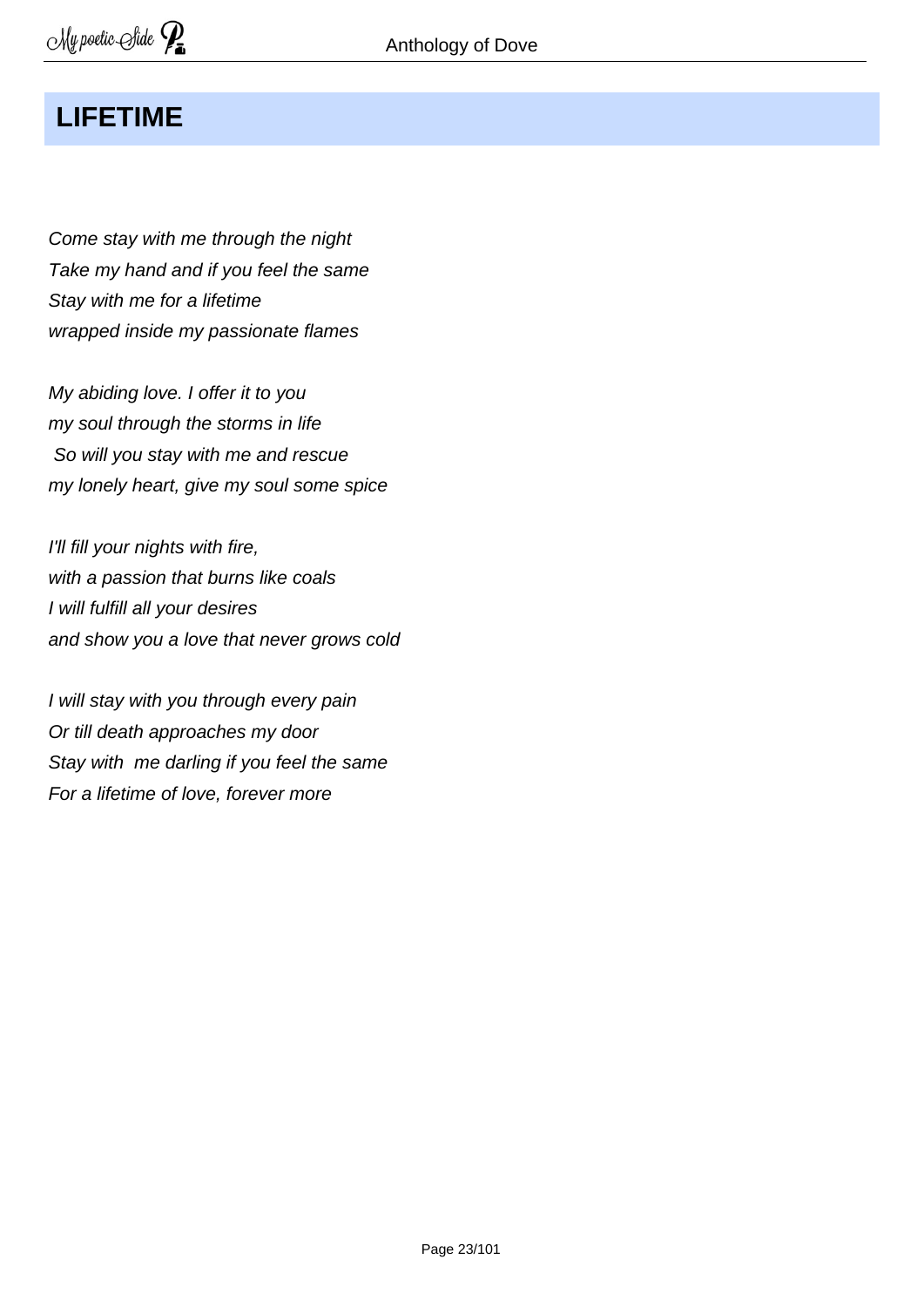## **Let me Serenade You**

**Let me serenade you upon this moonlit night Listen closely to the music of my heartbeat Its playing the sounds of my love so bright**

**Let the music play within your soul my dear Let the strings that make up my tender heart play the melody of my abiding love so sincere**

**Close your eyes and feel my gentle rhythm play its in every pulsating beat I give and the sweet caresses I give you each day**

**The stars they shine brightly in the velvet sky but your gaze upon me it's such a thrill I fall deeper in love with you, and that's no lie**

**Your sweet kisses there's nothing that can compare There's no supernova upon the vast heavens that can steal the thunder of my love so fair**

**So let me serenade you upon this moon lit night listen closely dear to the sounds of my love Let the beats of my love embrace you tonight**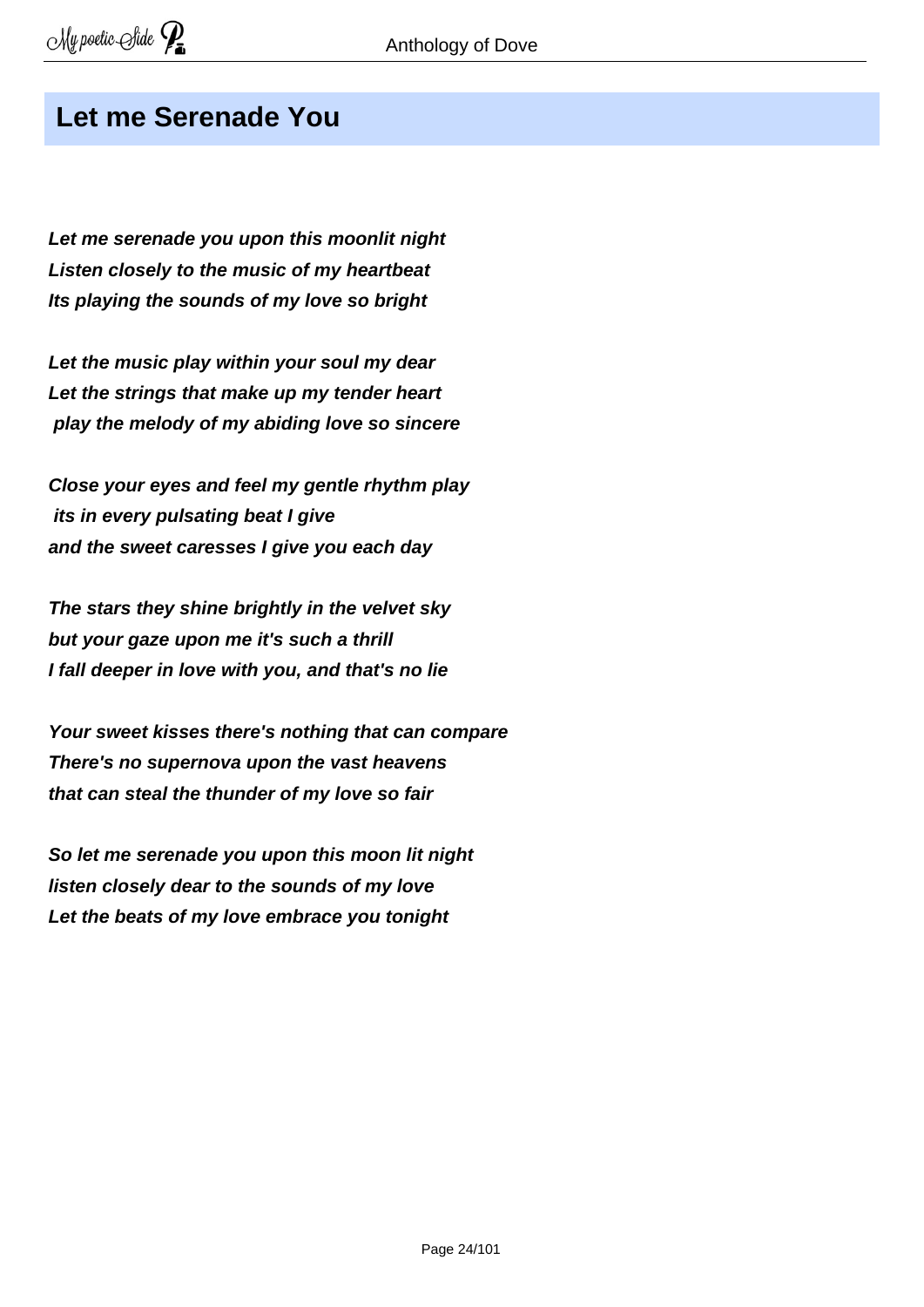# **Kyrielle Sonnet: A Delicate Flower**

**Beyond the shadows of the cold A delicate flower to hold There lives a blossom of the heart Whose petals never fall apart**

**A delicate flower in bloom Fragrant and so sweet her perfume Silky and smooth her delicate parts Whose petals never fall apart**

**With the deepest of affections her loving, a pure confection No prickly thorns in her heart Whose petals never fall apart**

**Beyond the shadows of the cold Whose petals never fall apart**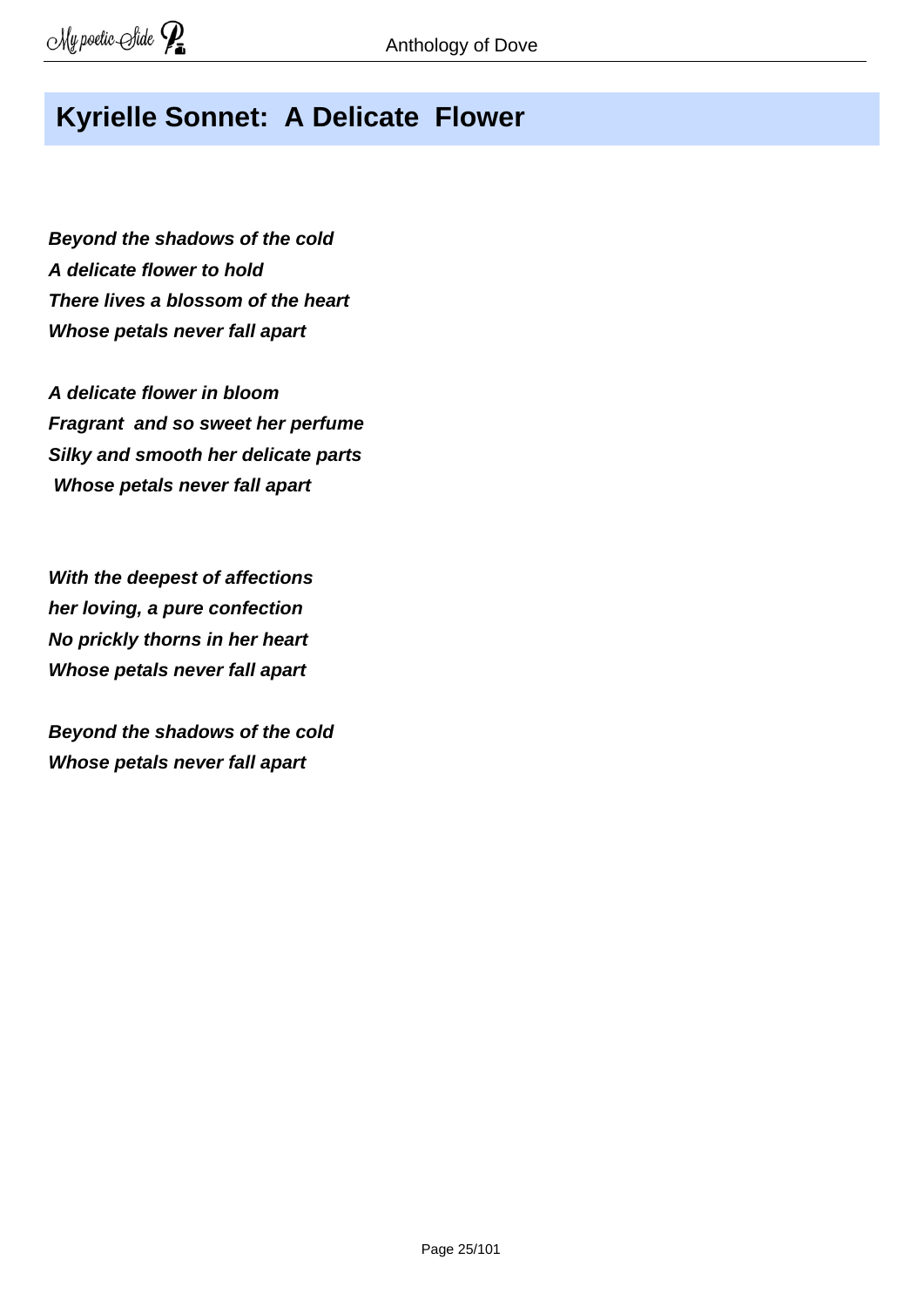# **In the Vacant Spaces of Quietude**

In the vacant spaces of quietude when rain turns the sidewalk to grey I listen carefully to my soul Wind-sweeping sad emotions Infiltrating the beauty of my heart

#### **Hear my heartbeat**

Tears don't always manifest into pain Remembering your soft lips We were happy as the stars in the nights calming glow

#### **Hear my Sighs of pleasure**

Do you remember how I trembled in your tender embrace! The Sounds of our love as we gazed into each others eyes

#### **Hear the peaceful**

Once upon a time we had the world Now, all there's left are the raindrops and the quietude of emptiness and my soul missing you

#### **Hear my heart sigh**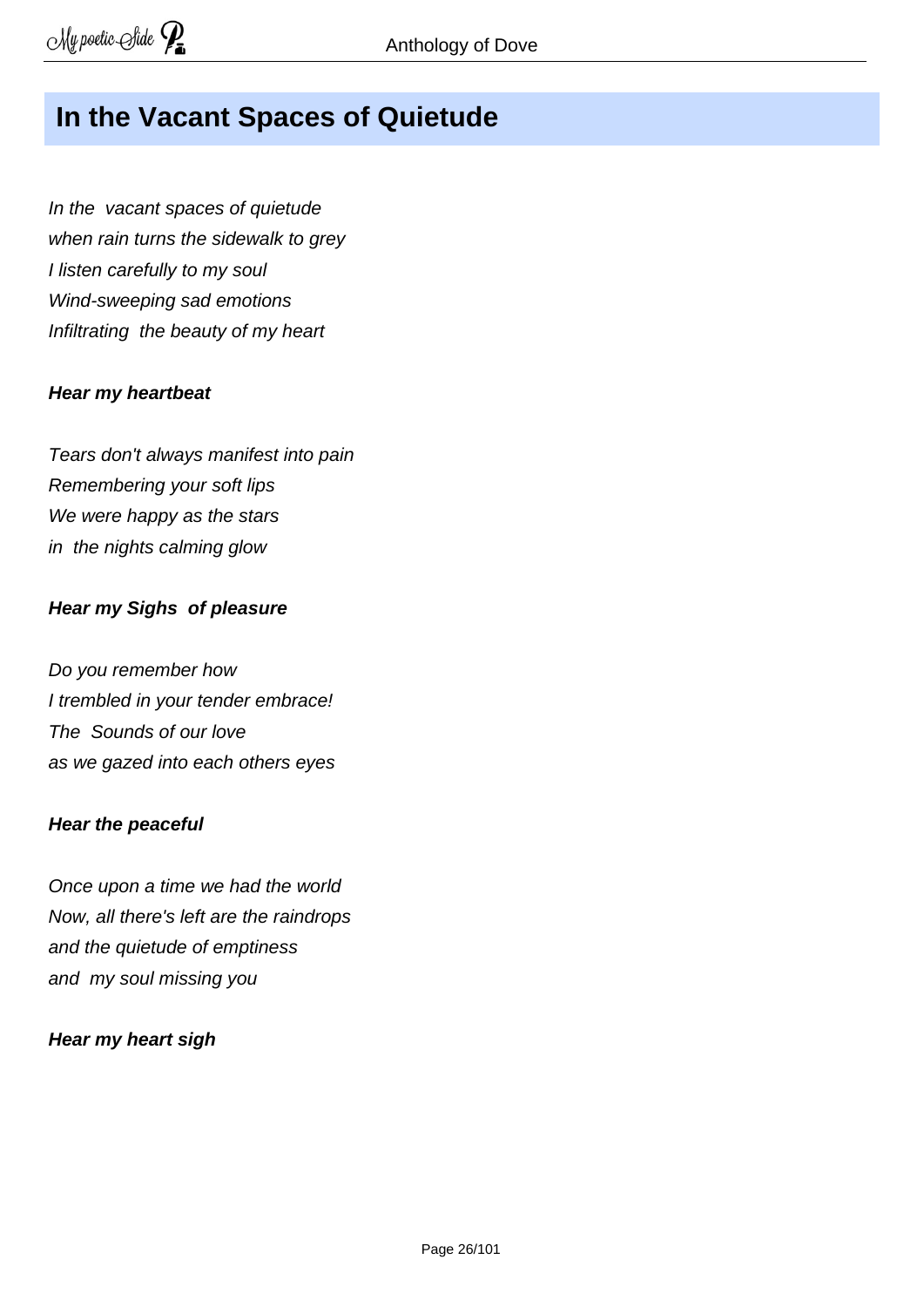# **In the Shades of Darkness**

The ? flower grew in **shades of darkness** Its will was **too strong to die** though ?? **love is deep within me** she said the ?? sun won't shine from the sky The ? moon cast its glow just past her never thought to question just why each petal held the secret of love and every night the dew would cry "**How I long for your bright colors and the warmth of the blue sky** the tears fell from the ? flower and her heart began to sigh **If only the light of day would shine upon me** » **my colors would not run dry if the ? moon glow would**

**paint my petals**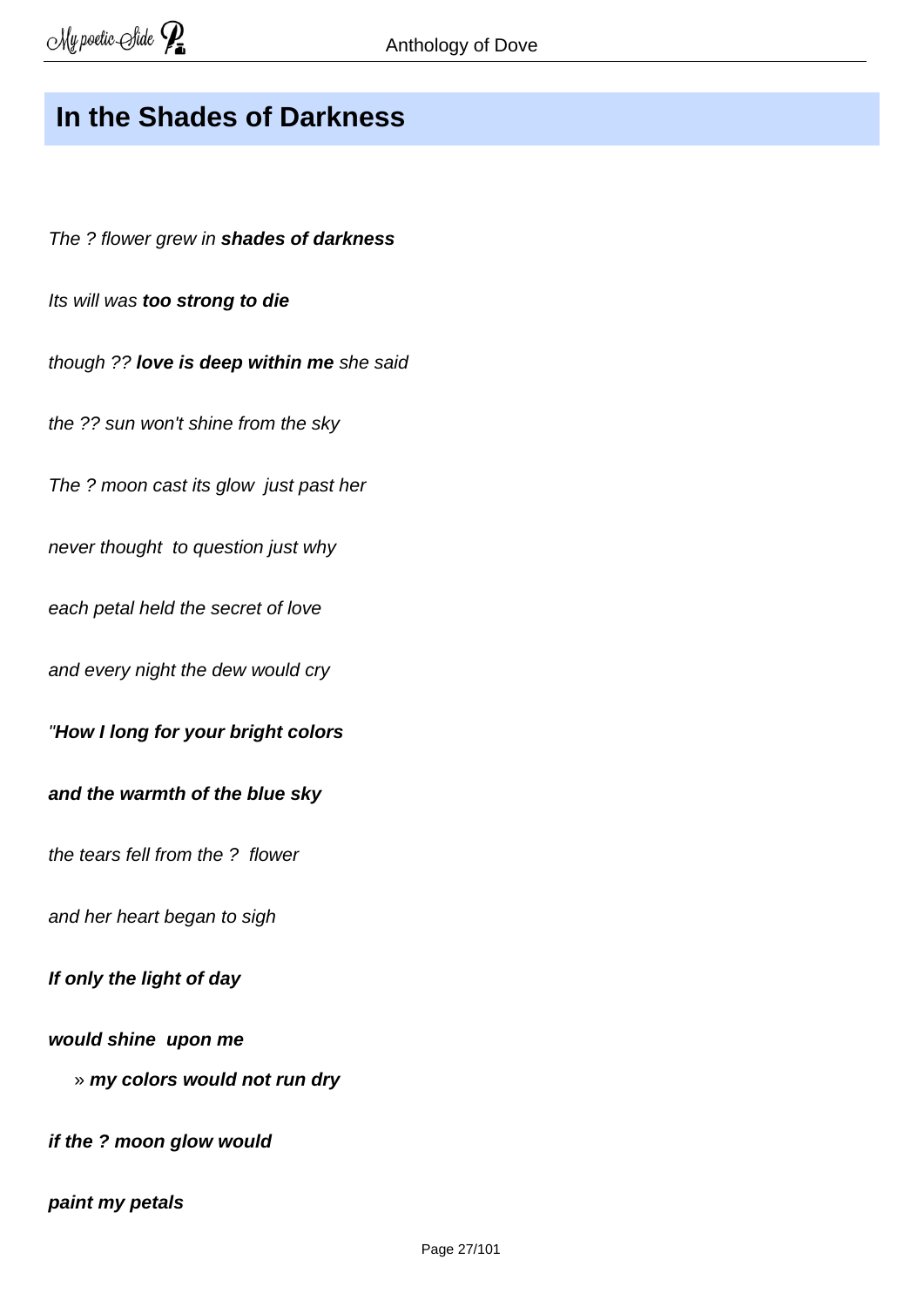» **my color's would touch the sky**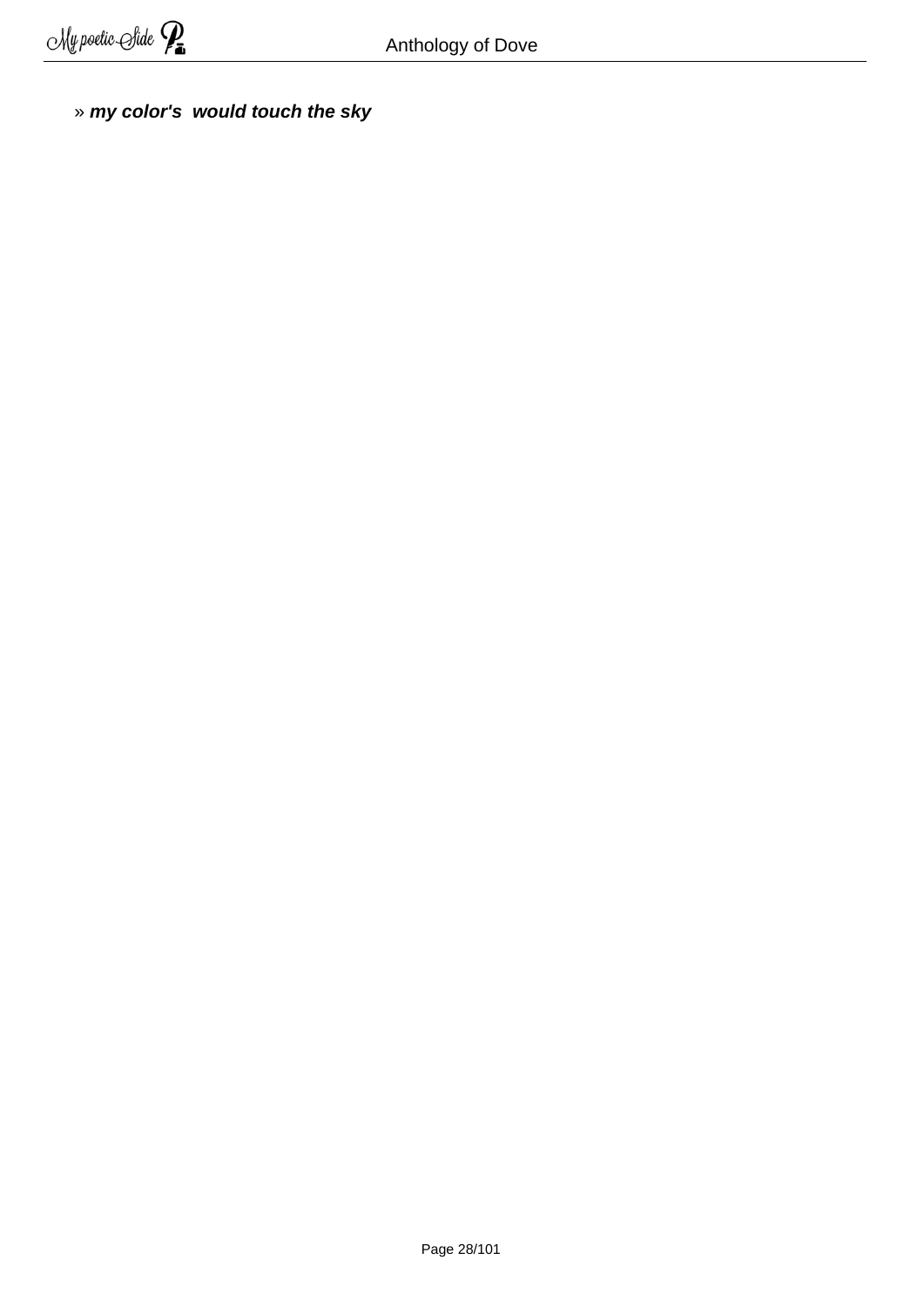# **I?m Leaning Towards Insane**

This teardrop RIDE INSIDE I HIDE until their wetness SUBSIDES, of their GLOW and FLOW I KNOW Their MEANING so DEMEANING

I'm LEANING towards INSANE PAIN

I can BLAME it on SHAME however LAME Life isn't TAME Like a OBTUSE EXCUSE

I LOSE ! Yet I have to be STRONG, Not WRONG LONG as I LIVE, Life Can GIVE

Not IMPASSIVE I could SEE, and BE

Retain my DIGNITY My WEALTH of HEALTH Is stacked upon my SHELF!, my mind is HEALING and DEALING my soul REELING, My ears LISTENING and Teardrops GLISTENING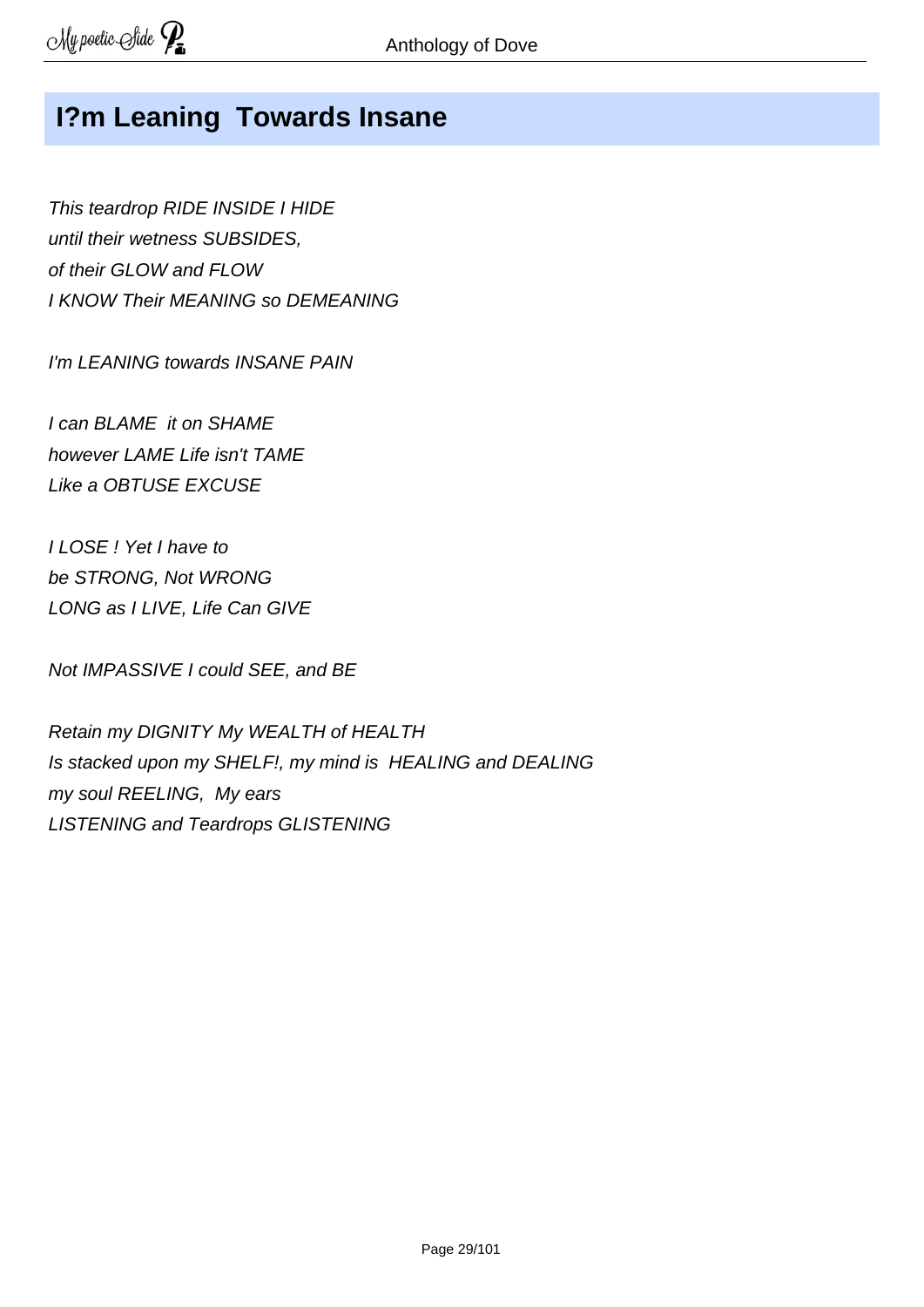## **Fear**

Do you fear gazing into the eyes of evil, and freeze when you realize it looking into your eyes

Do you fear getting old and wrinkled, or the image of your mirror as you pass it by?

Do you fear the knock on your door at night, a loved one, a cop,or perhaps a bad guy?

Do you fear loneliness as each day passes by, you feel the heartache and ask yourself why?

Do you fear the unknown walking at night, afraid someone may kill you, then you'll die

Do you fear failure while sitting on your behind, fooling yourself into thinking your fear is Just a lie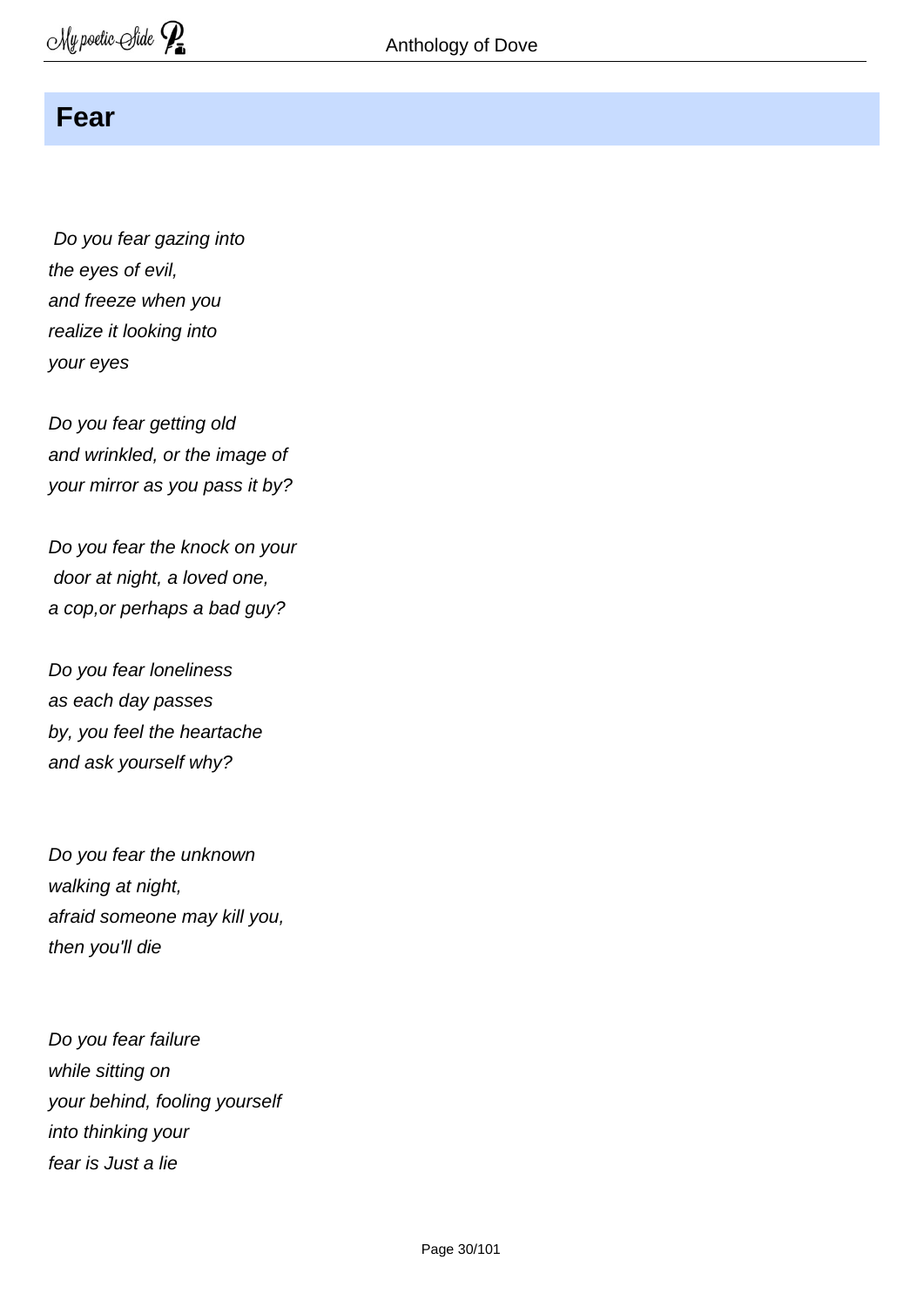Do you fear that aliens are walking amongst us, and that they are here to just multiply

Do you fear happiness will never find your door so you look for it everywhere, but in your own eyes

Tell me why fear?

Why let fear take you for a ride!

Don't let it control you; take a grip of the demon and refuse to let it control you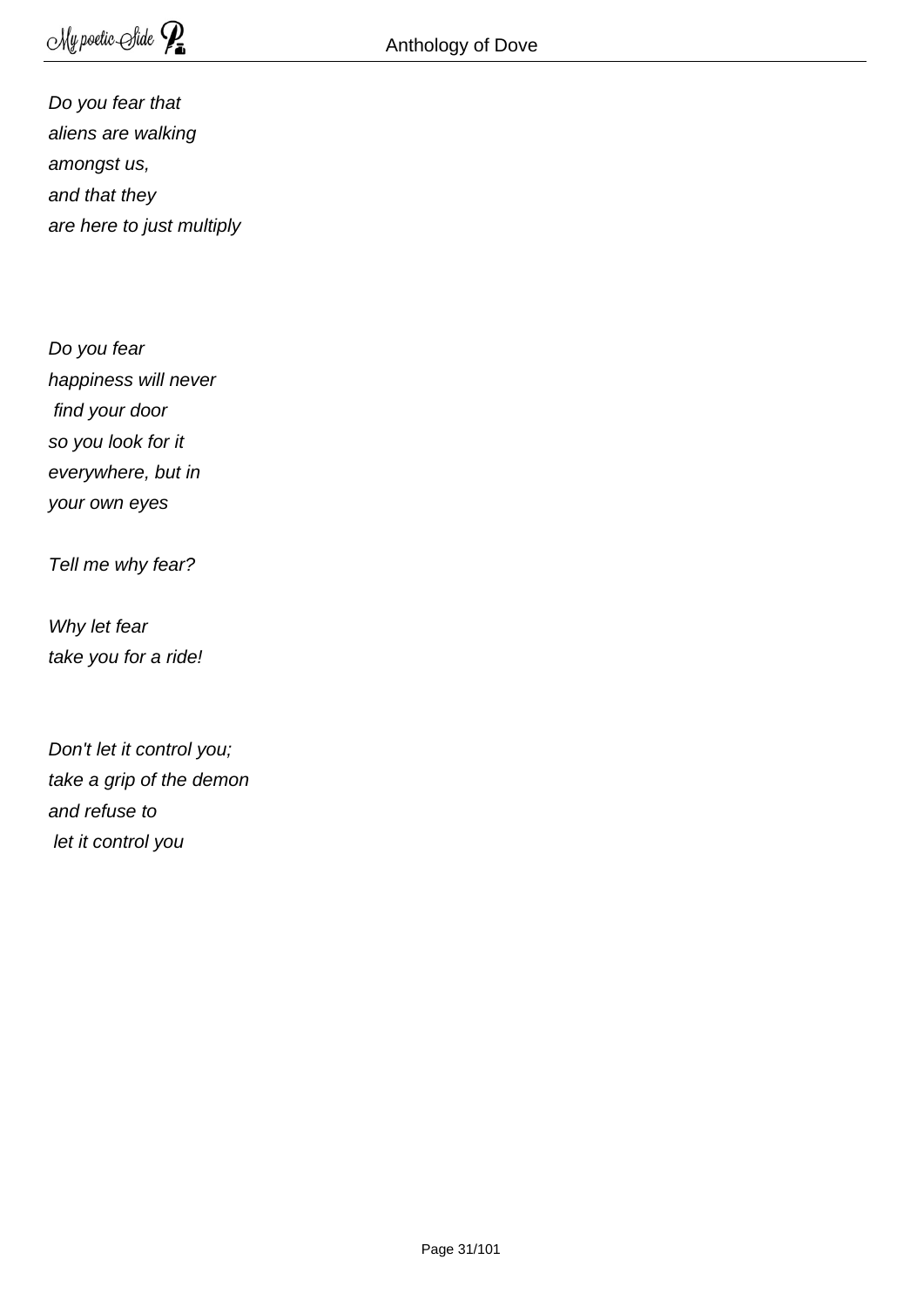# **Dressing aTurkey**

Dear Turkey its true we pluck your feathers and leave you naked, you must get the chills Thanksgiving must leave your kind in Tatters and send your kin folks running for the hills

I know you feel naked without your dress But your feathers don't compliment a meal An issue we also have to address We're sorry, we know how you truly feel

We don't mean you harm , but its Thanksgiving We are thankful for the meal you provide This Holiday think of what you're giving Warm filled blessings to fill your kind with pride

As we dress you up with cornbread dressing Never forget you are A true blessing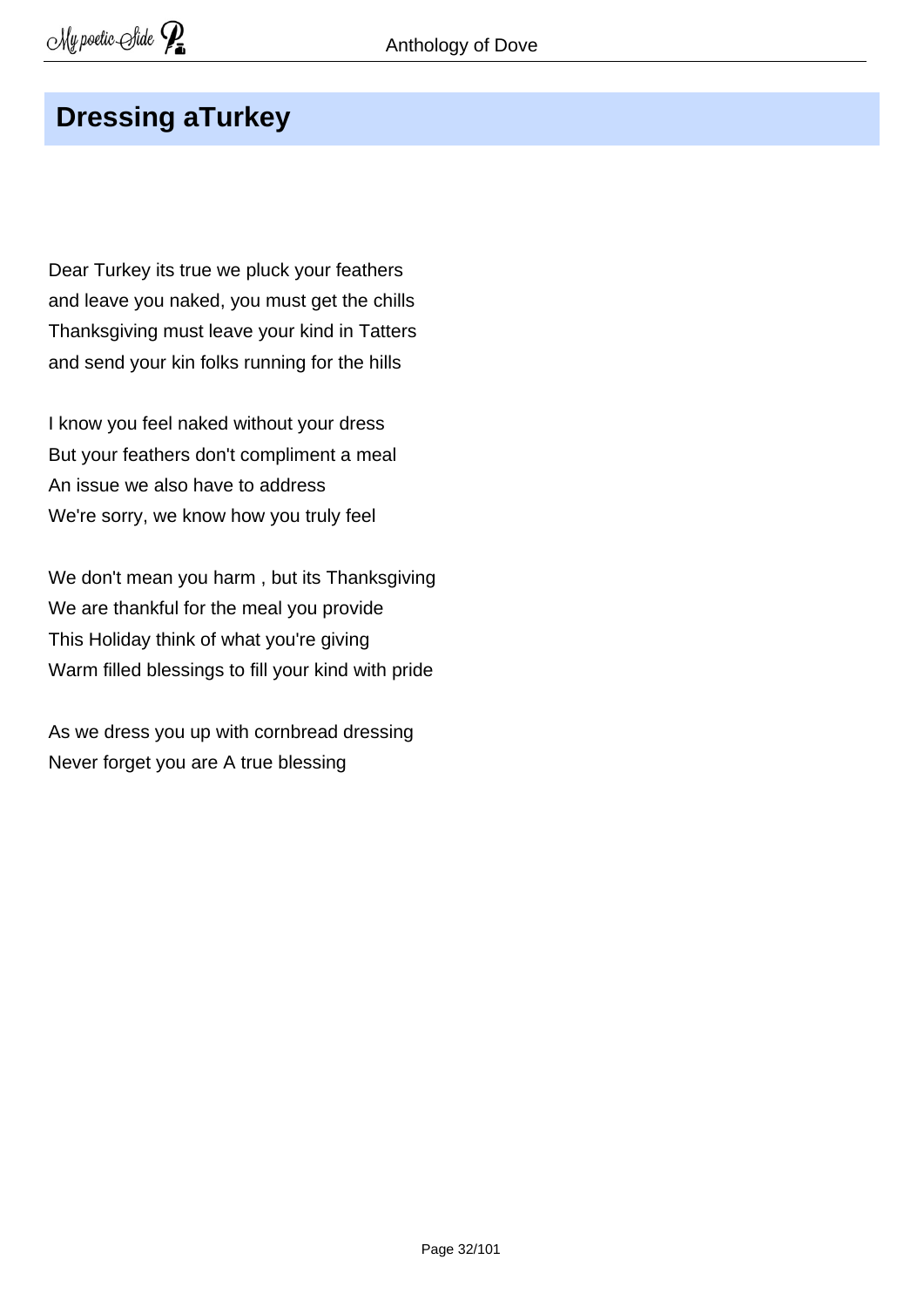## **Clerihews- comic verses**

Oh Little Miss Muffet! Her belly, couldn't really stuff it The spider said "No way" Could she eat the curds and whey

Whose is that, Batman?" ? He's looking like a Cat man With all those kittens He's behaving rather smitten

 Humpty Dumpty He's Looking rather Lumpy He fell out of his ? bed Now he's sporting a bump on his head

Oh Lady Godiva In the pool she would dive, ya! ???? But she Forgot she was bare Now everyone stares

There was a cat named Billy ? Who acted really silly He would play with his tail When he Bit it, he would wail

There's an old mourning dog ? Whose mine is in a fog He barks in his sleep and in the morning does weep

The was a clever fly ? Was always raiding food on the sly The spider was wiser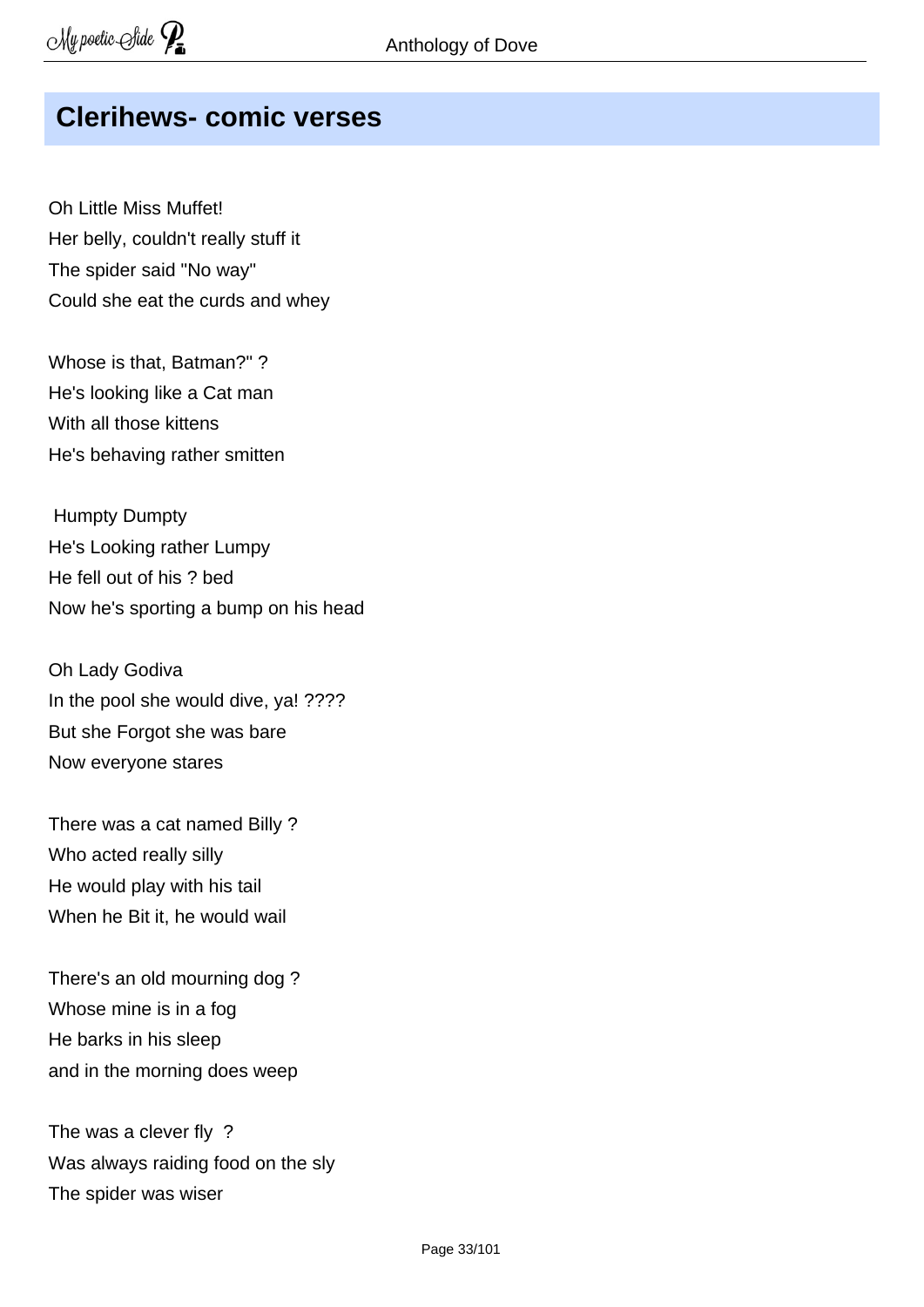Jumped on him like a geyser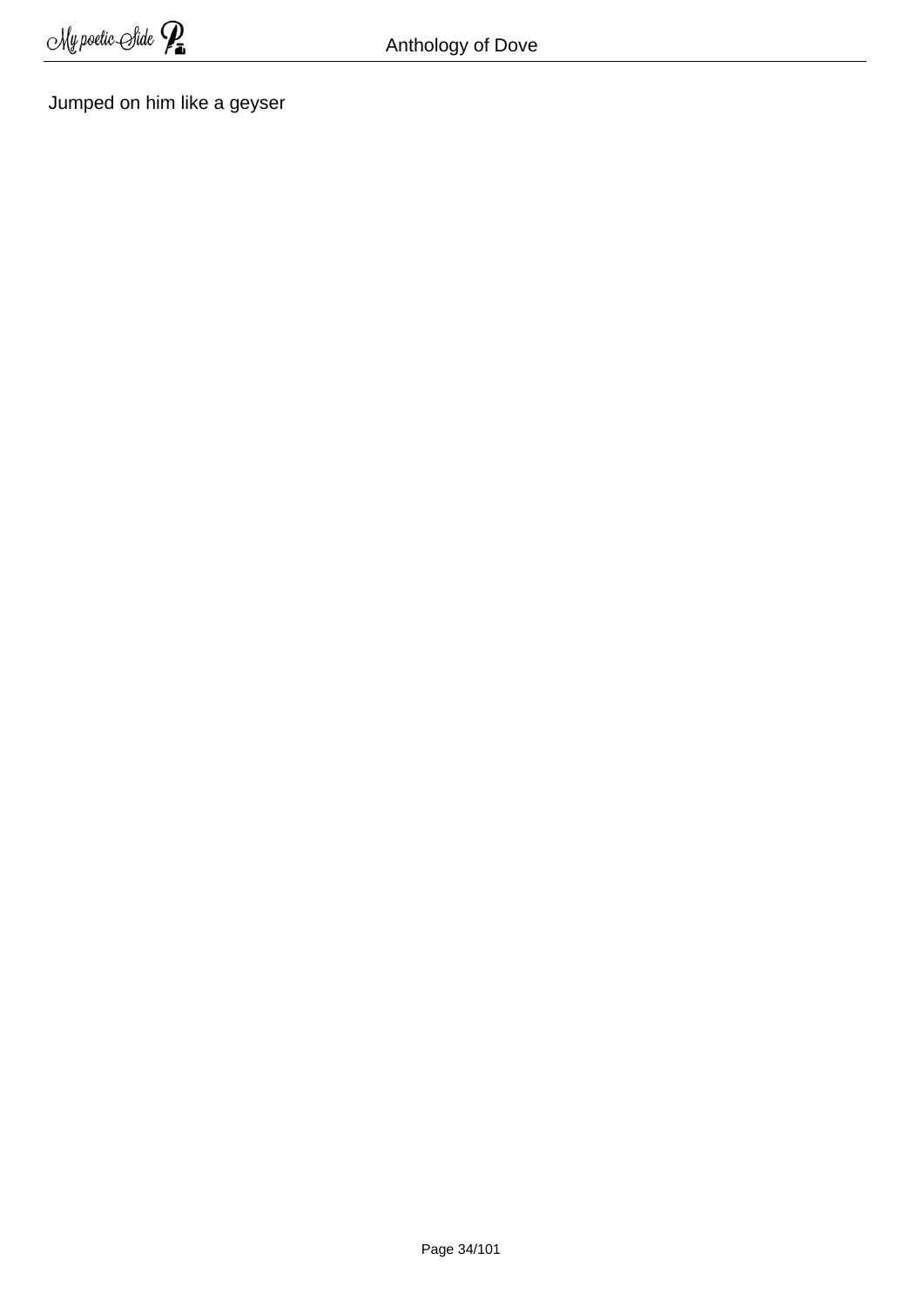# **Christmas Day**

Hear the angels singing its **Christmas Day** The weather is chilly let the children play

Its time for **rejoicing** and **blessing** our friends The best presents are gifts that never end

Let **love** keep knocking at your door Let there be **peace** and **joy**, forevermore

Let **Hope** never fade from your **hearts Smile, rejoice** each day **Life is our present**

 So Be **Merry & Bright** always Not just Christmas Day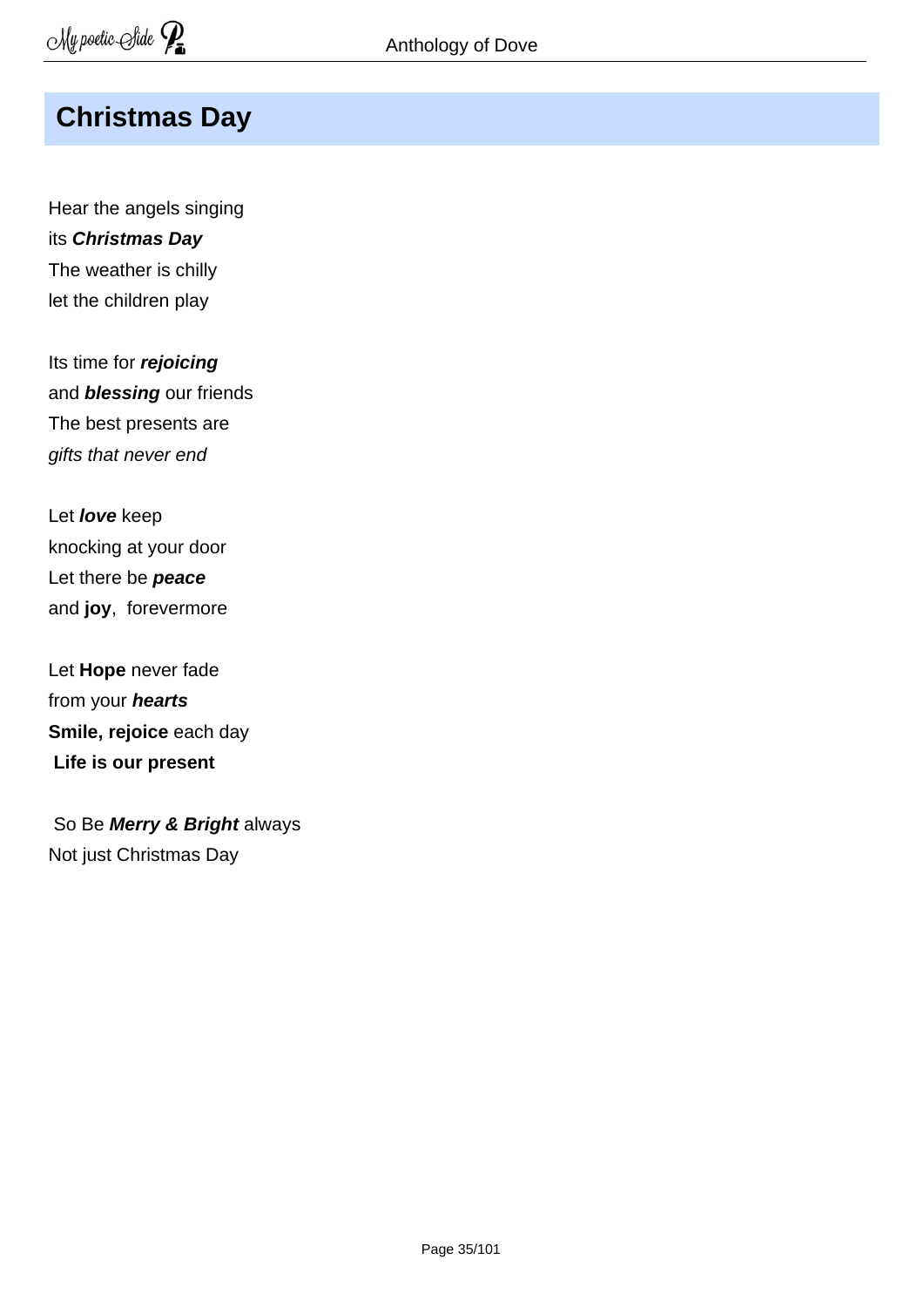# **Battle Between The Sexes - The Commode**

**Perhaps it's a joy in the beginning not really a complaint But we are all just humans Not living Saints**

**So if things get tough in the battle of the wits I know its kind of rough just put the lid down then sit**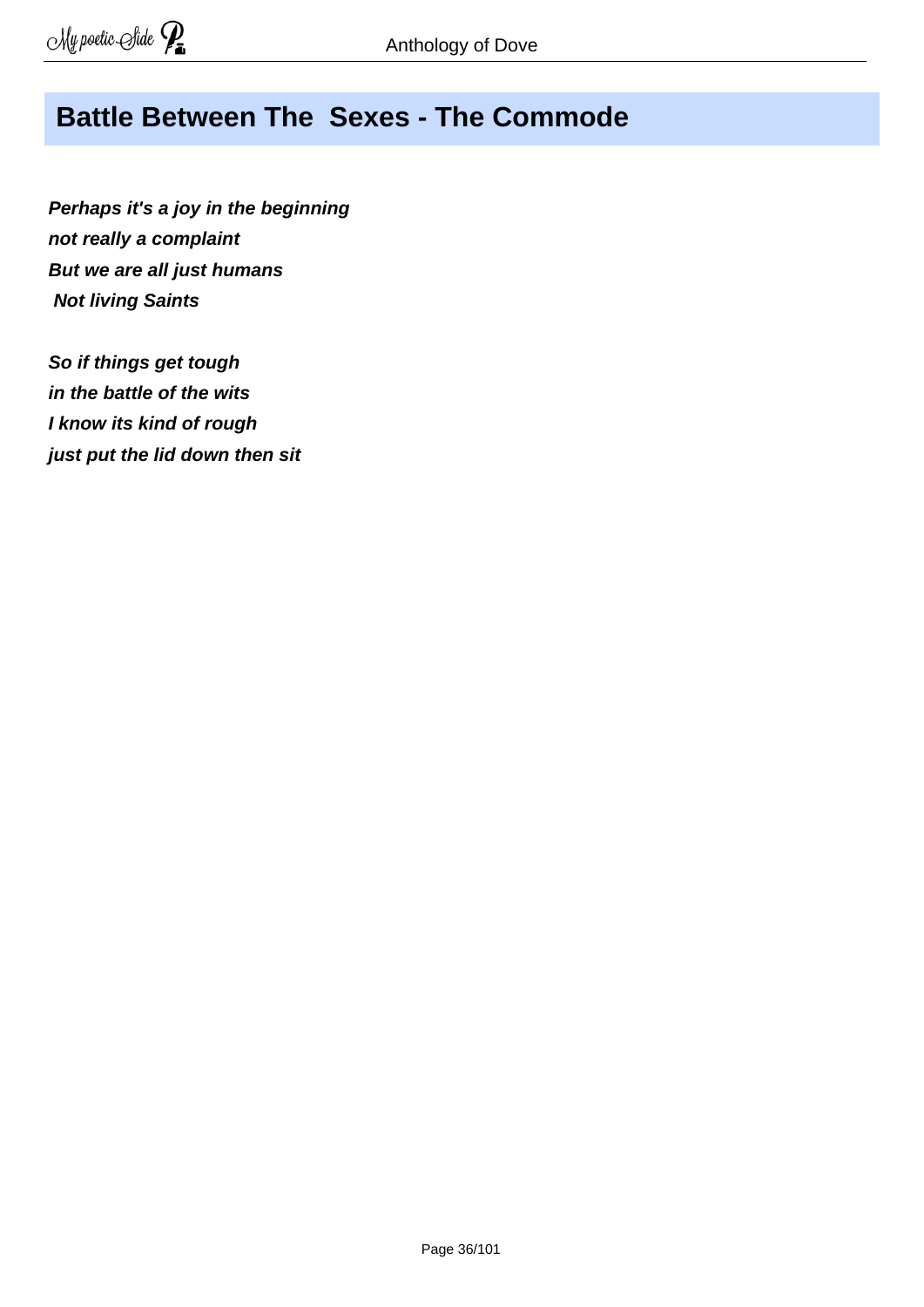## **Bathe Me In Your Splendor**

The splendor of your kisses is something I desire The joy of simple wishes to set my soul on fire

 So bathe me in your wonder and turn my life around tell me that you love me and never make me frown

Embrace me with your arms and hold me within your heart thrill me with your charms and say we'll never part

Fill my life with laughter and open up your soul Let's start a new chapter that shall last till we grow old

I 'll give to you my heart to set your life aglow To fill your world from the start with a love that only grows

I'll bathe you with my trust and my soul for us to mingle My fleshly warmth upon my bust to make our passion tingle

I'll listen to all your woes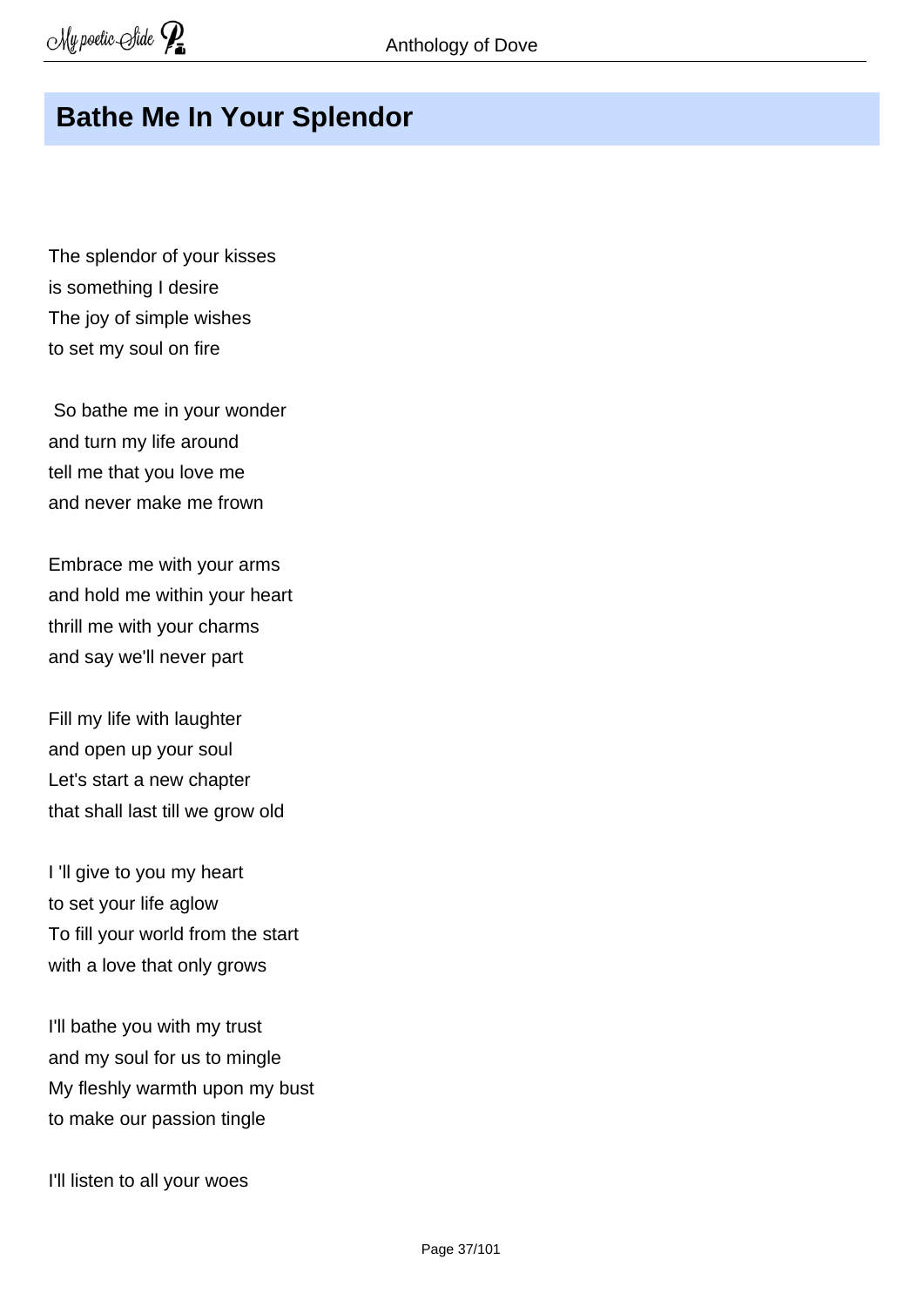and kiss away your fears Above all I hope you'll know I'll always hold you dear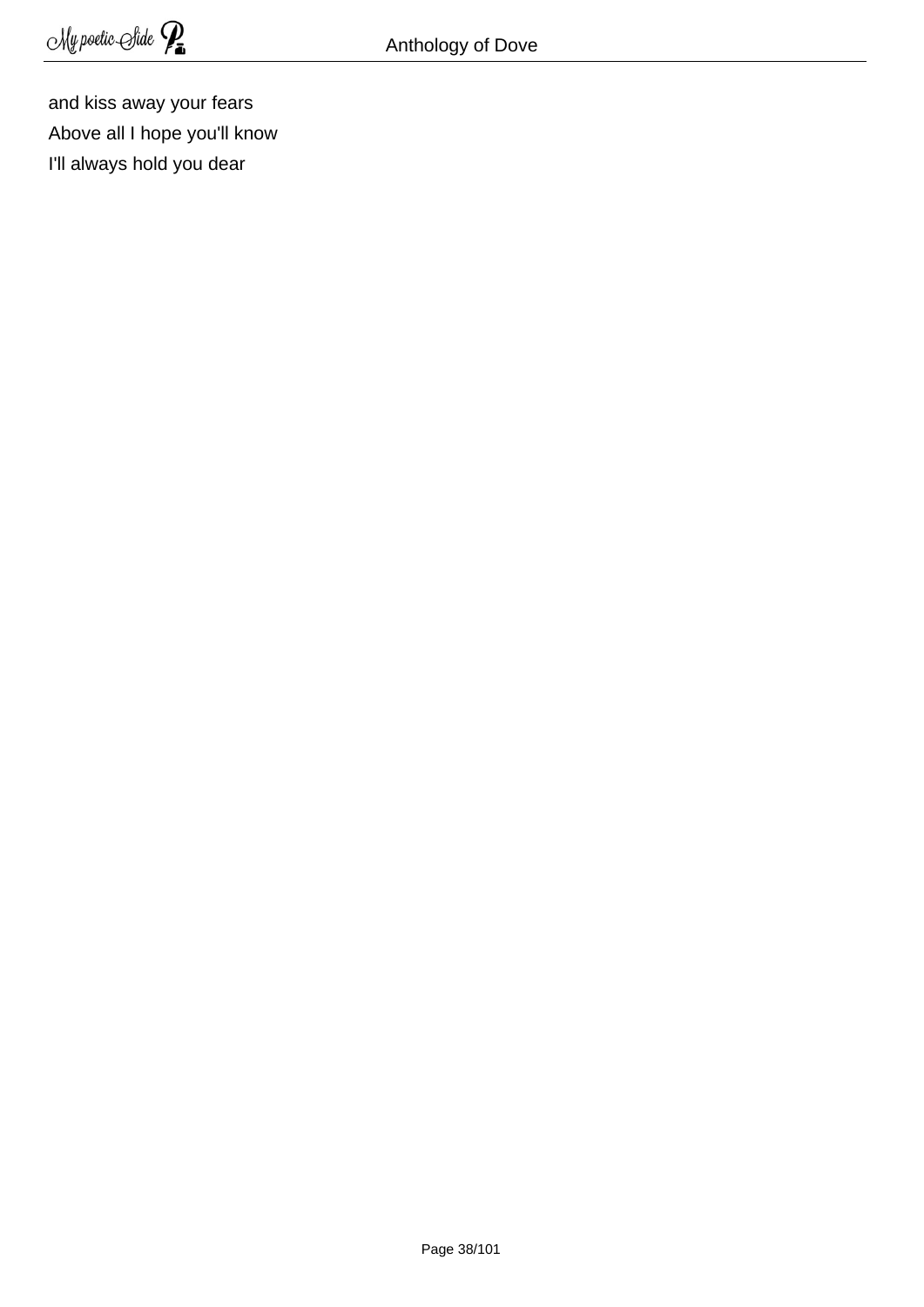# Avalanche of Emotions

But when the sun kissed her eyelashes, and she smiled so sweetly Somewhere beneath her lips Her body felt loved

One couldn't help admire her beauty An avalanche of emotions Swirled inside of her If only , if only she was truly loved

Yes, the skin hungers for attention But her heart hungers for more An avalanche of emotions Rushing from every pore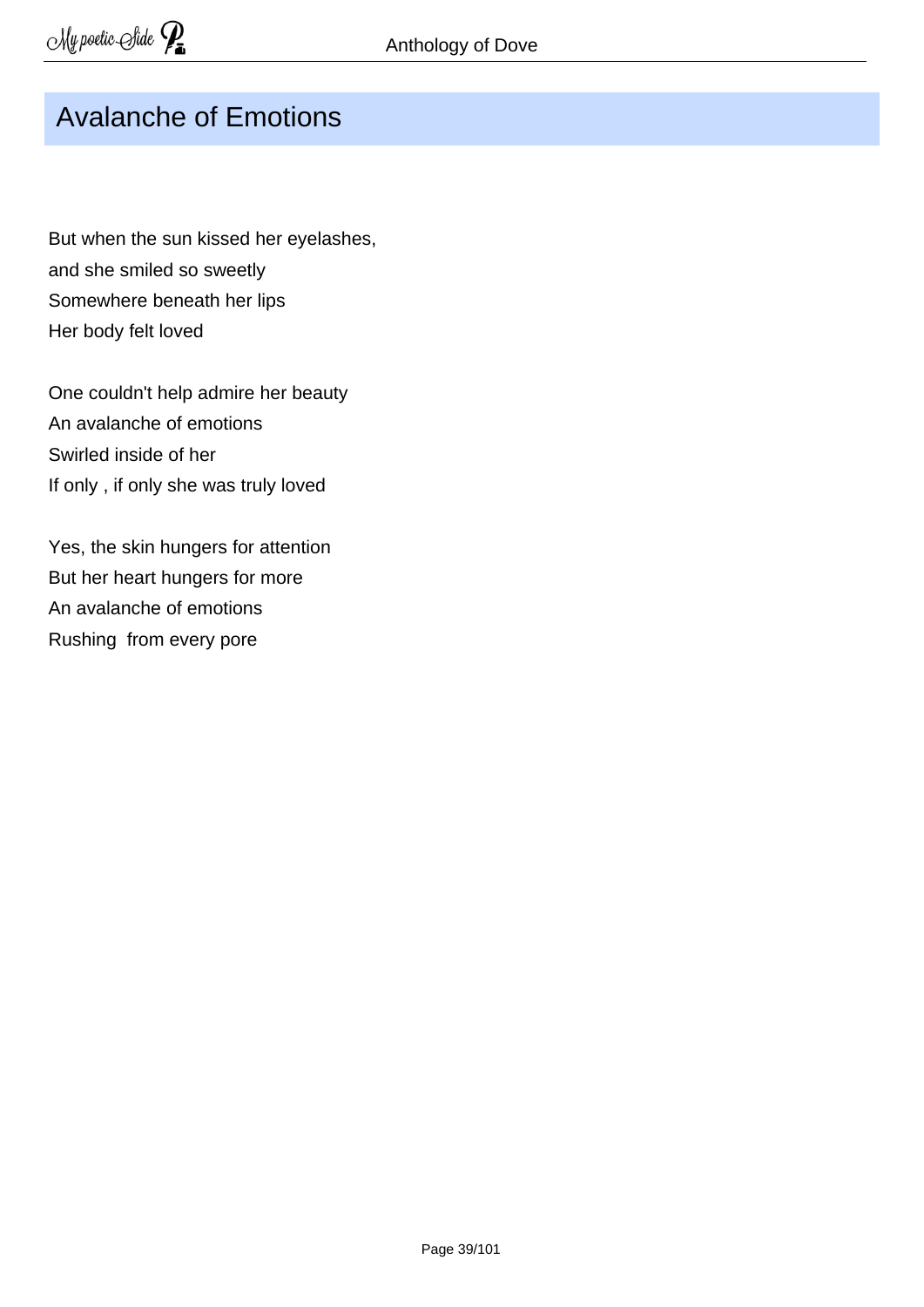## And So the Waves Whispered...

And so the waves whispered...

There's a place all too familiar which is imprinted In your mind A place So serene and beautiful a precious memory left behind

And so the waves whispered...

It was our waves in twilight hours as the sunset coated the sky Upon our cascading waters Its hues Glistening in your eyes

And so the waves whispered...

Our ultimate waves of serenity your soul sailing upon the mist You floated like Clouds in the sky as we blessed you with our kiss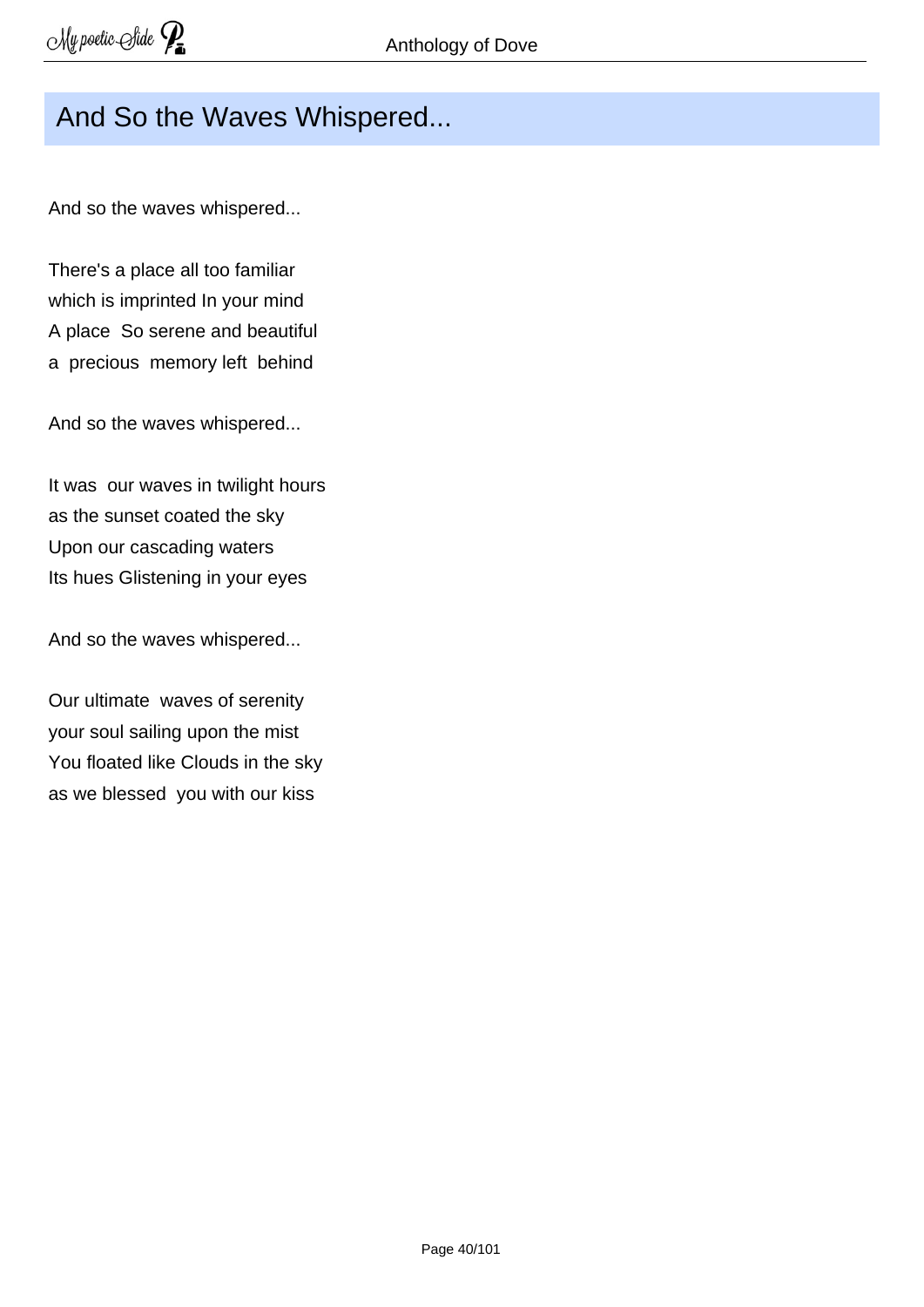# A Sad Violin

A sad violin no strings left upon its heart A hallow beauty

She plays with imagined love Strumming souls ever so mild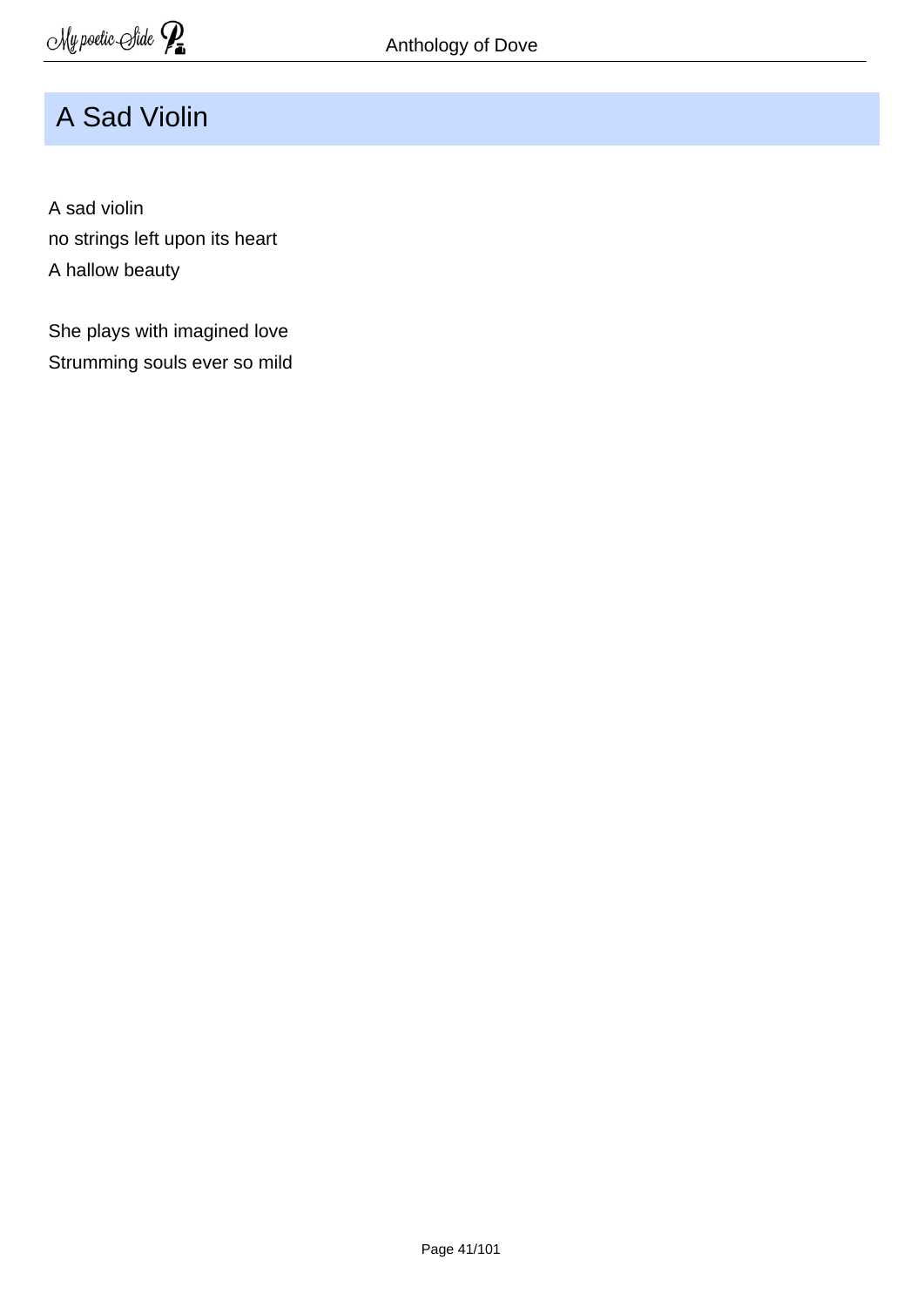#### A Treasure within my Soul

I hear the silent whispers Echoing through the night The sound of laughter When the moon shines bright

Though stillness mocks me And the winds cease to blow There is the breeze of silence A hushed familiarity I know

A heavy heart listening here As the stars glow ever bright Imagining your voice speaking To me in the stillness of the night

A faint whisper eloquently echoes Telling me what I already know That you're still a special part of me A treasure within my soul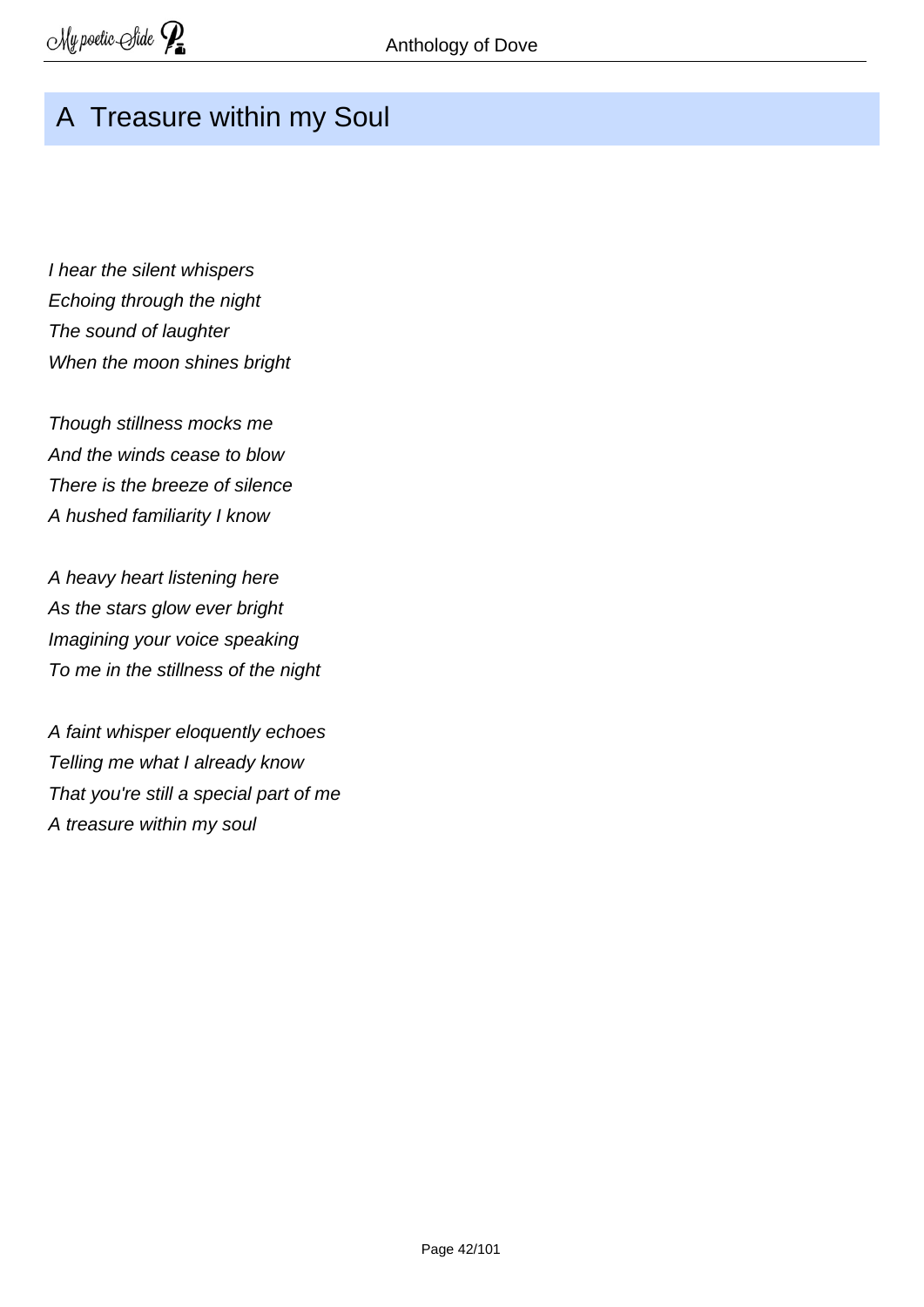## A ?Villanelle? Touch the Light

In darkness I knew I could touch the light Kissing the moon with my passionate lips Floating on the stars on a heavenly flight

Eternity was where darkness would fight Watching star dust forever away slip In darkness I knew I could touch the light

Eternity felt so safe way out of sight like an angel in heaven's bliss Floating on the stars on a heavenly flight

The darkness where we held each other tight Embracing reality with a silver moon kiss In darkness I knew I could touch the light

Then I remembered aging was a fright to mortal death I refused to enlist Floating on the stars on a heavenly flight

 A mumbling ghost haunting the night Into eternity my soul had finally slipped In darkness I knew I could touch the light Floating on the stars on a heavenly flight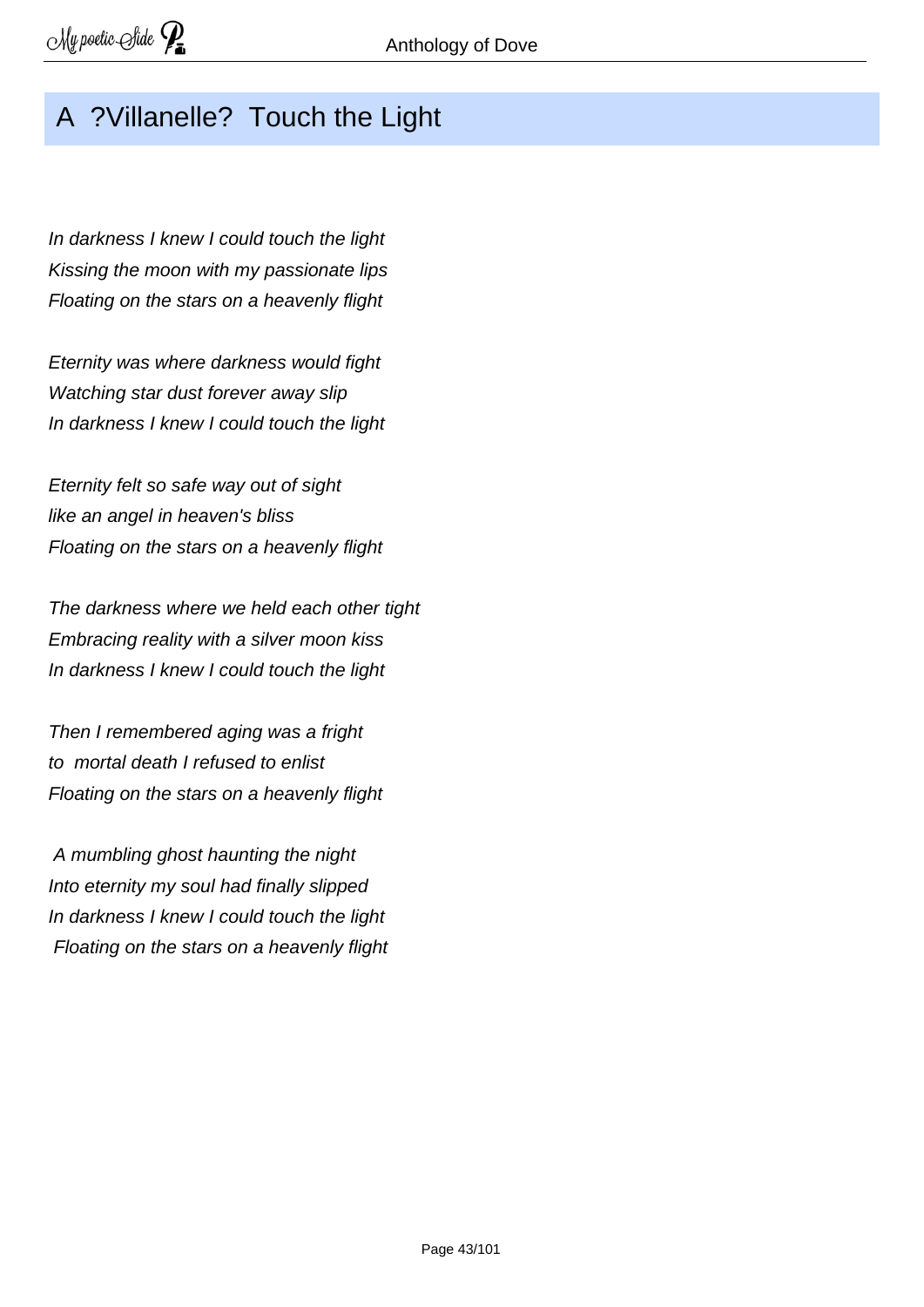#### ?Sonnet? From the Ashes

From the flicker of ashes love did burn Smoldering ever so quietly in place She gazed at his smile and he in return Spied something new written on her face

His heart started Beating he felt the rush His soul didn't quite understand the feel A burning ember within made him blush Trickling throughout Him with zest and zeal

In his eyes She could see the fire within and she knew she must ignite the passion Puckering her lips she walked closer to him Kissed him gently, softly ,in sweet fashion

Though once extinguished their flickers remained From the ashes, Smoldering love did flame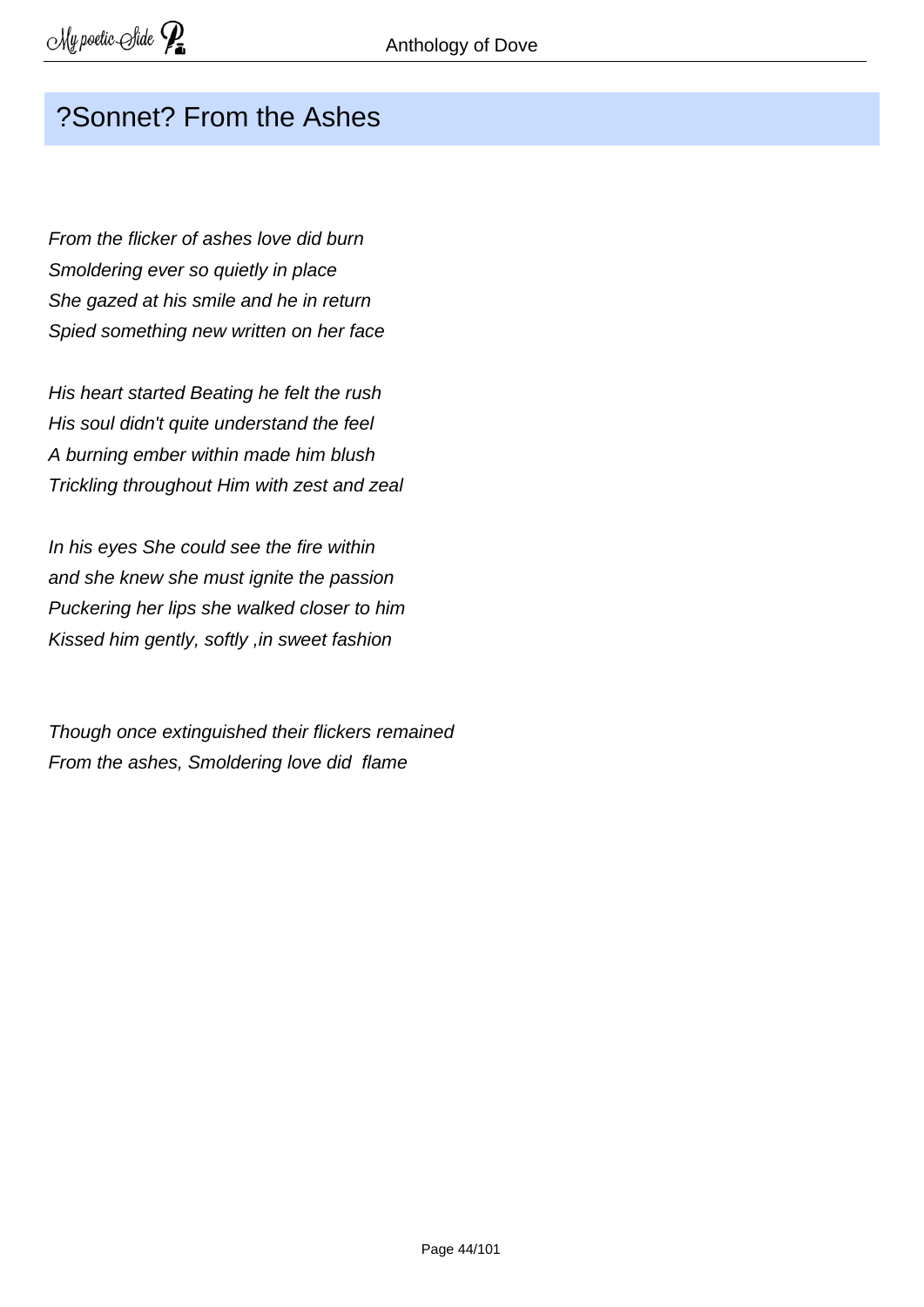# ?Palindrome? Passion

Passion Sweetly felt Giddy, pleasurable lips tender and warm Soothing, heartfelt embraces Marvelous and pleasing whispered seduction Hot and steamy Heat of Love ?? Love of Heat Steamy and Hot Seduction whispered Pleasing and marvelous Embraces heartfelt, soothing Warm and tender Lips Pleasurable, Giddy Felt Sweetly Passion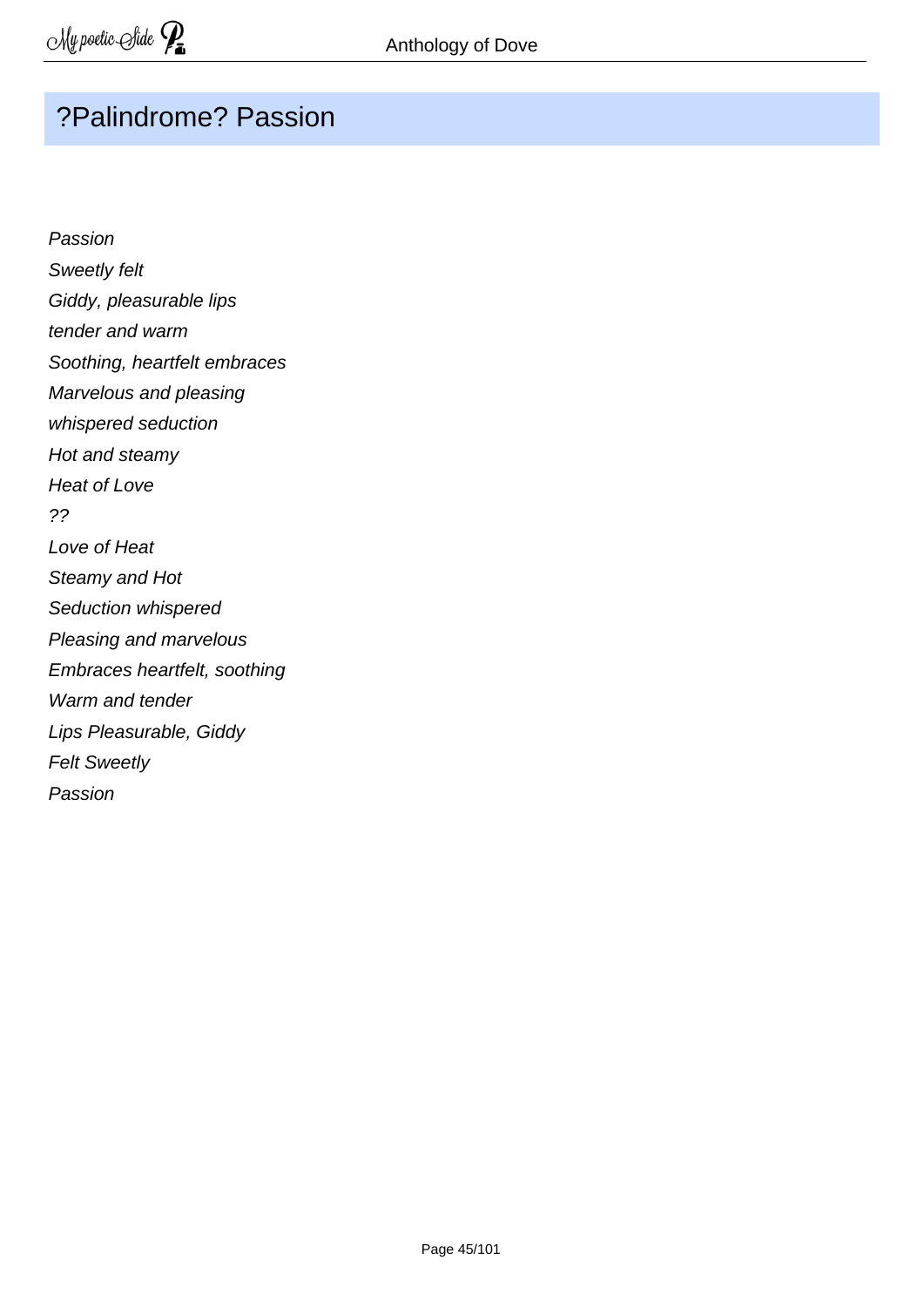## ?a kyrielle ? New Start

 A thousand times I said goodbye Painful tears glistening in my eyes So many times it broke our hearts Two souls begging for a new start

Full of sorrow our souls did mourn A love like roses full of thorns Struggling hard at being apart Two souls begging for a new start

Some days we smile not knowing why Gazing back at each other's eyes Are we destined for broken hearts Two souls begging for a new start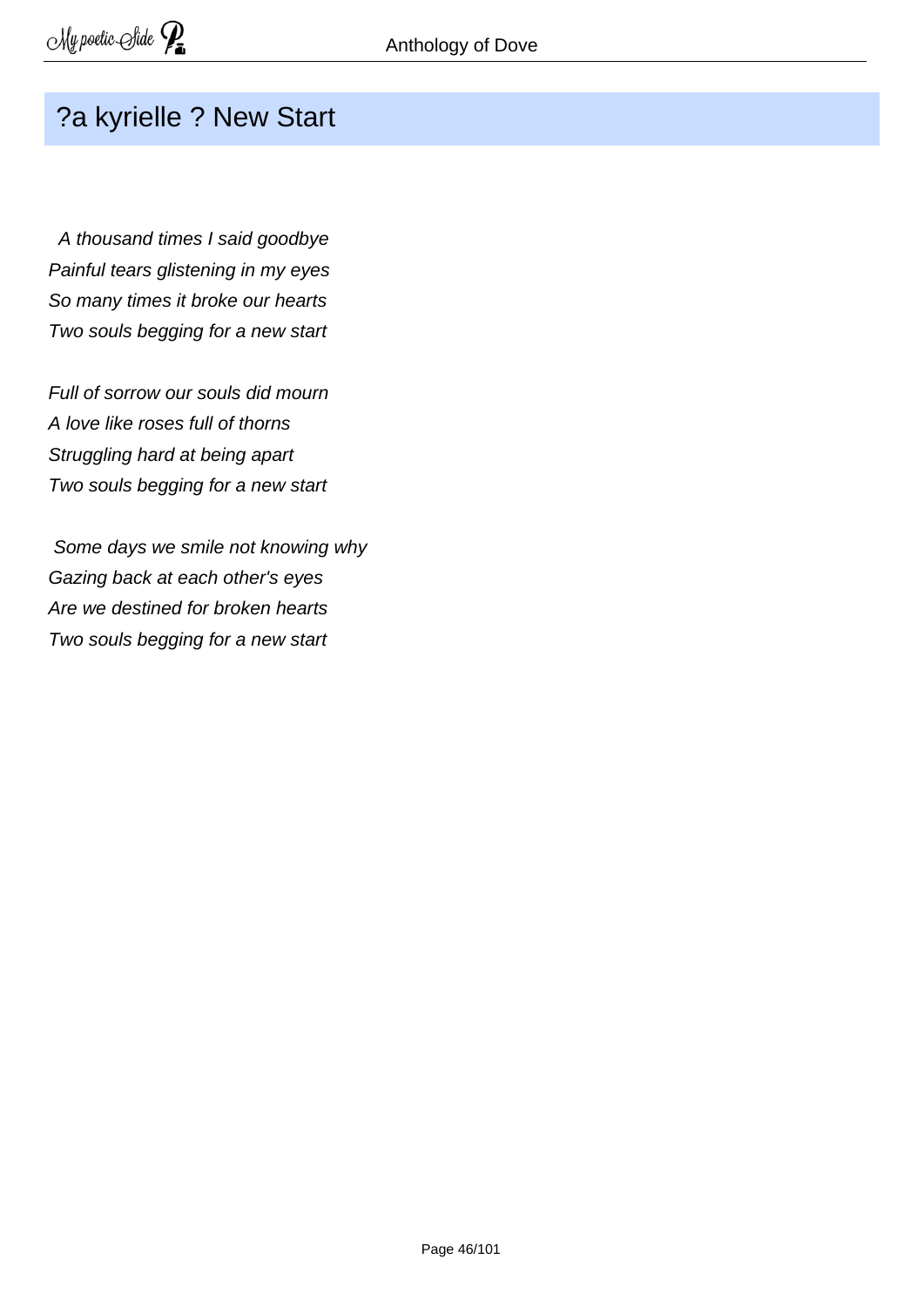# ? Villanelle ? Shall I call it Defeat?

My empty heart beats without any flames Shall I call it defeat?

Once Love was sweet But you had no shame My empty heart beats

As the blood drained to my feet Only embers remained Shall I call it defeat?

Your truths so incomplete Your lies even more lame My empty heart beats

Like a city without any streets Or a country without a name Shall I call it defeat ?

Your affections were bittersweet Your kisses were never the same My empty heart beats Shall I call it defeat?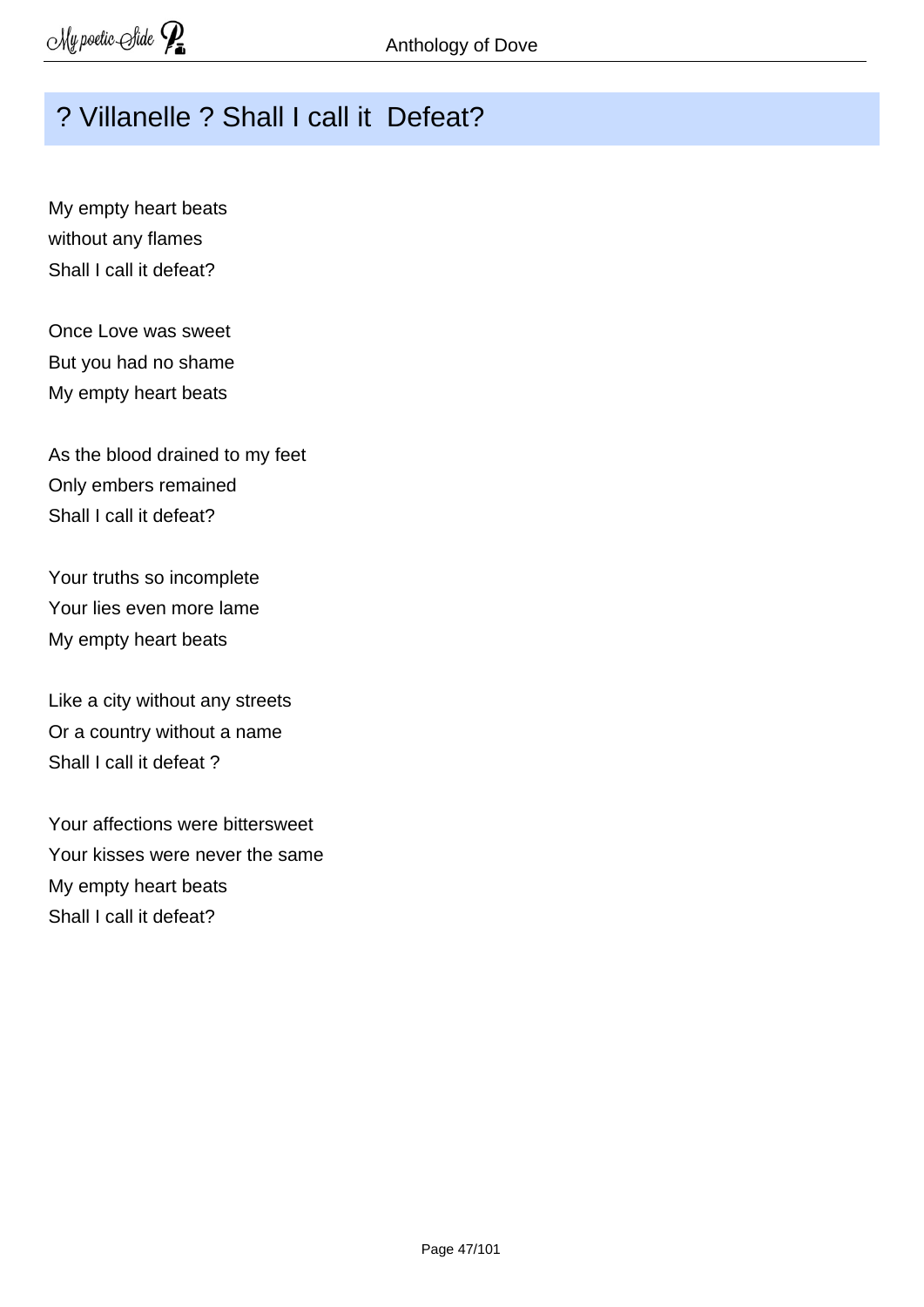## ? Kyrielle Sonnet? Mountain Peaks

Upon the highest mountain peaks As hikers admiringly peek Are rays of sunshine all aglow In winter they're covered in snow

Where Hikers never there wander Heaven's mountain capped wonders In the winds where snowy flakes blow In winter they're covered in snow

In the springtime the mountain Caps melts Hikers have to wear safety belts They can't risk falling down below In winter they're covered in snow

Upon the highest mountain peaks In winter they're covered in snow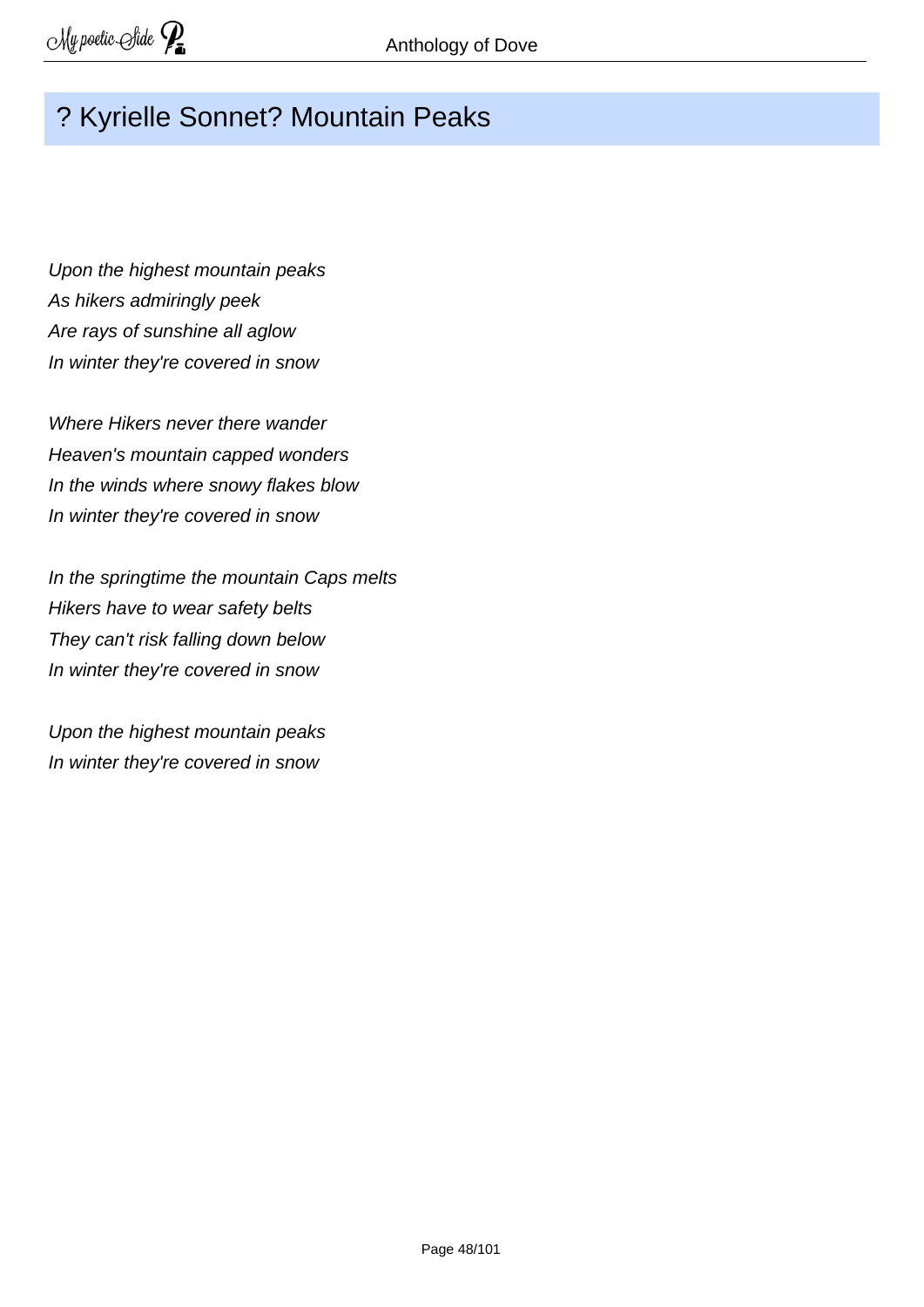## ? Alluette? Heaven

"Please leave hell behind Happiness you'll find At heavens Celestial door" You must be a saint? The devil did faint "Go away he did implore"

The journey was short

--------

Hell you did abort The nectar of heaven grew The angels did smile Greeted you in style Then into the light you flew

---------

Heaven's is complete Jesus you shall greet No sins on you did cling The nectar of love From angels above True happiness they shall bring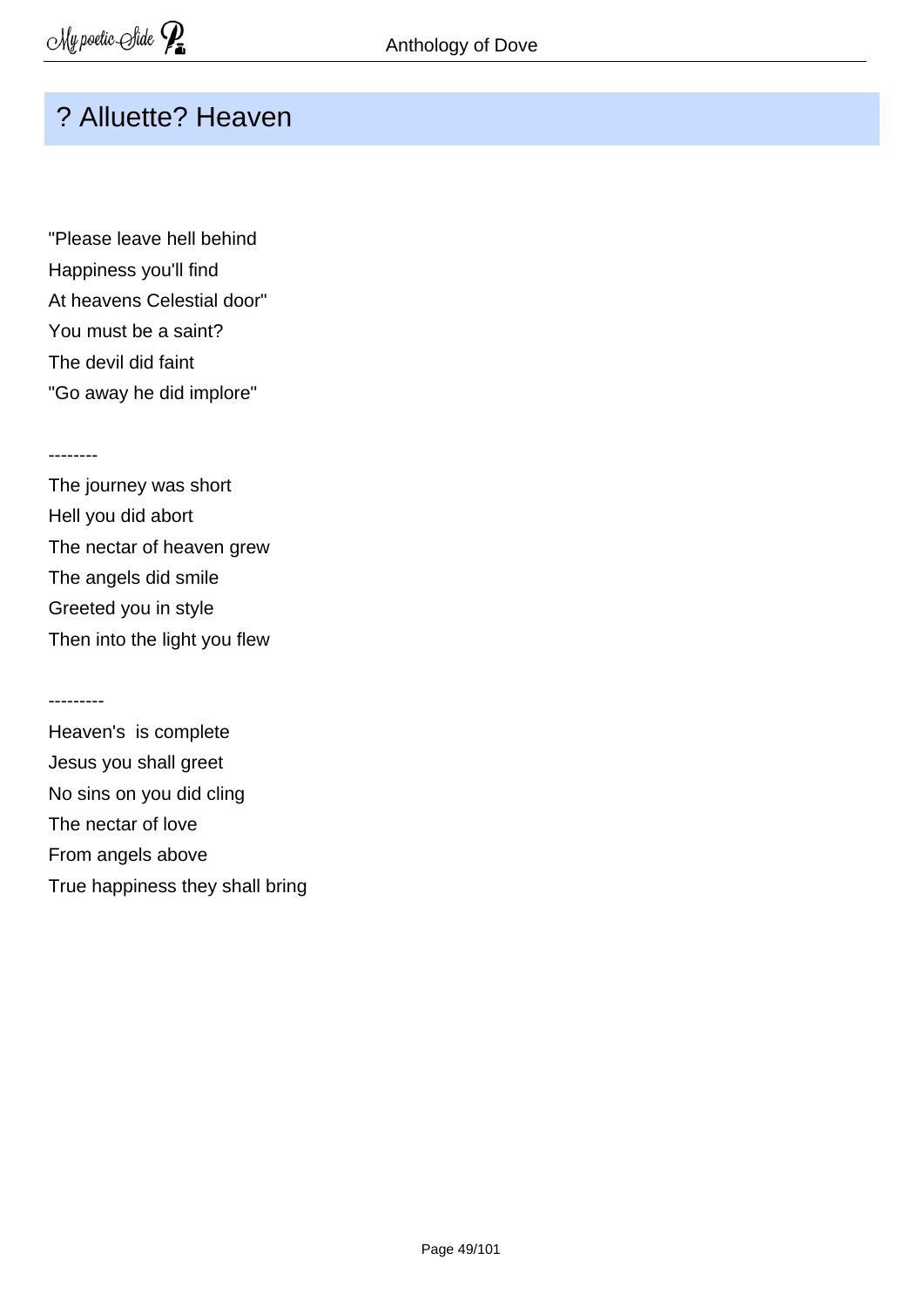## ? A Kyrielle ? Contented Hearts

Soft moonlight caressing our faces In the darkness of midnight's space How peaceful the shimmering glow Contented heartbeats softly glow

Feel the nectar of the moons kiss Wrapped in a blanket of pure bliss Sweetest feelings we'll ever know Contented heartbeats softly glow

Cast your eyes upon the night sky To sweet heaven let your soul fly true love will then begin to grow Contented heartbeats softly glow

#### ??????-

Joyful heartbeats will fill our place Caressing our tender faces As the moonlight to you does flow Contended heartbeats softly glow

Our beating hearts in splendid bliss With moonlight's harmonizing kiss our love shall continue to grow Contented heartbeats softly glow

Set your eyes upon the night sky When your tender souls starts to fly Feel the nights warming embrace flow Contented heartbeats softly glow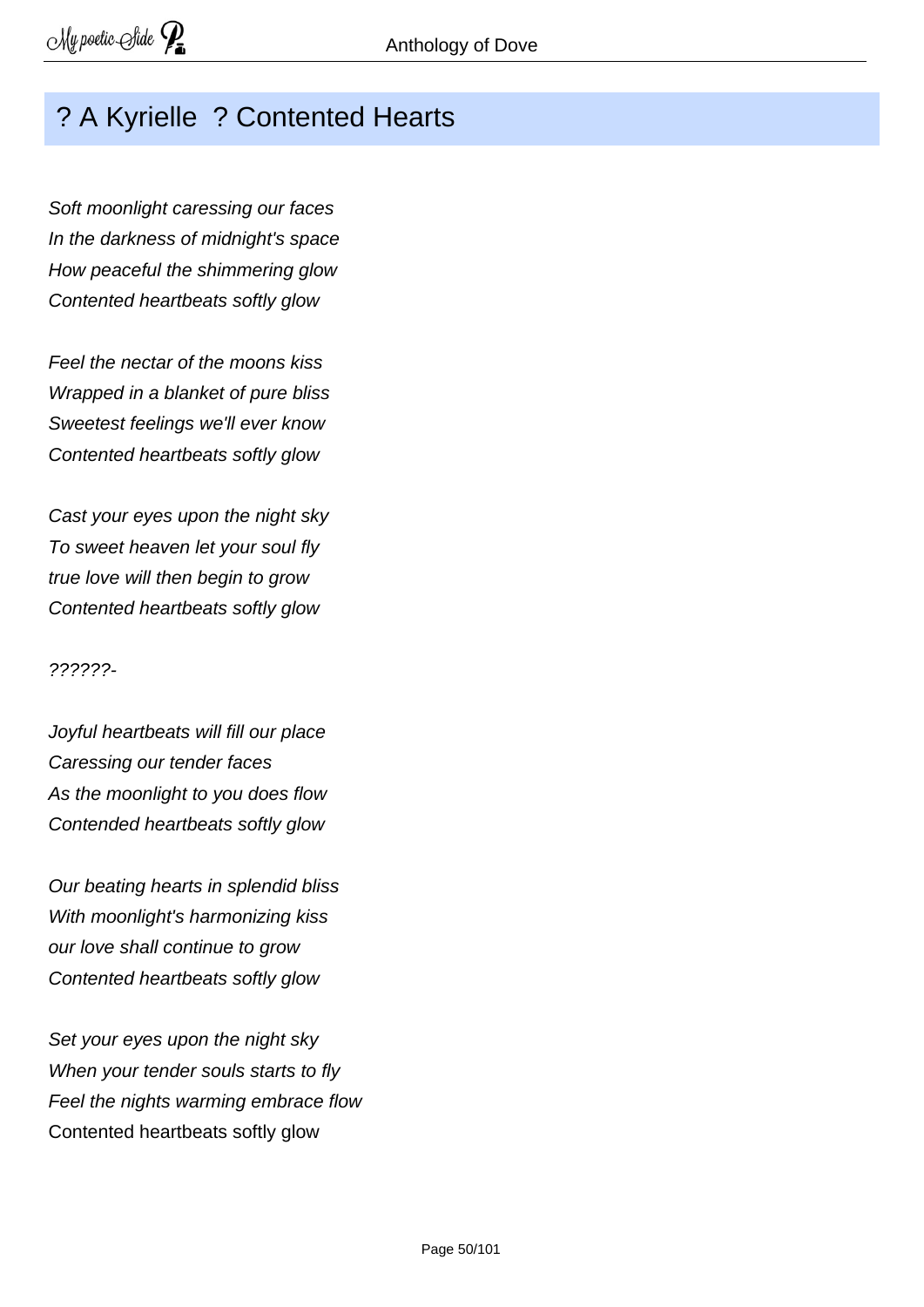#### La? libertas : Fantasies

As petals on roses crave dew So does my lonely beating heart Your special touch when we're apart has my soul always craving you

My wanting soul clings to hope in the sky As if the mist above could bring you to me As if nature could solve your mystery

Dreams of your lips always imparts The taste of sweetness I once knew The splendor I'd feel kissing you Would certainly capture my heart

If only fantasies could make you real My aching heart could ultimately heal Yet your love is but a dream in my soul

Una relidad inventada para Hacerme sentir completo

(A made up reality to make me feel whole)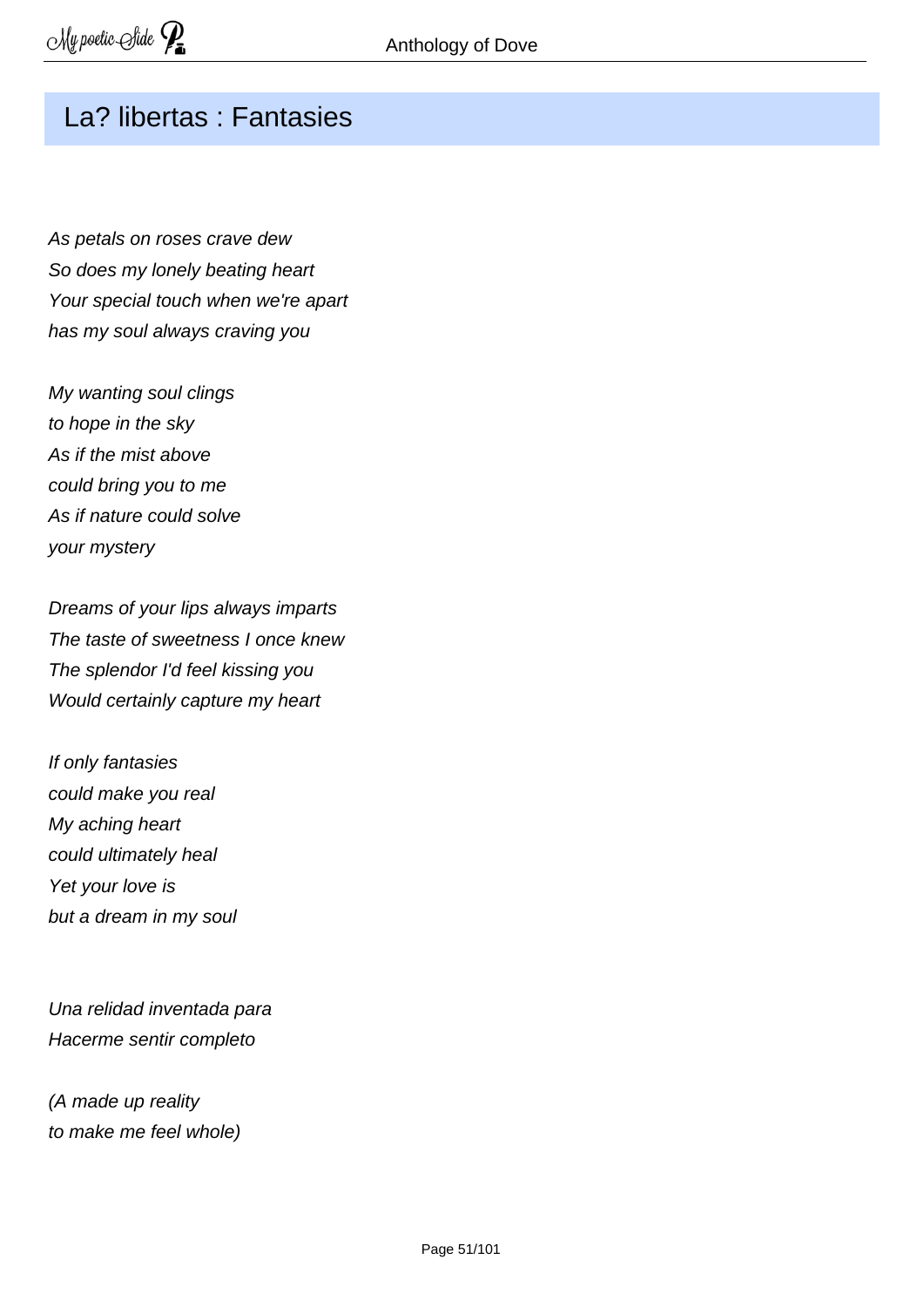#### **Beauty**

There's something said of beauty As seen in ones own naked eyes In the mirror you hope it will lie But does my own beauty haunt me?

Acquired age has a funny way of Altering perceptions Now I wear a mask, but it's , not perceived They come. In assorted styles

It covers my nose not my eyes Yes, protecting others from me Six feet distancing I must be Isolation doesn't help lies

The world is in a pandemic And wearing a mask is mandatory As for my beauty , well That shall rest for now

 Cuando ya no Niebla mis gafas rosadas (when I no longer fog up my rosy glasses)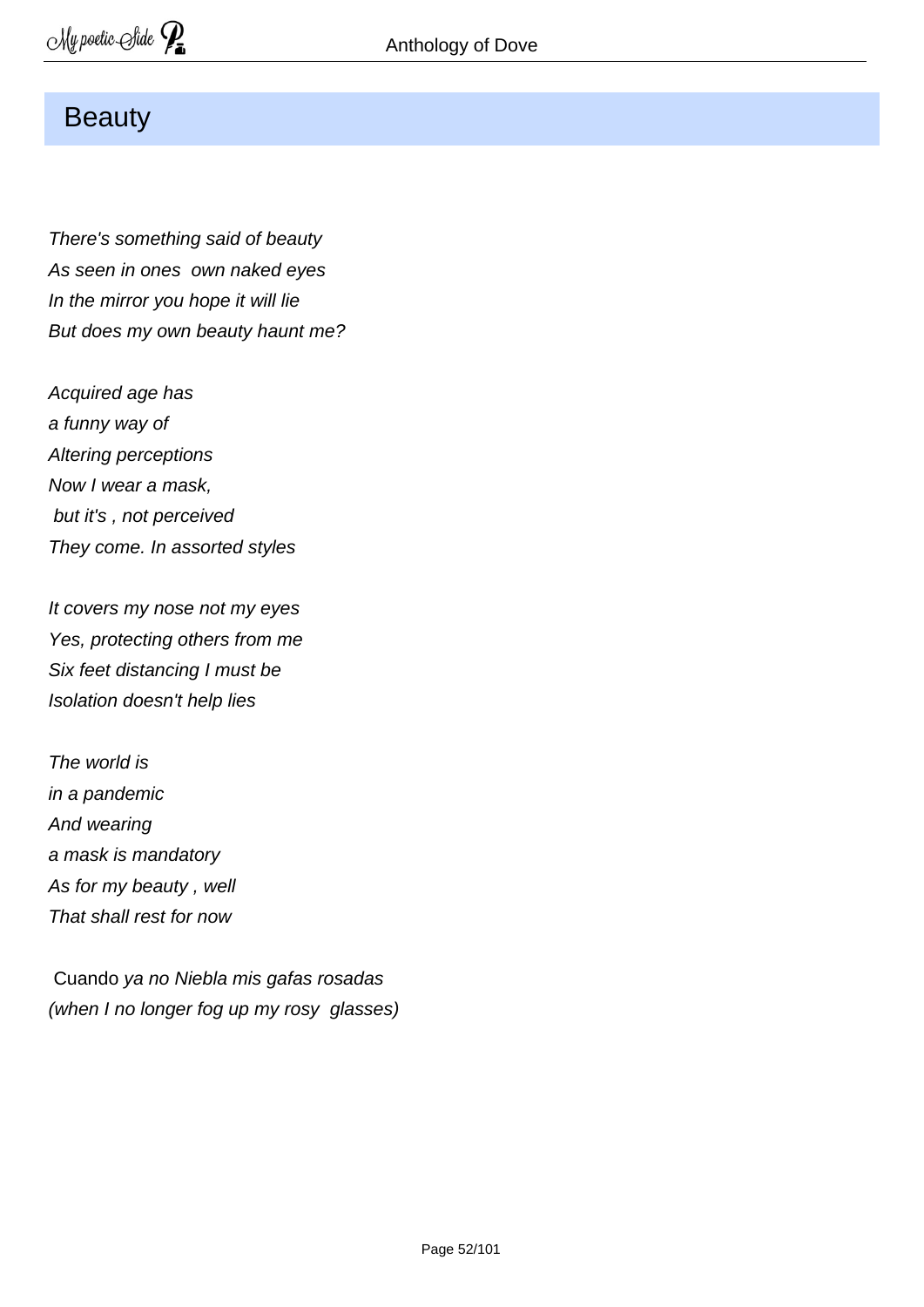## ?Terzanelle? A Million Stars

A million stars to gaze upon which one belongs to only you? A million stars to gaze upon

I choose a different one anew The pale moonlight glowing above which one belongs to only you?

The one which defines our true love? The pale moonlight glowing softly The pale moonlight glowing above

Are you gazing so Loftily As I point fingers at each star The pale moonlight glowing softly

I wonder dear just where you are Am I not your romantic soul? As I point fingers at each star

So how can I ever feel so whole? A million stars to gaze upon Am I not Your romantic soul? A Million stars to gaze upon

Part Two

The glistening tears in my eyes The shimmer of my souls sad blues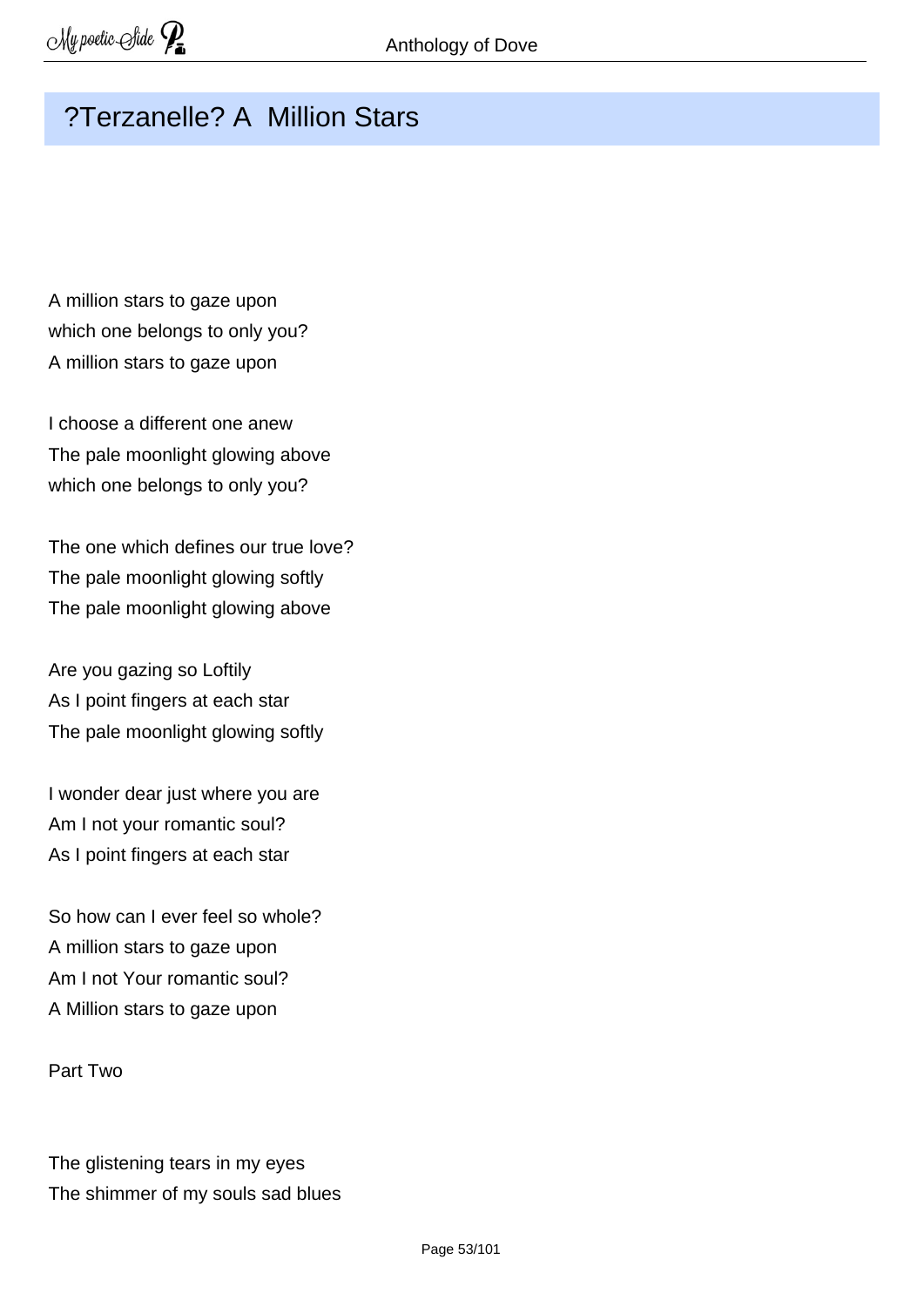The glistening tears in my eyes

The one that belongs just to you Where our memories can combine The shimmers of my souls sad blues

If only my hopes could align I could be sitting by your side Where our memories can combine

Oh! If the heavens could abide make my dreams a reality I could be sitting by your side

Then true happiness I would see A million stars up in the sky Make my dreams a reality

You wouldn't want to see me cry The glistening tears in my eyes A million stars up in the sky The glistening tears in my eyes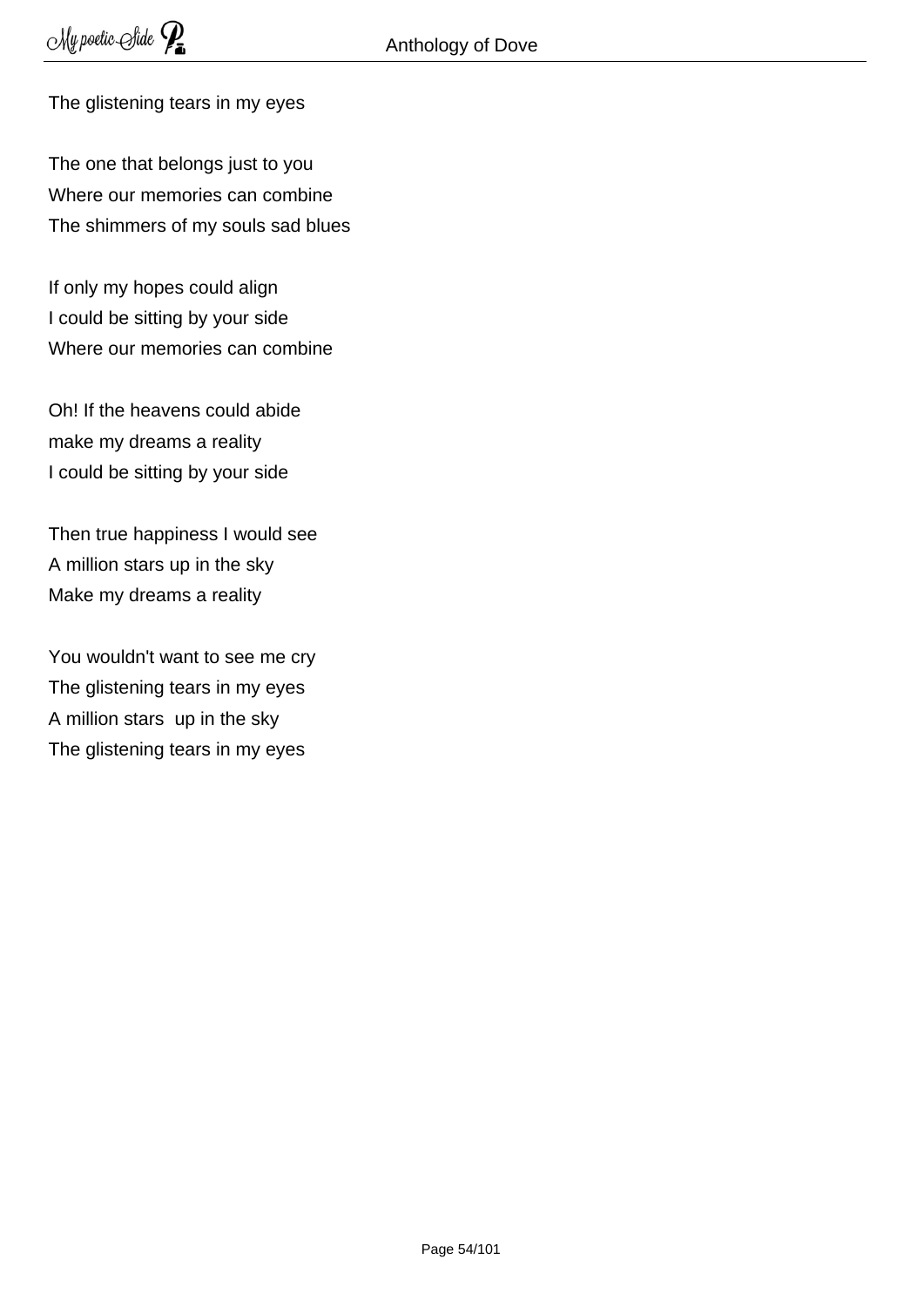## ? Promises of Vows

 » What were the promises of his Vows? His hardships across the distant miles Was destiny sealing our fates? of his Vows? The Heartbreaks which accumulate Did, his abiding love dissingts? of his Vows? His hardships across the distant miles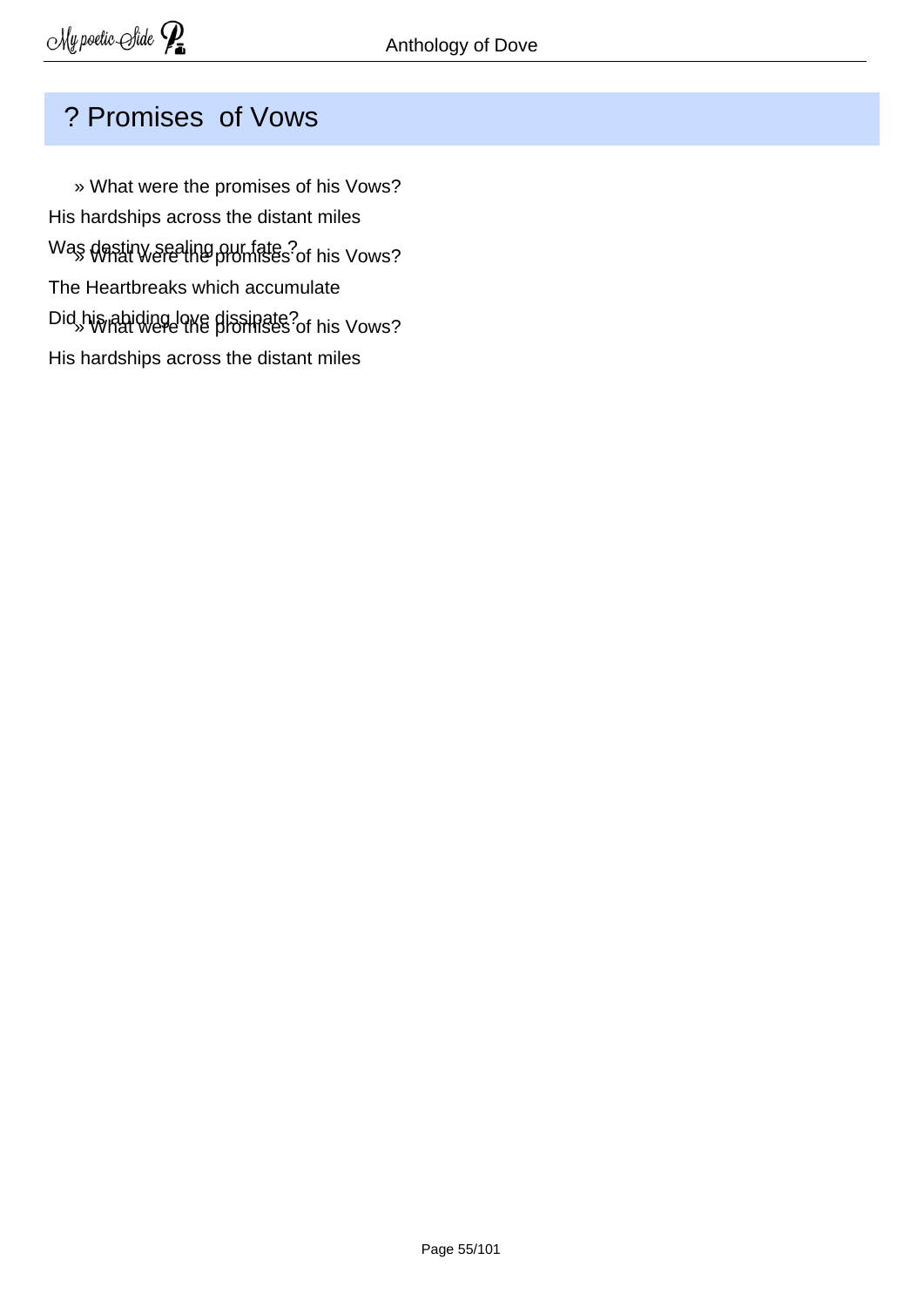#### The Earth Worm-a sonnet

She crawls out from the earth when it does rain the earth worm just trying to exist within To make it to safety, doesn't complain Inching about with a wormy like grin

Wiggling her body just moves along If you see her crossing, please be kind Don't ever think of doing her some harm She fertilizes your soil most times

Poor little creature used as fishing bait Hooked on a fishing hook and then swallowed Poor little earth worm, oh such a fate When living underground does she wallow

The worm is a blessing to Mother Earth So please be kind and know an earth worms worth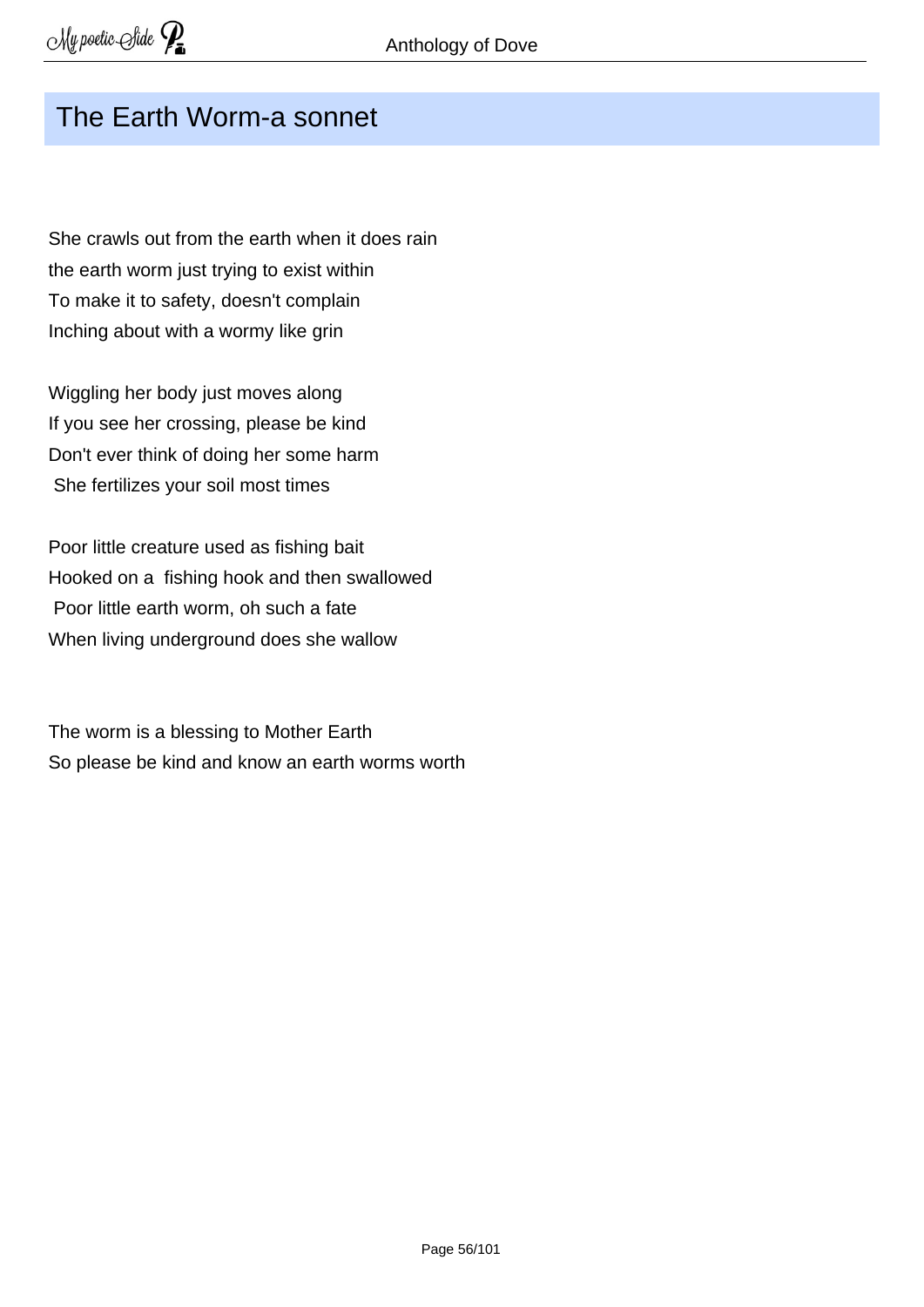## Let me Quilt My Affections

??? ?? weave ?? ????? ?????? ??? ?? weave ?? ???? ???? ?? ? ????? ??? ?? weave ?? ?????? ????????

???? ????? ????? ?????? ??, ?????? ????? ??????

77 7777777777 77 7777 ????? ???? ??? ?????????

?? ???? ?? ??? ???? ?? ???????? ?????? ???? ????

?'?? ?????? ???? ??? ?????? ?? ?? ????

?? ??????? , ??? ?? ????? ?? 7777777777 7777 7777 7777

??? ?? ???? ??? ??? ?? ???????? ??????

??? ?? ?????? ???? ??? ????????? ?? ? ?????

??? ?? ?????? ???????? ?????? ???? ??? ????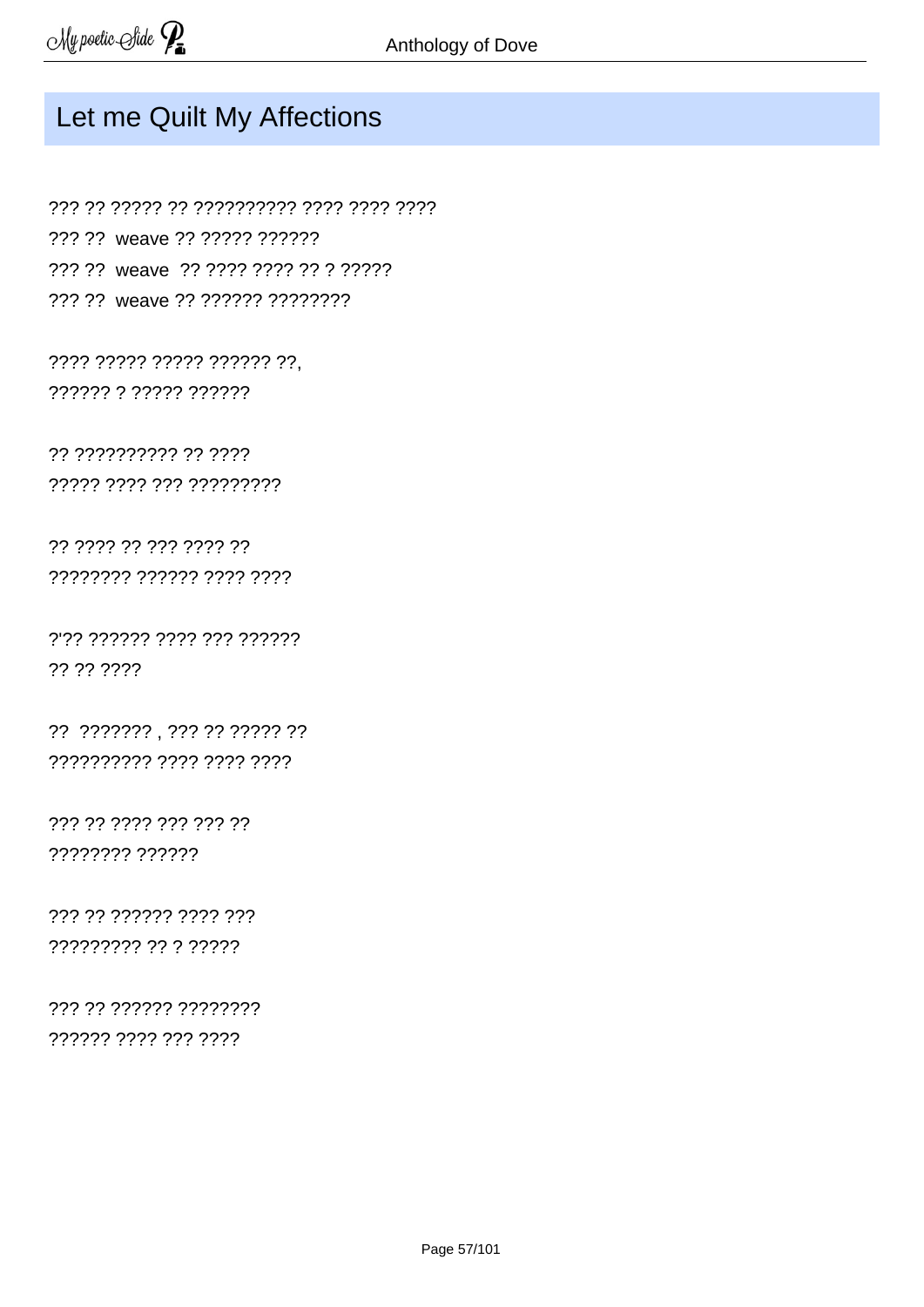## ????????? ?? ????

????????? ?? ???? 777 777 777 77777 77 77 7777 ??? ????????? ? ???????

??? ???? ?? ?? ???? ???? ???'?? ??? ?????? ?? ?? ?????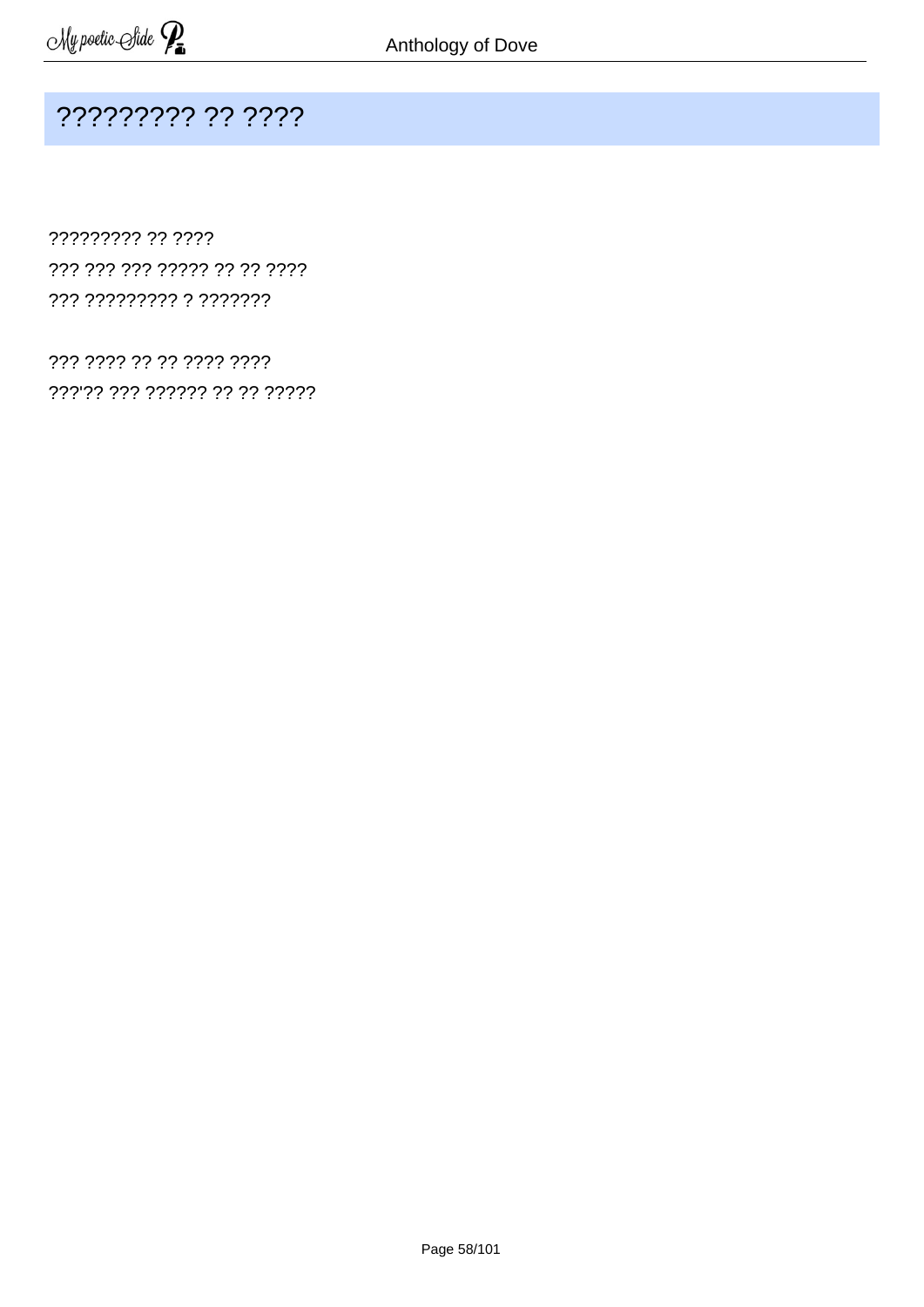#### ? ???? ???????? ?? ??????? ???

? ???? ?? ????????? , ??? ?????? ?????? ???? ????? ?? ?? ???? ?? ??? 777 777 7777777 7777 77777777 77777 ????? ?????? ?????? ?? ??? ??????? ???

??? ?????? ???? ???? ?????? ?????? ?????? ??? ?? ???? ???? ???? ?? ???????? ??? ????? 77777 77 777777 77777 7777 777

??? ???? ???? ???? ?? ?????? ?????? ?? ???? ???? ??????? ???? 7777 7777 77 77777777 777 7777 7777 777 777777777 777 7777

???? ???? ???? ??????????? ?? ???? ????, ????? ??? ??????? ??? 7777 77777777 77 7777777 777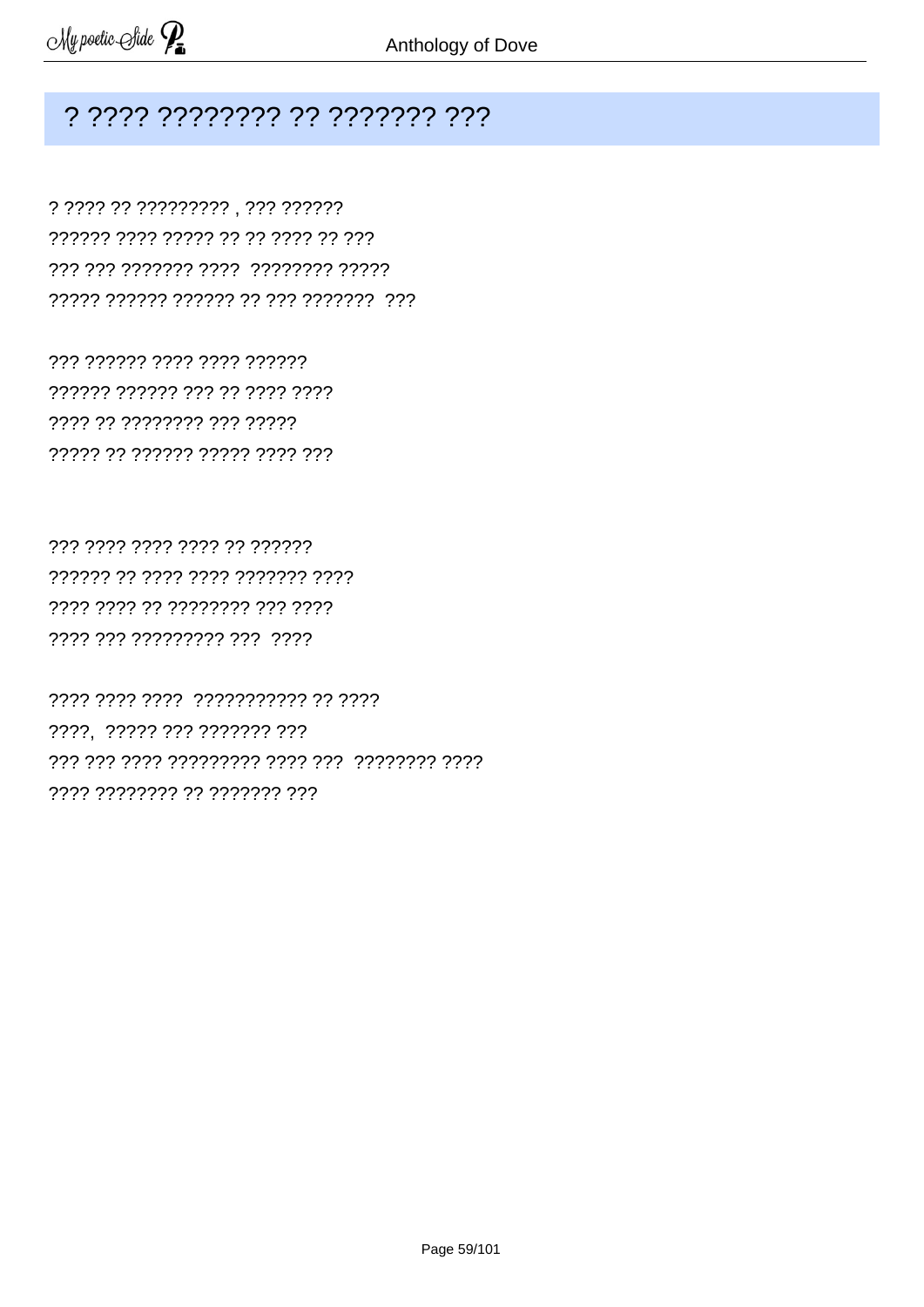### Music of my Heart

Music of my heart, my heart beating through Rhythmically thumping a sweet melody Beautifully mastered rhythm just for you Song of my soul just beating so carefree

And when we are separated by space My tender heart keeps beating just for you Every musical beat is filled with grace melody of my heart beating so true

Echoes of my soul grinning with the song A love thumping melody ever true Of my hearts real passion ever so strong The sonnet beating my dear just for you

Music of my heart, sonnet of my soul beating true happiness my favorite goal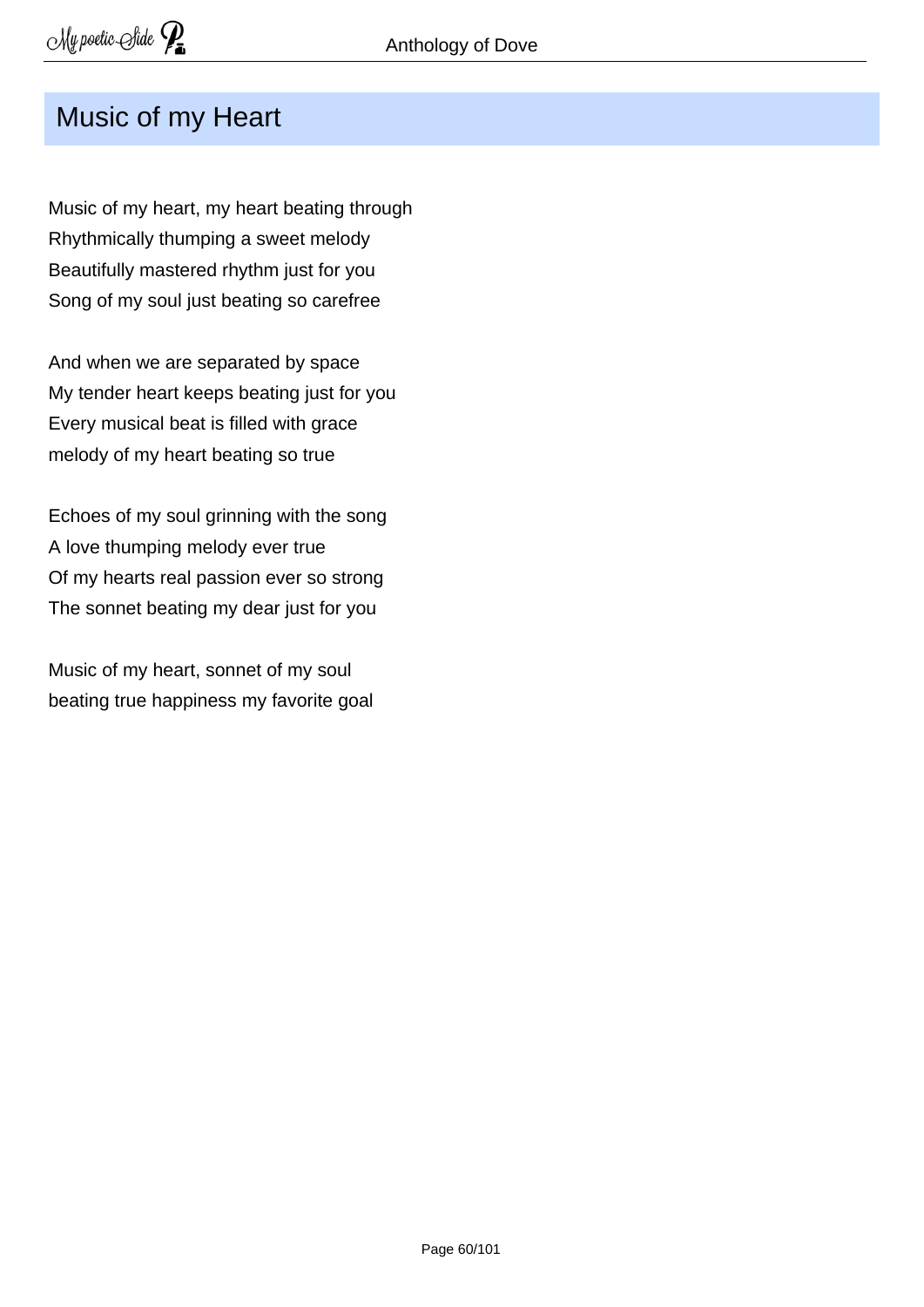#### Hope Chest

Inquisitive and innocent she asked her Mother "Where you do find Love?"

My Dear, love is in my Hope Chest waiting to be found, so the little girl searched for it here and there, and all around She looked for it in her Mother's dresser, and behind every door She searched every corner, and under the rug on the floor She became exhausted and decided to look for it another time Her Mother's Hope Chest was just too hard to find

The next day she searched all around her mother's garden "Have you seen a *Hope Chest*?"the gardener replied "I Beg your Pardon?" So She she looked in the garage to search where it could be But all that she found inside was a spider and a honey bee

Finally she asked her mother " Is this some type of test?' "Why can't I find it? Can you tell me where is your Hope Chest?" "Silly Girl, my Hope Chest is deep inside of me" I keep it here in hopes of setting my Love free" "Why do you call it your Hope Chest" she asked with pride I call it my Hope Chest because my love is locked inside" We all humans Hope to love and be loved in return you see The trick is to find the right person who holds the key

" I love you Mother, and I have the key to your heart" She Unlocked her Hope Chest and said" I love you too sweetheart"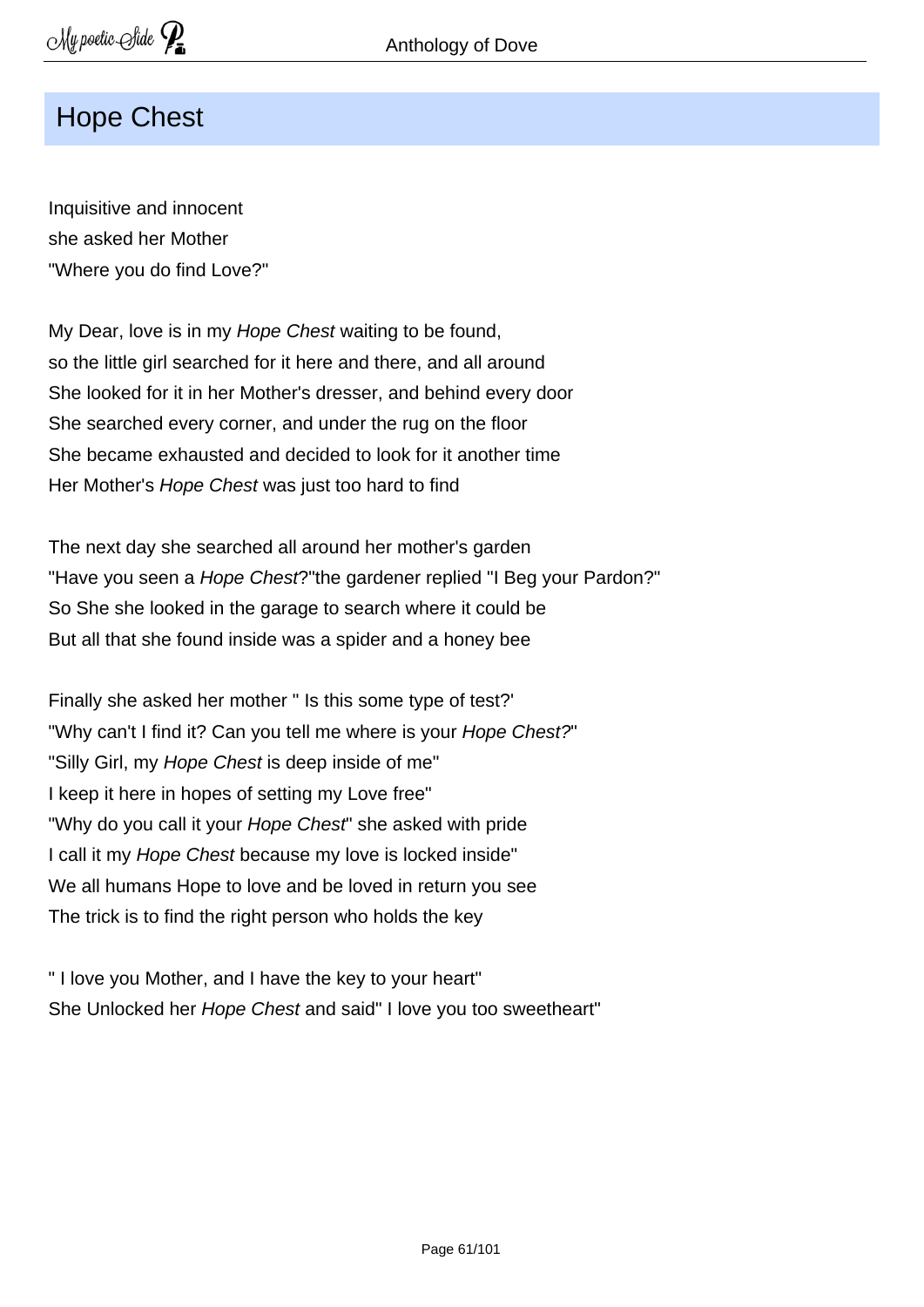# The Fairies Cast A Spell- Triolet

??? ??????? ???? ? ????? ?? ?? ?' ??? ??????? ???? ???????? ???????? ??? ?????? ?? ??? 777 7777777 7777 7 77777 77 77 ??????? ??????? ? ?????? ?? ?? ????? ?? ????? ????? ???? ????? ???? ??? ??????? ???? ? ????? ?? ?? ?' ??? ??????? ???? ????????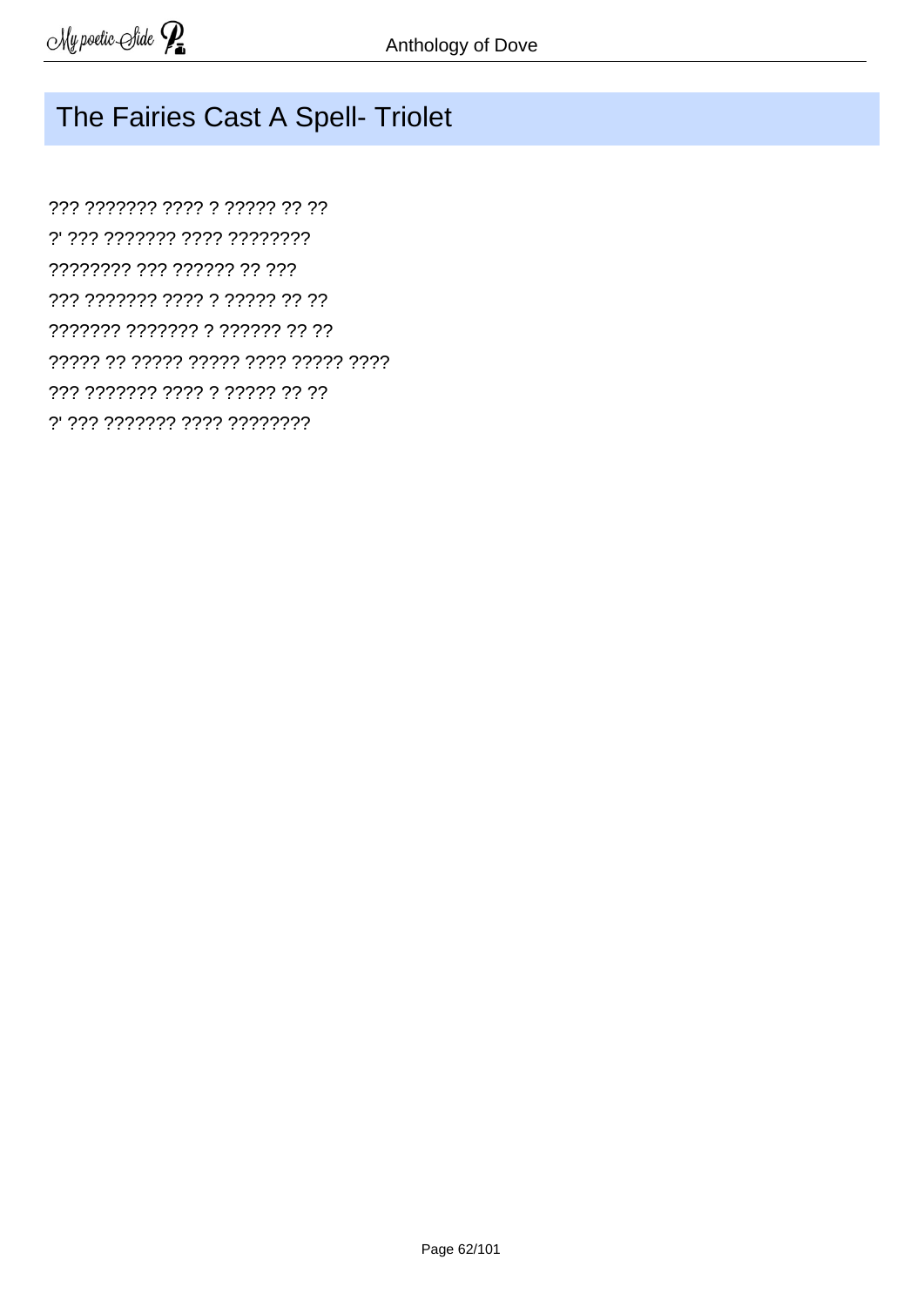#### The Petrichor - A sonnet

Happiness is the sound of rain falling The Pitter, patter upon mother earth The petrichor in the air comes a calling Refreshing, earthy , a wondrous birth

Our laughing eyes wander for a distance Happy cheeks rise sporting a smile Mother Earth proud as our eyes glance At her earthy wet attired raindrop style

Puddles are made not just for girls and boys The splashing is enjoyable for all Kick off your shoes, there are puddles to enjoy Listen to our inner child, the cool water calls

Enjoy the petrichor born of newly fallen rain Go out, enjoy your inner child again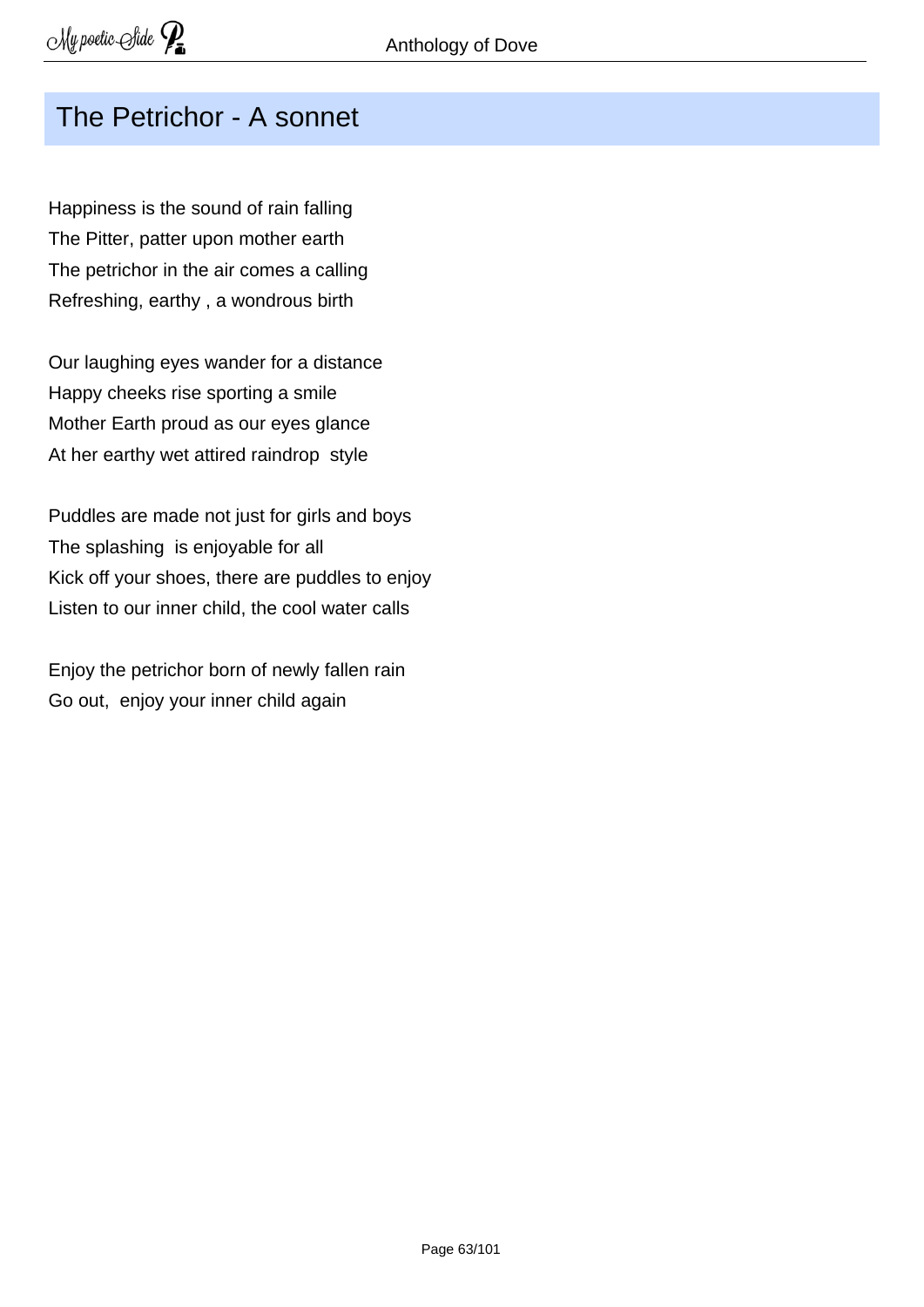#### Purrfectly Batman

Purrrrrfectly my dear Bat Creature I am always on the prowl looking for my next adventure my stomach always on the growl

Curiosity is a thrill for me "Batman your cape is too long" same old hotels, no place to be "Oh Batman! Your arms are so strong"

So I climb around always purring Meowwww I am feline candy "Batman, do you find me alluring?" "I'll make your batwings feel dandy"

Who needs a vacation to seek thrills When I look at you my Dear Batman Your eyes give me such a chill Your strong, hard body, I am a fan!

They call me Catwoman, and I am always on the prowl "Did you know I tied that Robin man and in his mouth I left a towel"

I am always searching for fun Oh Batman, who needs a vacation "Can I play with your gun?" I see it's giving me a standing ovation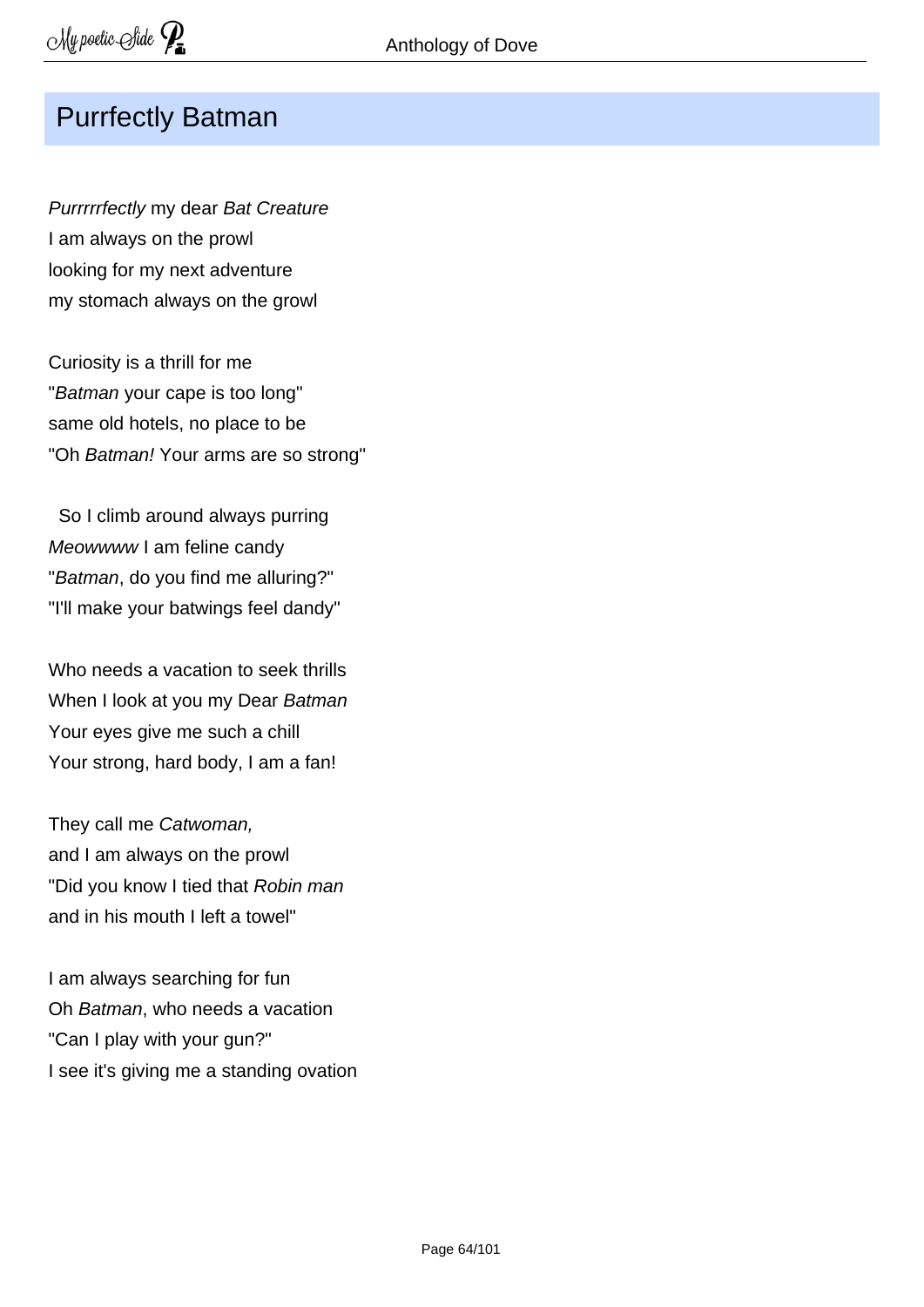## **Joy Awaits**

?? ??? ???? ????? ???????? ?? ???? 77777777 7777777 7777 77777 777 77 7777777 77 777777 77 7 7777777 77777 ?????????? ??? ??????? ??? ?? ?? ?????

777 777777 7777777 77 77 777777

??? ????? ????????? ??? ???? ?? ????? 77 77 777 7777777 77777 77 7777777 777 7777 77 77 777777 777 777777

??? ??????????? revealed as my poetic side 7777 77 7777 7777777 77777

??? ? ????????? ???? ?? ??????? ????? 777777 777777777777 777 7777777 77777 ??????? ??? ???? ???? ??? My poetic side ?? ? ????? ????? ?? ??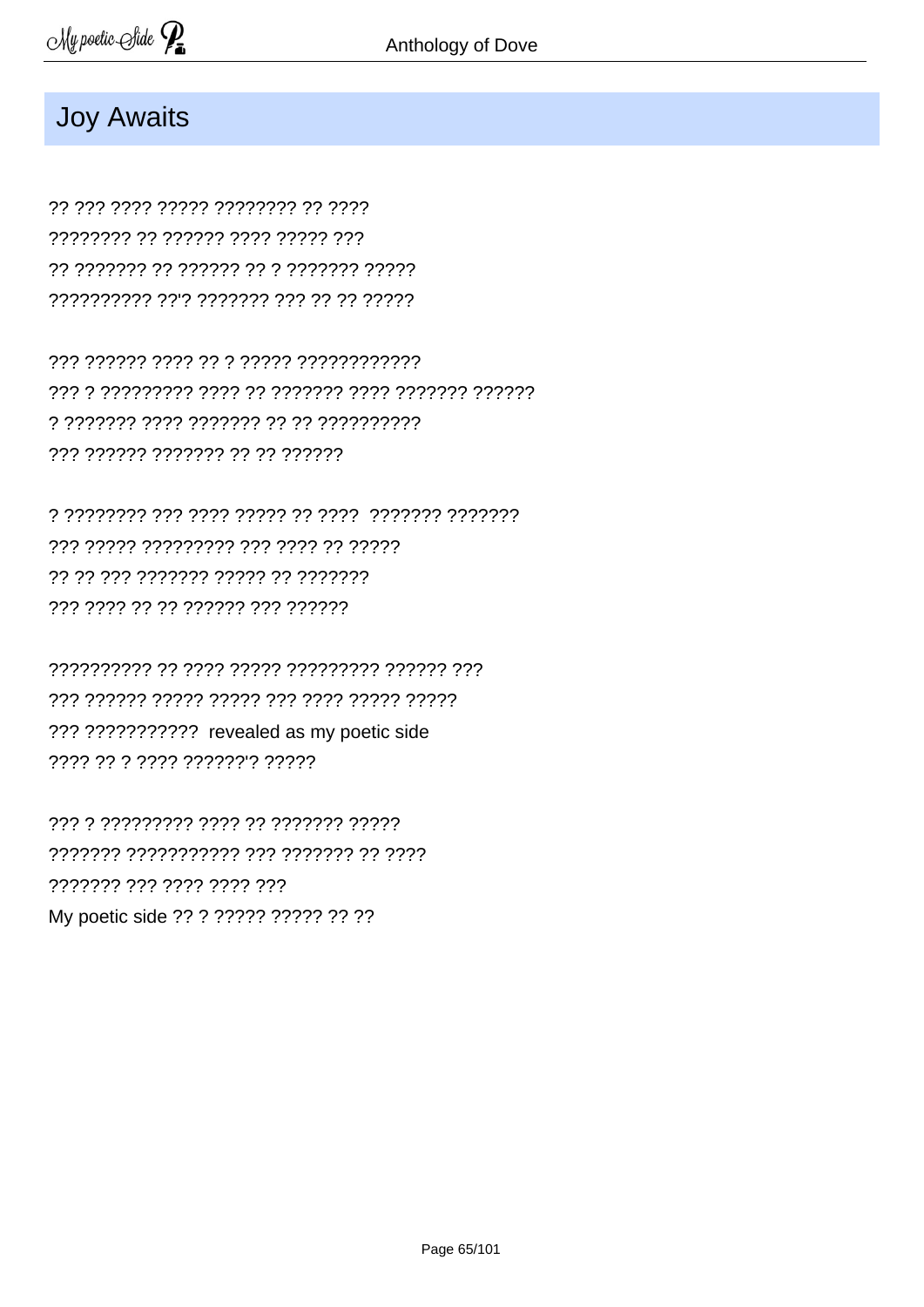## Ephemeral

If only the pain in my heart was ephemeral Like the scent of Roses in a vase Fleeting as they wither ever gently Dropping their petals slowly in place

If only my heartache was temporary Not a forever tattoo in my soul This lingering pain could disappear And happiness I could nicely behold

If only the pain in my heart was ephemeral Like the passing scenery from a train Just fleeting picturesque moment Momentary like clouds dropping rain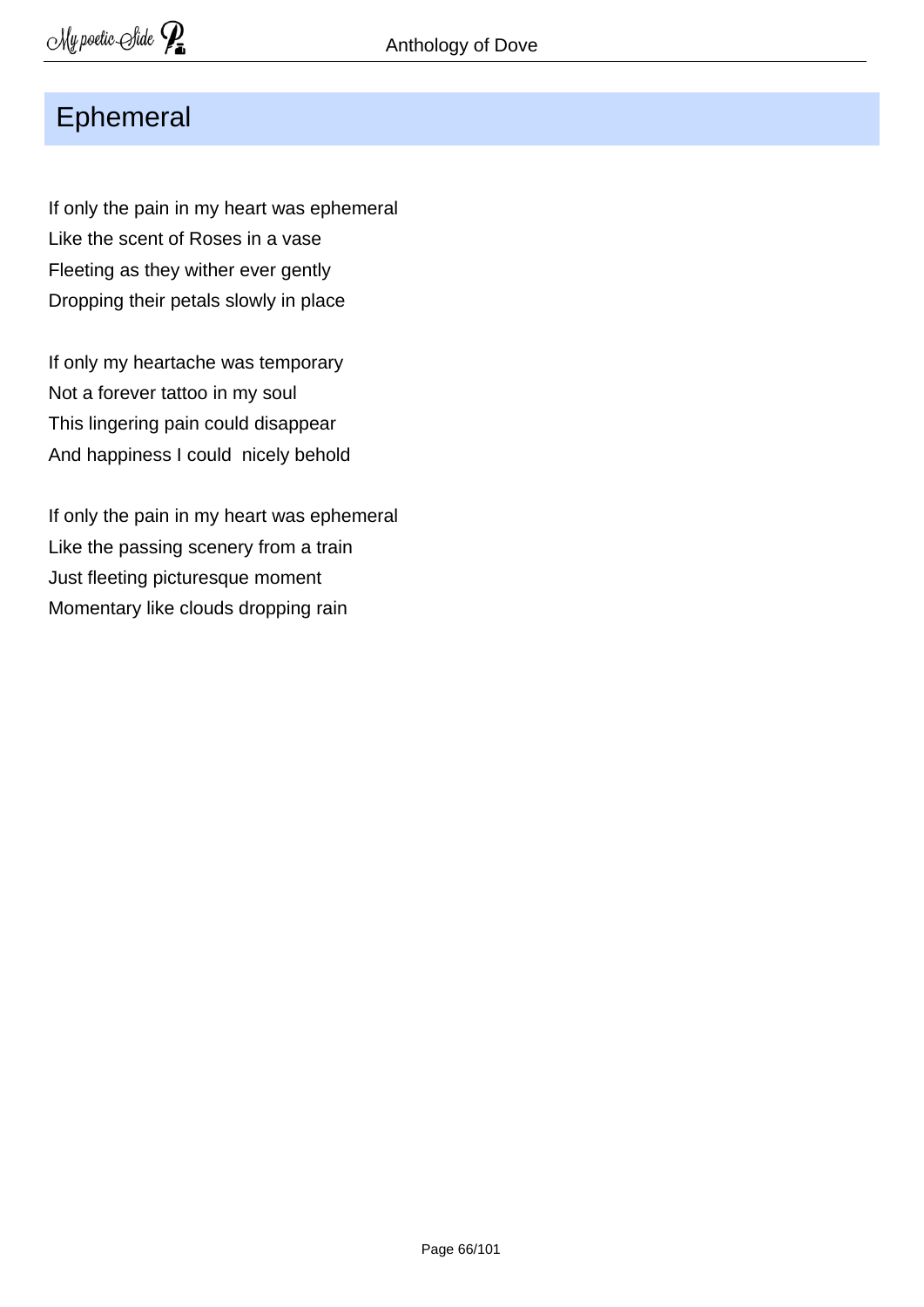## ?????????? ???, ??? ???? ? ???????

?????????? ???, ??? ???? ? ??????? ??? ? ???? ??? ??? ??? ??????? ??????? ?????? ???????? ????? ??? ????? ??????

????? ? ??????? ???? ?? ? ??????? ???? ???? ??? ???? ????????, ??? ? ??? ????. ???? ??? ?? ???????????, ? ???? ???

? ???? ???? ??, ??? ?? ??????? ??? ???? ? ???? ??? ????????. ??? ???????? ???? 77 7777 777 7777 . 77777 77 777777777 7777

777777 2777 77777 77777 7777 77777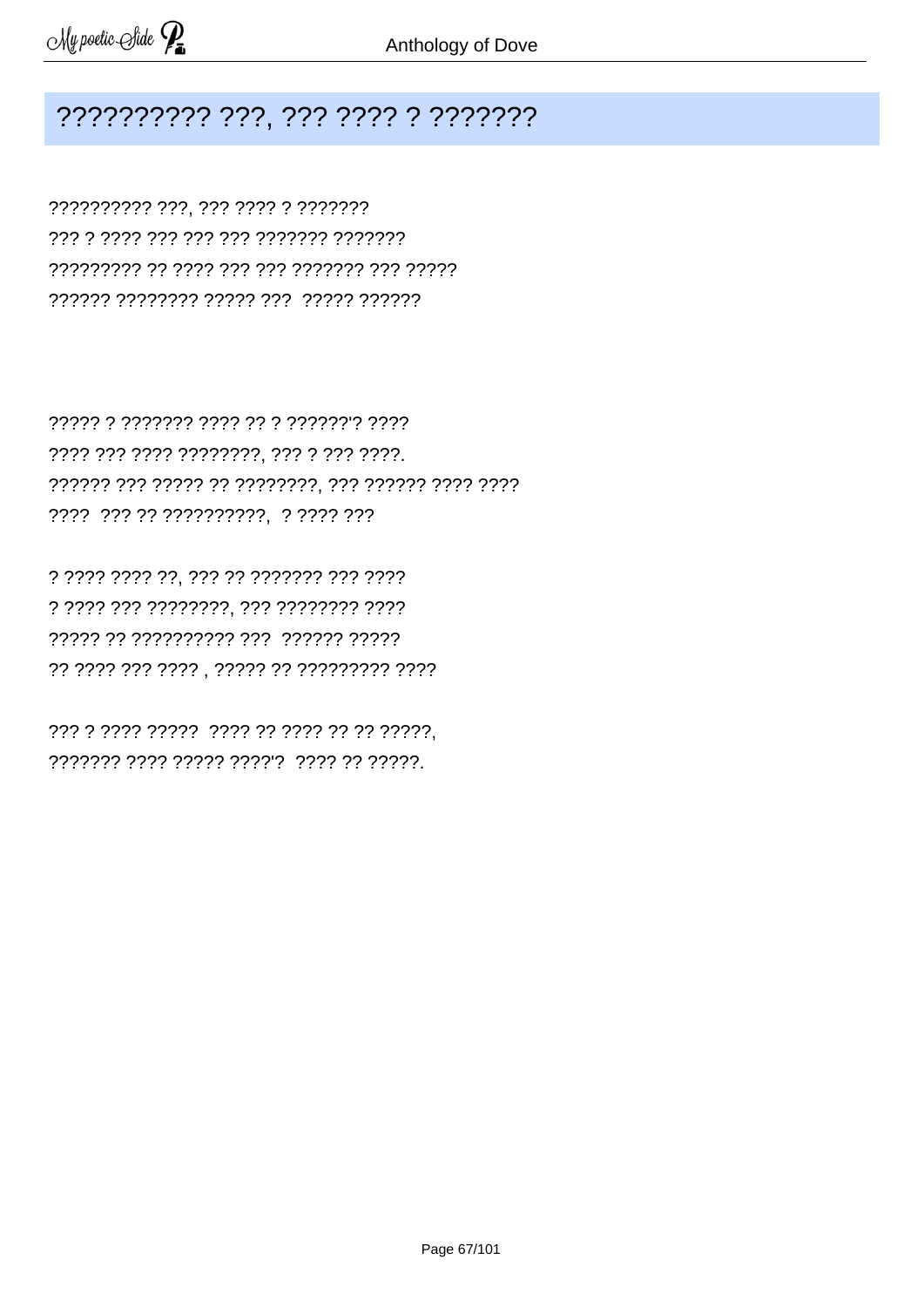#### For Break it May: A Triolet

For break it may , and so it shall My heart, my soul, teardrops command To weep these tears upon my hands For, break it may and so it shall This heartbreaking pain within me My splintered soul for all to see For, break it may and so it shall My heart, my soul, teardrops command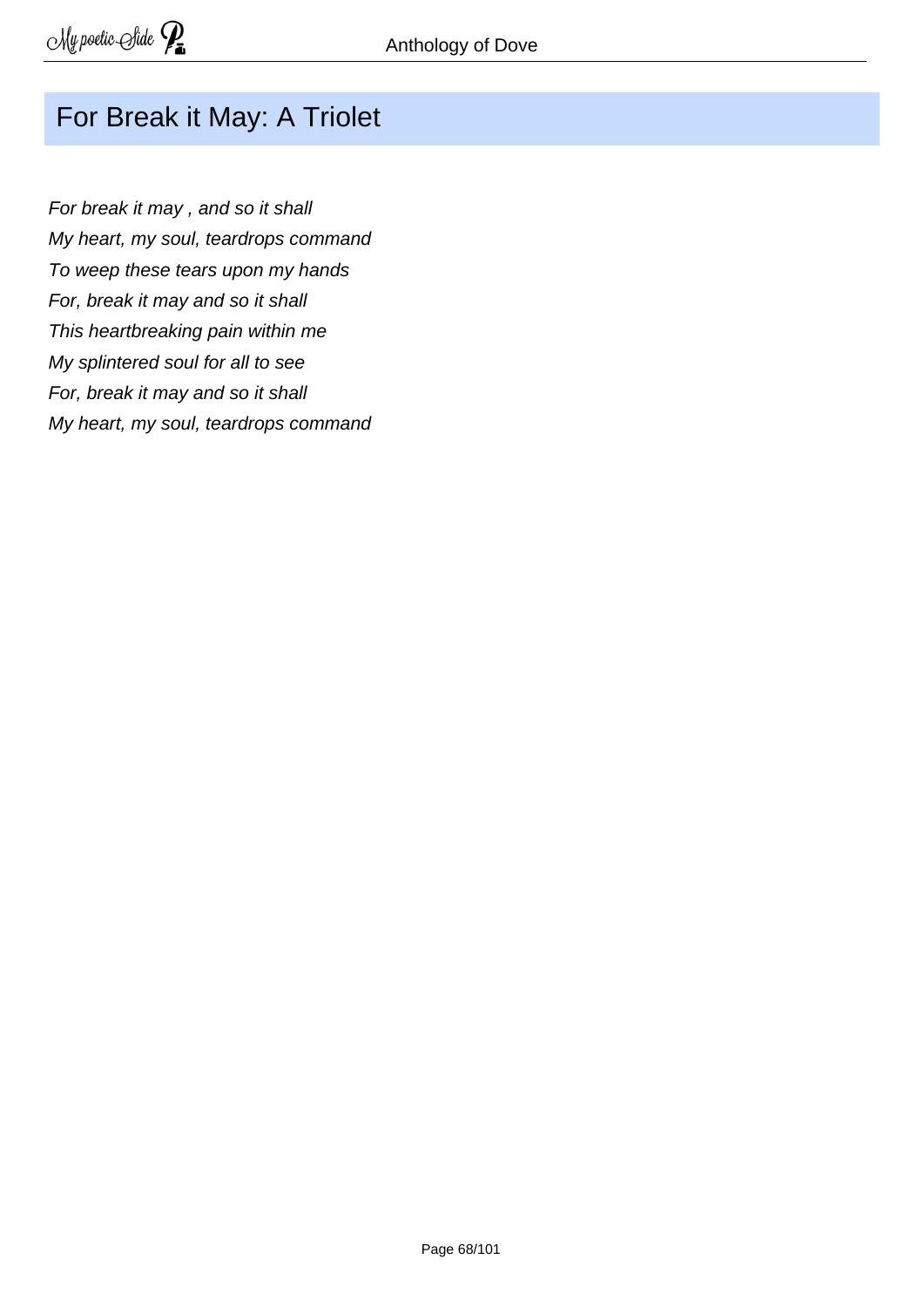# The Vellichor of Canterbury Library

Melancholy permeates within the walls The dusty books untouched by time The ghosts pacing through these halls Ancient titles printed upon their spines

They roams around lingering for awhile Oh, such secrets these books conceal If only they weren't hidden in piles What Ancient stories they would reveal

The Vellichor of Canterbury Library Is felt only by the ghostly apparitions Patrons killed, sigh, it was so scary By a crazed fella , with ammunition

Cobwebs, and spiders are their only friends The books untouched , pages unturned Yes, Melancholy never seems to end The Canterbury Library sadly burned

The longing Vellichor of Canterbury Is felt only by the ghostly apparitions And the Ancient books of the Library Long burnt down and now Nonexistent

The pile of rubble ,barren and cold But to the ghostly patrons, books to read Oddly these Ancient books of old Can't alleviate their longing needs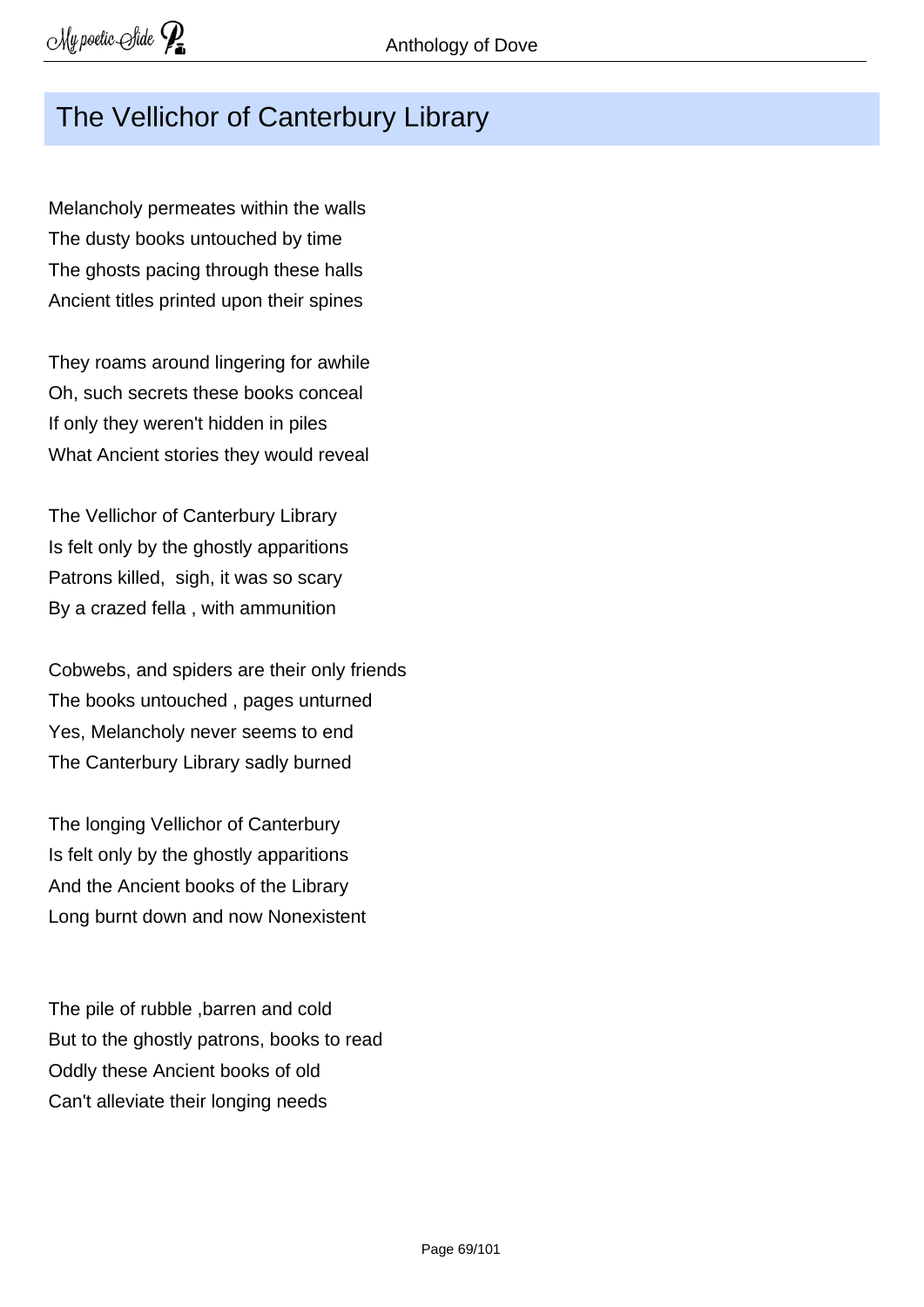#### A Dream

?? ???? ?? ?? ?? ? ????? ? ?????? ? ??? ???? ????? ?????? 2 222222222 2222222 ????? ?????? ??? ?? ??????? ????

?? ?????? ?????? ?????? ?? ???? ?? ???? ???????? ?? ? ??????? ??? ?? ????? 7777 77 7777777 77777 777 7777777

?? ?? ???????? ??????????? ? ???????? ??? ???? ?? ???? ???? ? ??????? ??? ???? ?? ???????? 77 7777 777777 7777 777777

?? ? ?????? ??? ?? ????? ??? ?? ???? ??? ???????? ?? ??? ???? 777 7777777777 7777 77777777 77777777777 777777777 777777

??? ?? ??? ???? ?? ??? ?????? 77 77777 777 77777777 ?? ???? ????????? ?? ???? ???? 77 777777 777 7777 7 7777

7777 777 777 77 7777777 777777 ??? ?? ?????? ??? ????? ? ???? ?? ???? ?? ????? ??????? ??? ???????? ????? ??????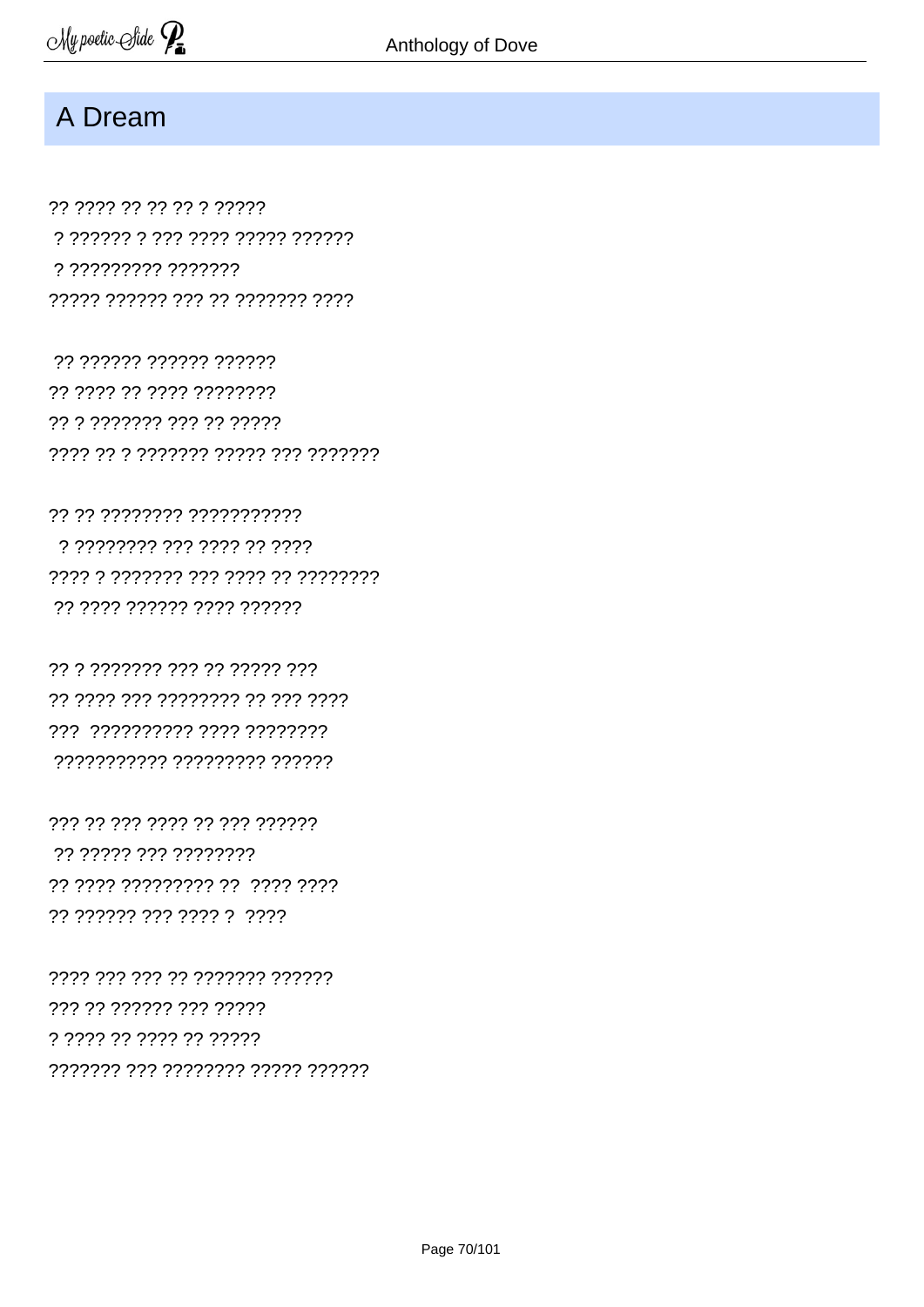## ????????? ?s ???? ??? ??

????????? ?s ???? ??? ??, ??????? ???? ?s ??? ???? ???????????

??? s???s ?? ???? ??? s????? ???? ?? ??????? ??s? ???? ?s ??? ????s ????

?? ??? ??? , ??'s ?????? ?? ???? ??s???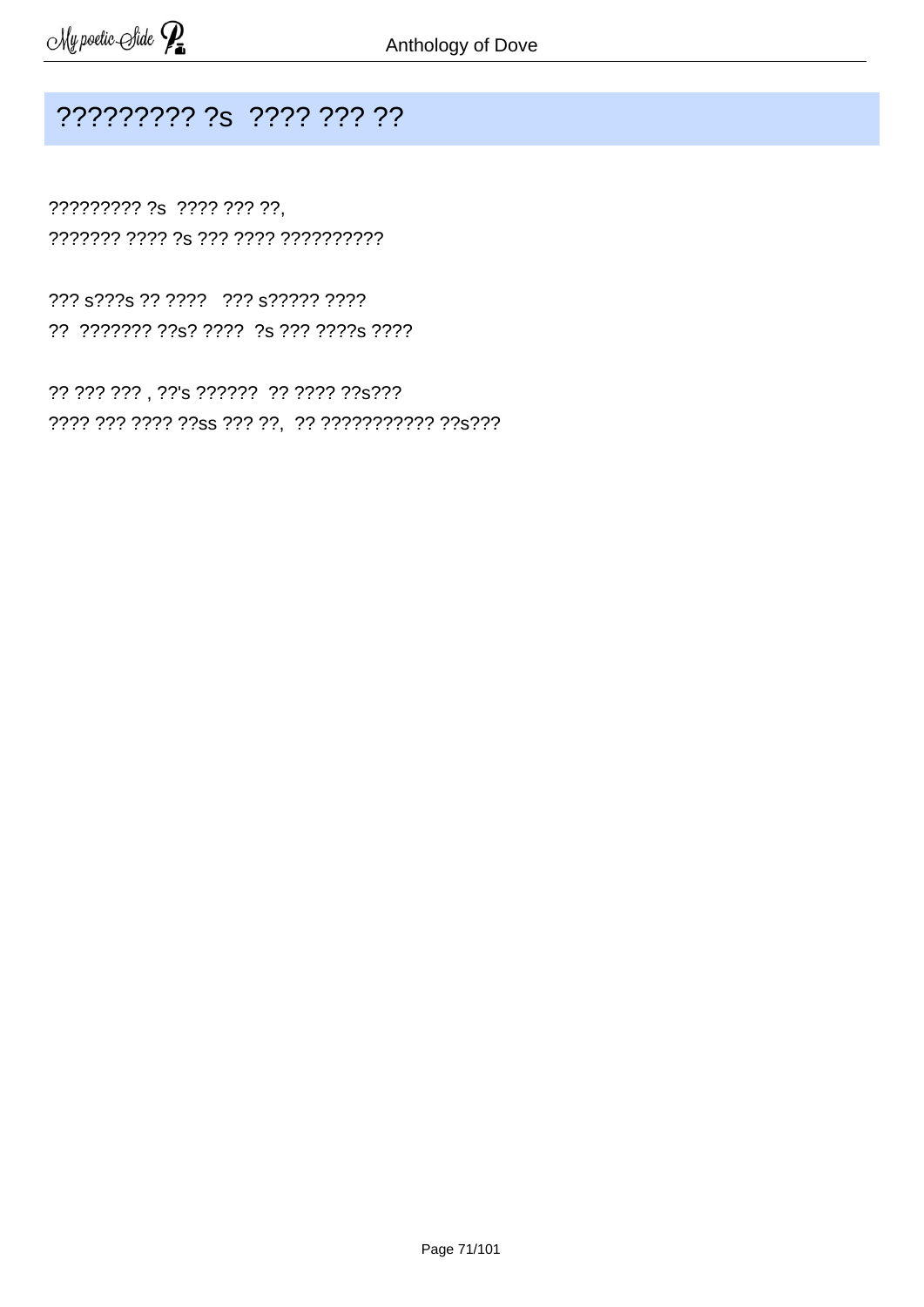# A - Z Love?s Breath

Awakening to dawns early morning light Beautiful feelings arise, Love's breath Caresses so sweet and tender Delighting my heart Every day would be Heaven, but Forever Love Is a Fantasy, is it? Greatest blessing in life , is to feel love's breath Having your heart inflate Like a balloon I hope loves breath never pops Just Married, is not just a Fairytale Kisses should never fade , never!! Love's breath should last forever Maybe I'll find loves' ember No , maybe I'll make it happen !! Once upon a Times, are real, if I Put out love and I'll get love return Quit? I'll never quit love, nor leave it to fate Reaching out to others is my first step Staying out of trouble, that's important Teaching myself patience UnderstandIng it may take love time Very long time, I hope not Xtreme patience I must be Yes, I may never see it coming ZaP, Zoom, can love' s breath falls into my lap?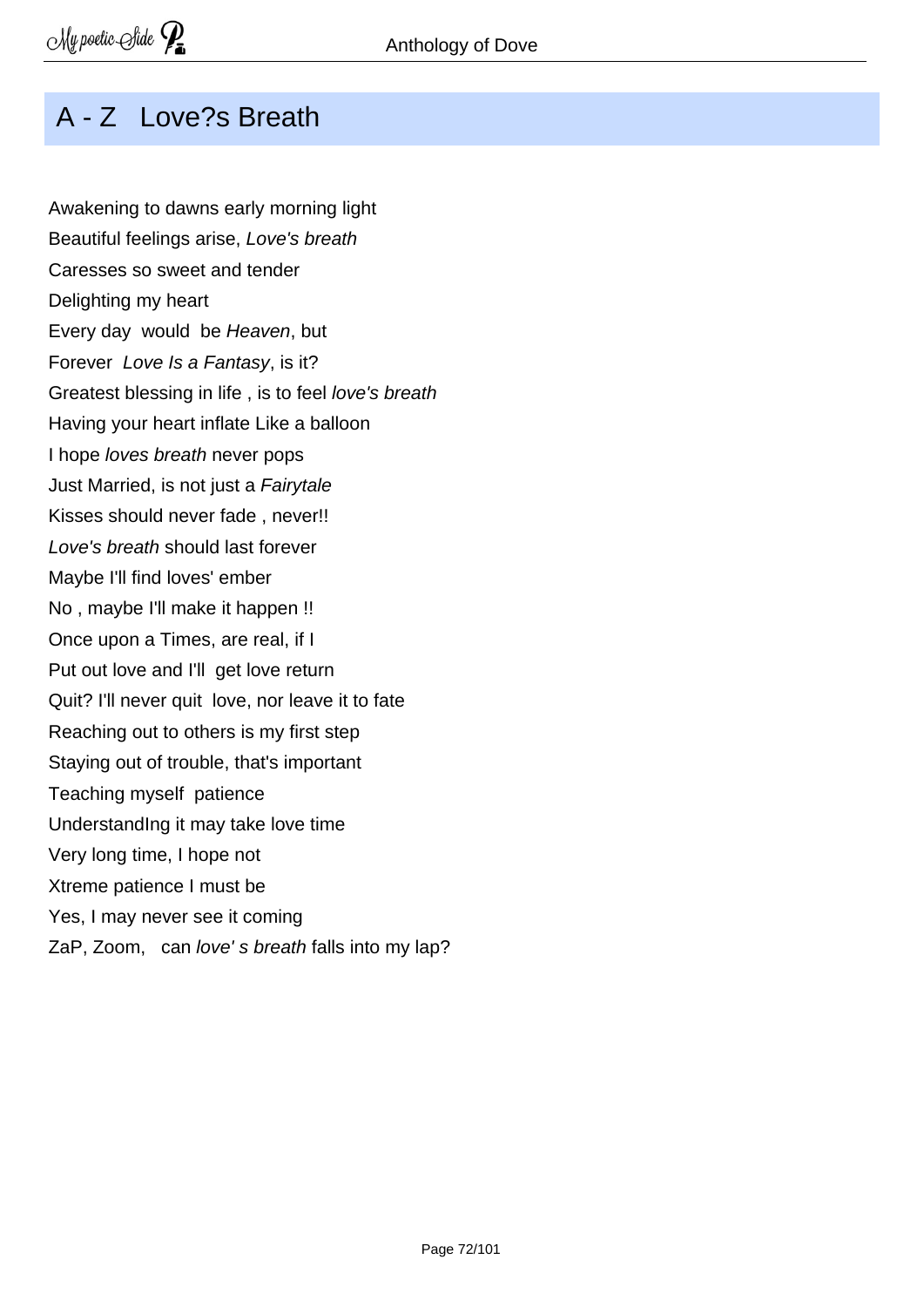### **Clouds of Destiny**

??????? ?? ??? ???????? ?? ?? ???? 

?? ????? ?????? ?? ?? ??? ???? ???????? ????? ????? ??? ??????? ?????????, ???????, ???? ?'? ?? ?????? ????

777 777 7777 777777 77 77777777777 

?? ?????? ???? ??? ????? ?? ?????? ???? 

77 777 77777 7777777 7777 77 77777 ?? ??? ?????? ???? ???????? ???? ????? ??? ?? ???? ?? with ????????? ?????

?????? ?? ??? ?????? ?? ??????? ?? ????? ???????, ??? ???? ????? ????? ???? ???? ?? ??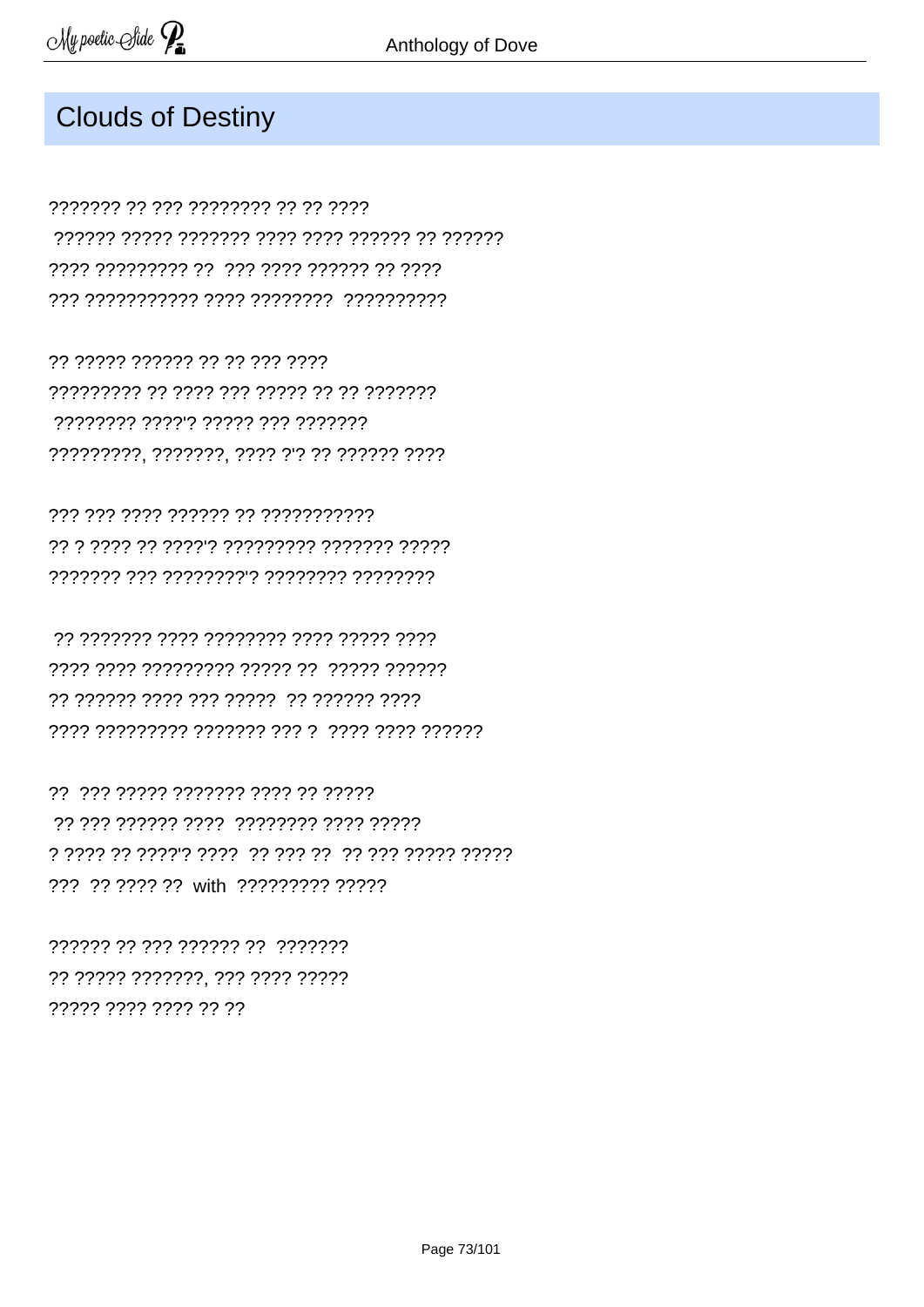#### ?????????????????

?????????? ?? ? ???????? ????? ??? ?? ?????? ??????? ?? ??? ??? ?? ? ??? ?????. ? ????. ?? ??? ??? ????, ???? ? ???

??? ??? ????? ??????? ?? ???? ?? ??????? ?????? ???? ???? ?? ?? ????? 2 222 22 2222 2222222 22222

??? ???? ?? ?? ????? ?????? ????????? ? ???? ?? ? ??? ?? ???? ???? 7 7777 7777 77 77777

???? ??? ???????? ?? ???? ? ?? ????!? ?? ???? ? ?? ????????? 7777 77 77777 77 777777

??????? ???????, ? ???? ??? ? ?????? ???, ???????????????? ???? ????? ?? ??? ??????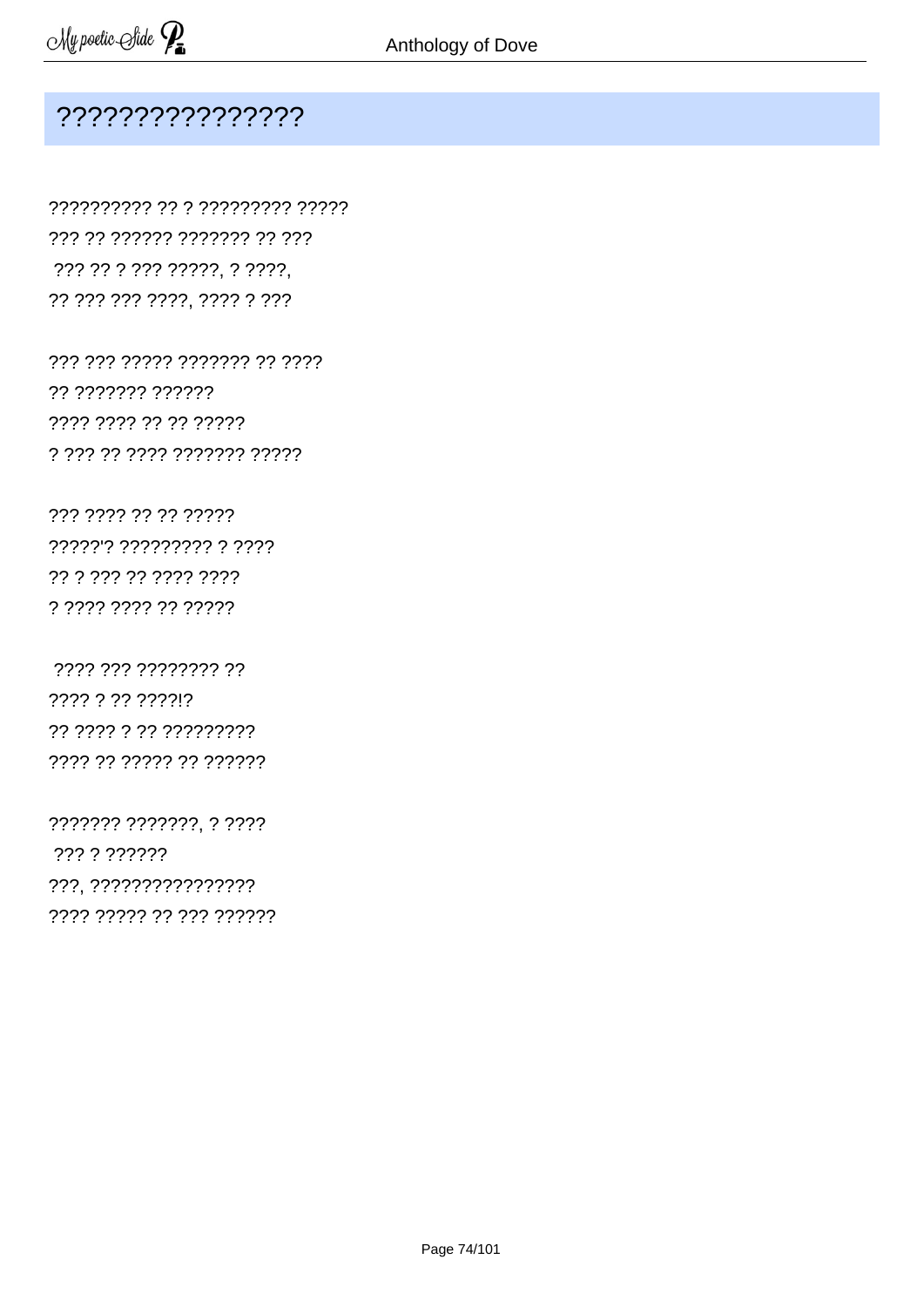## The Mighty Jungle- Haiku Sets

The Mighty Jungle When Lions Roar, no one sleeps Prey scatter about \*\*\*\*\*\*\*\*\*\* Deep in the Forest The woods are filled with animals Hidden from their prey \*\*\*\*\*\*\*\*\* Snakes slitter about Poison in their fangs, must watch out In the heat of day \*\*\*\*\*\*\*\*\* Chimpanzees swingers High upon the tall canopy Males are dominant \*\*\*\*\*\*\*\* Hippopotamus They like to wade in cool water But better beware \*\*\*\*\*\*\*\* The stealthy leopard Quiet , powerful , a true king Arboreal creature \*\*\*\*\*\*\*\*, On the Jungle floor Say Arachnophobia Spider Assassins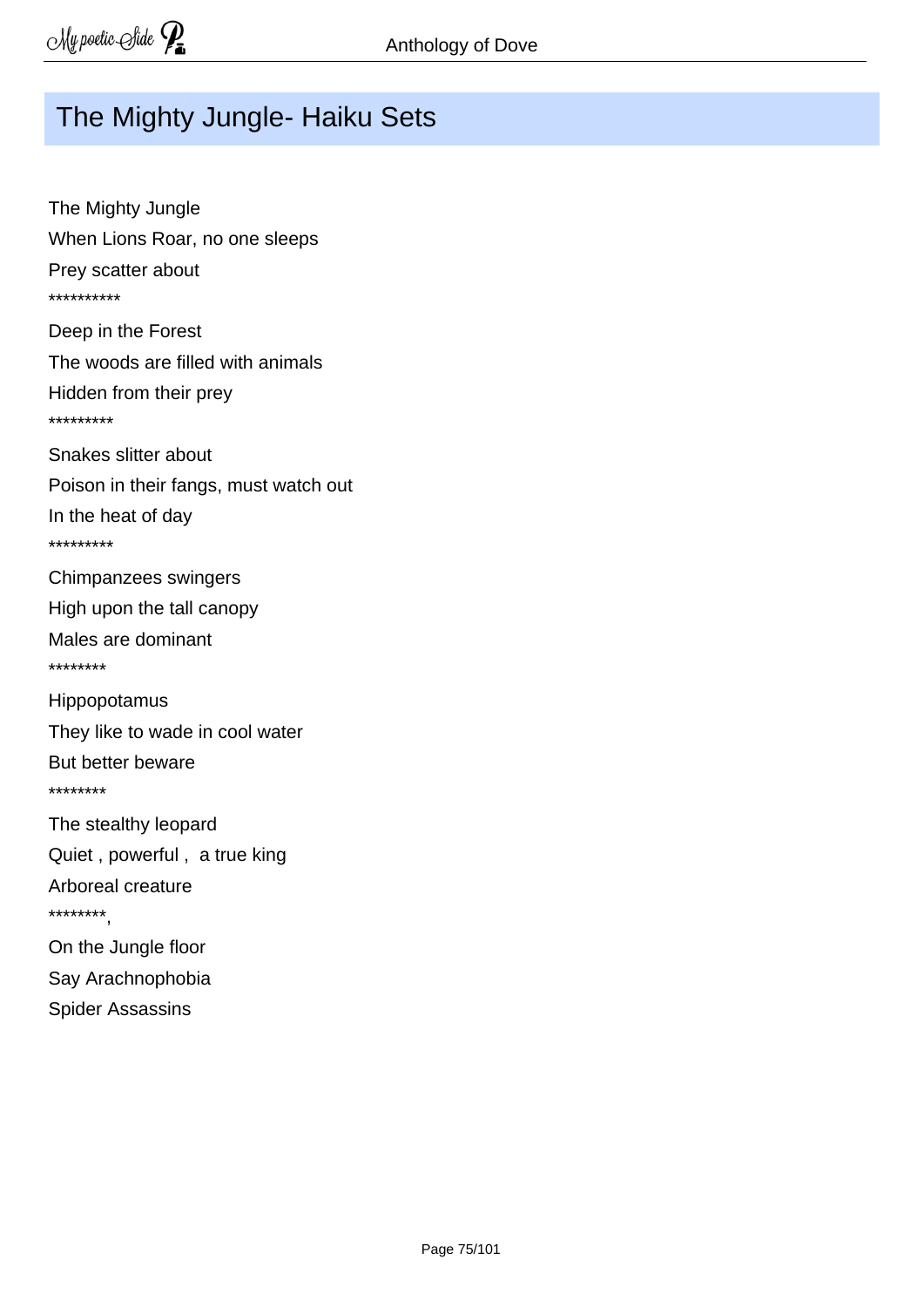## In the Vacant Spaces of Quietude

?? ??? ?????? ?????? ?? ???????? 7777 7777 77777 777 77777777 77 7777 2 222222 222222222 22 22 2222 ????-???????? ??? ????????? 1??????????? ??? ?????? ?? ?? ?????

???? ?? ?????????

77777 77777 777777 77777777 7777 7777 77777777777 7777 7777 7777 ?? ???? ????? ?? ??? ????? ?? ??? ?????? ??????? ????

Hear my ????? ?? ????????

?? ??? ???????? ??? ? ???????? ?? ???? ?????? ???????! 777 777777 77 777 7777 77 77 77777 7777 7777 777777 7777

???? ??? ????????hess

???? ???? ? ???? ?? ??? ??? ????? ???, ??? ??????? ???? 777 777 777777777 ??? ??? ???????? ?? ????????? ??? ?? ???? ??????? ???

???? ?? ????? ????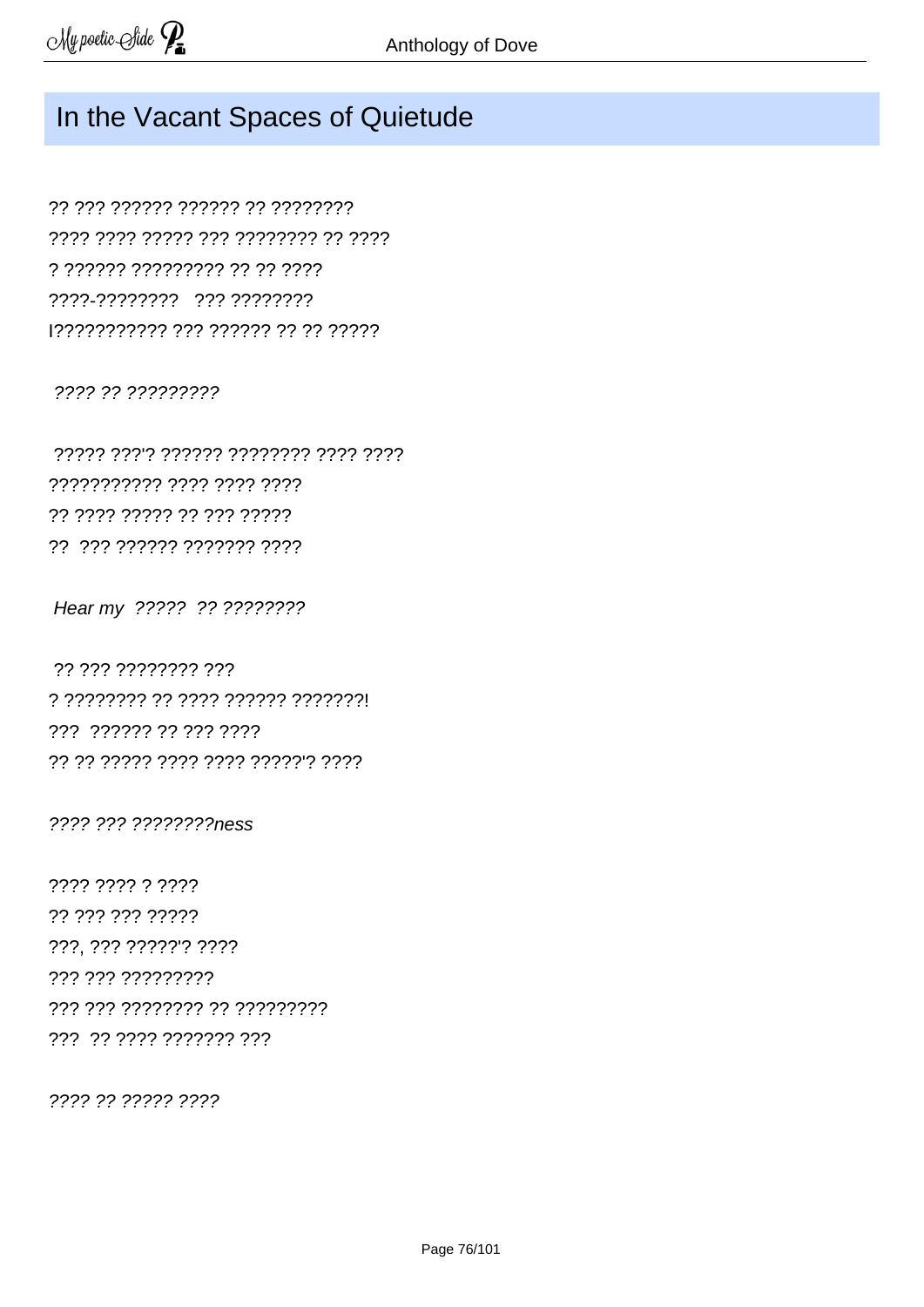### Loves First Kiss - A Villanelle

There's no greater joy than loves first kiss There's no greater warmth than its light A soothing warmth and such an enjoyable bliss

Like the soft caresses of warm tender lips Joining underneath the stars at night There's no greater joy than loves first kiss

A joyous occasion as memories slips When loves first light, shined ever bright A soothing warmth and such an enjoyable bliss

Love blossomed with It's soothing caress And its warm embrace Oh, it felt so right There's no greater joy than loves first kiss

The moonlight whispered " Feel my soothing kiss" And sent down its soothing glow of light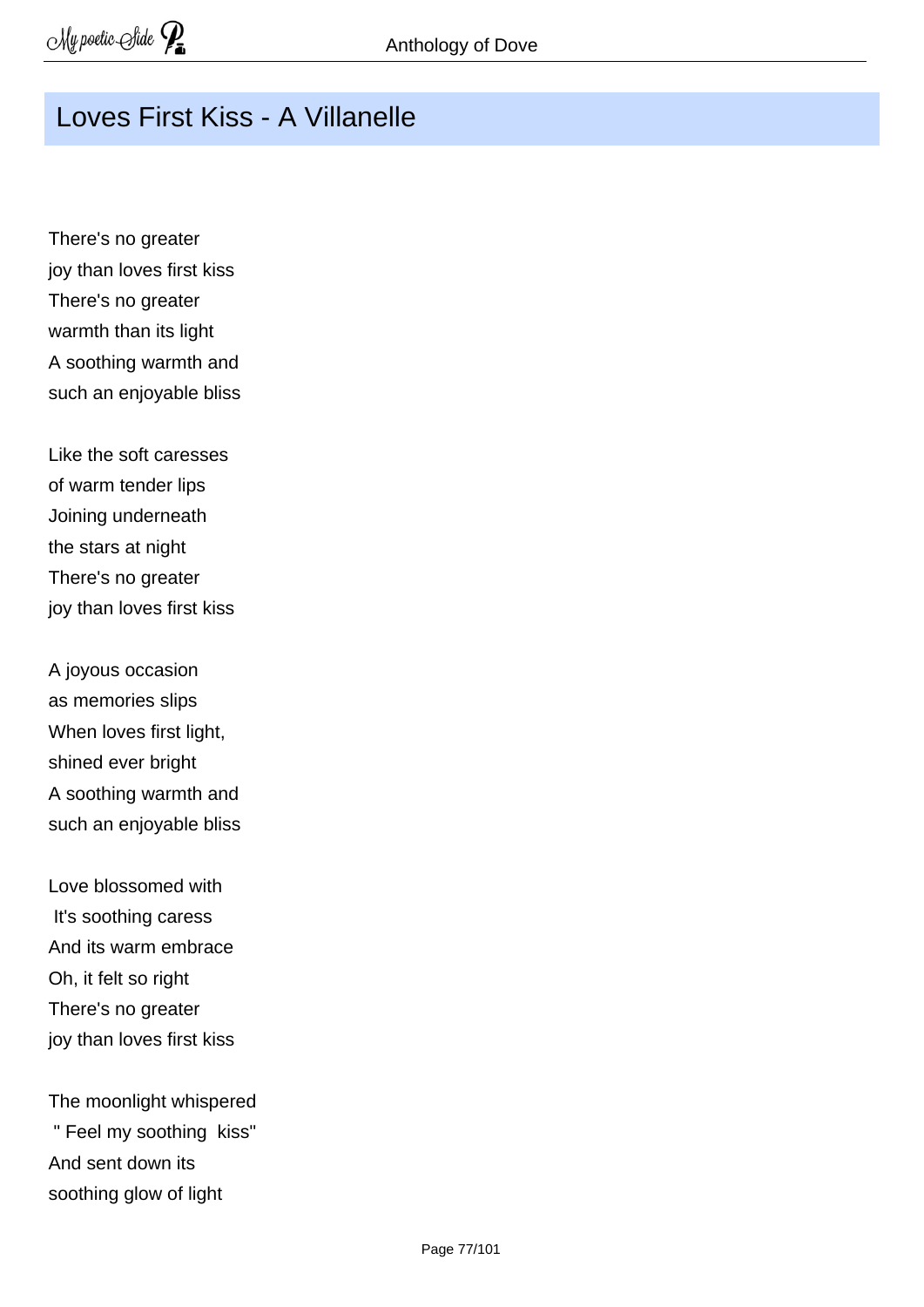A soothing warmth and such an enjoyable bliss

The heavens blessing Us with it's caress The moon and stars shining ever bright There's no greater joy than loves first kiss A soothing warmth and such an enjoyable bliss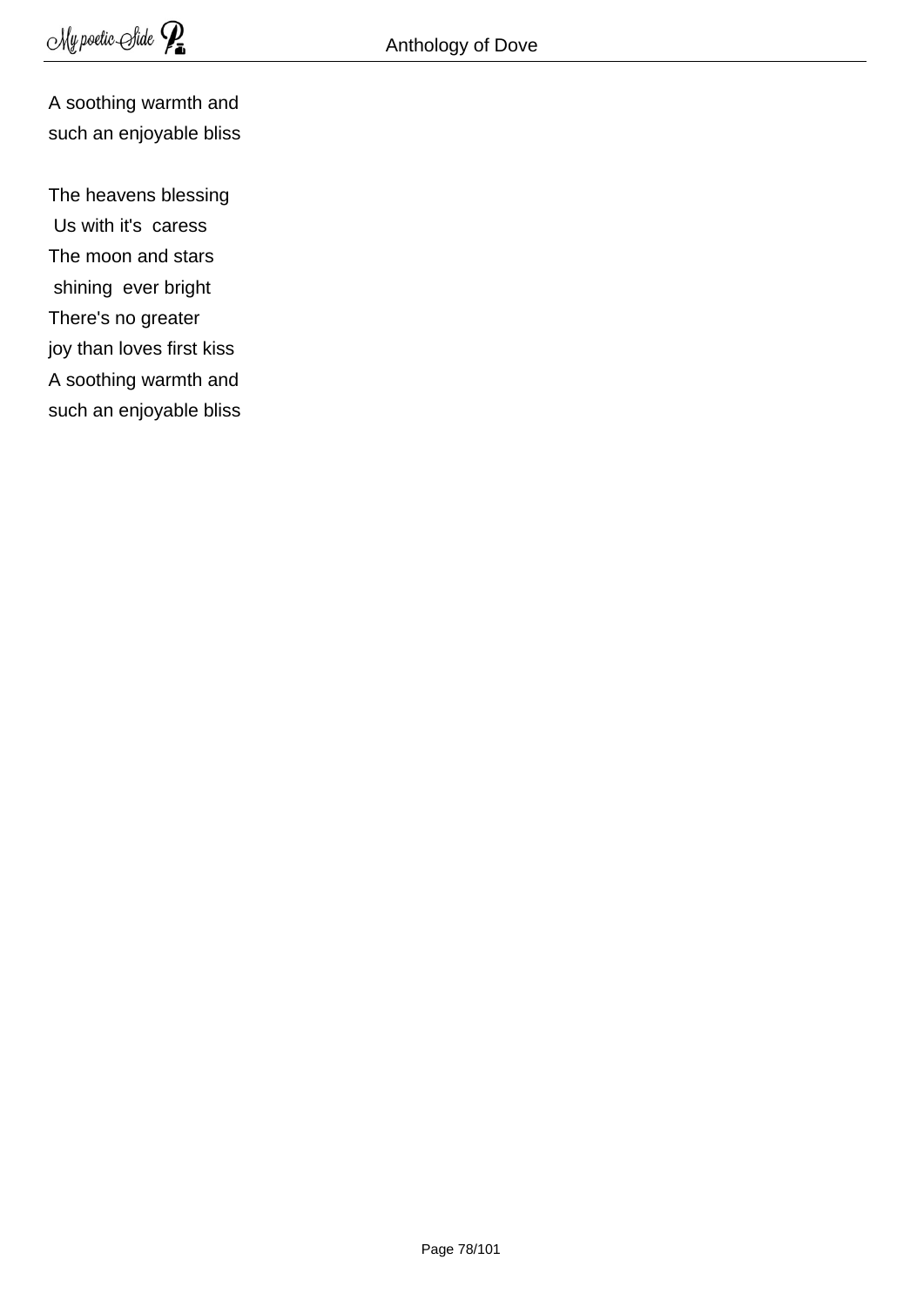# Lovely Rainbows

Lovely Rainbows So magical up in the sky Lovely Rainbows Tried reaching them on tippy toes The cute leprechaun asked me why I told him, " Because I can't fly" Lovely Rainbows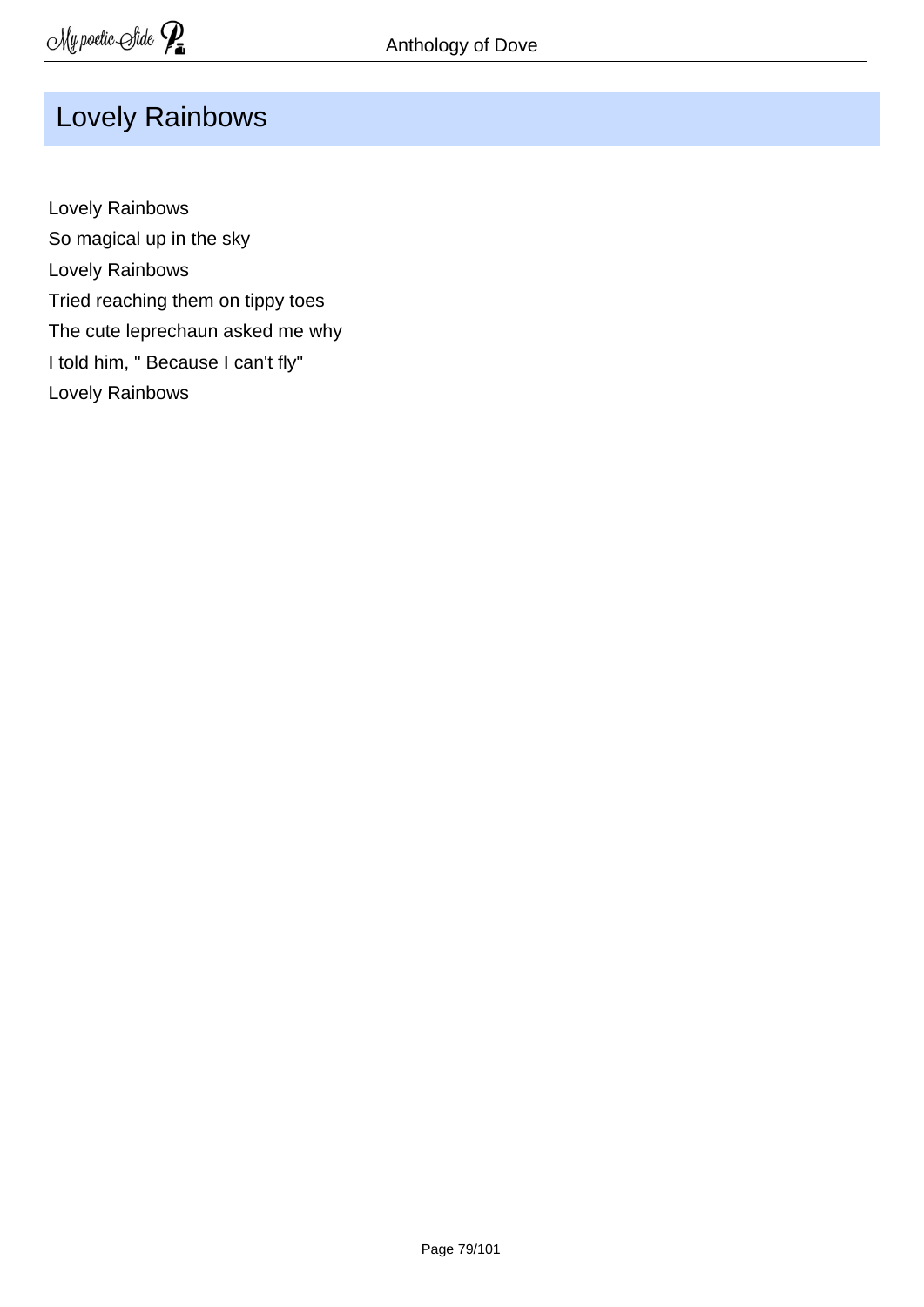## **Dandelions**

**Dandelions** We blow them in the wind for fun Dandelions We love them, there's no denying Flying high the wisps love the sun Sailing in the air, one by one Dandelions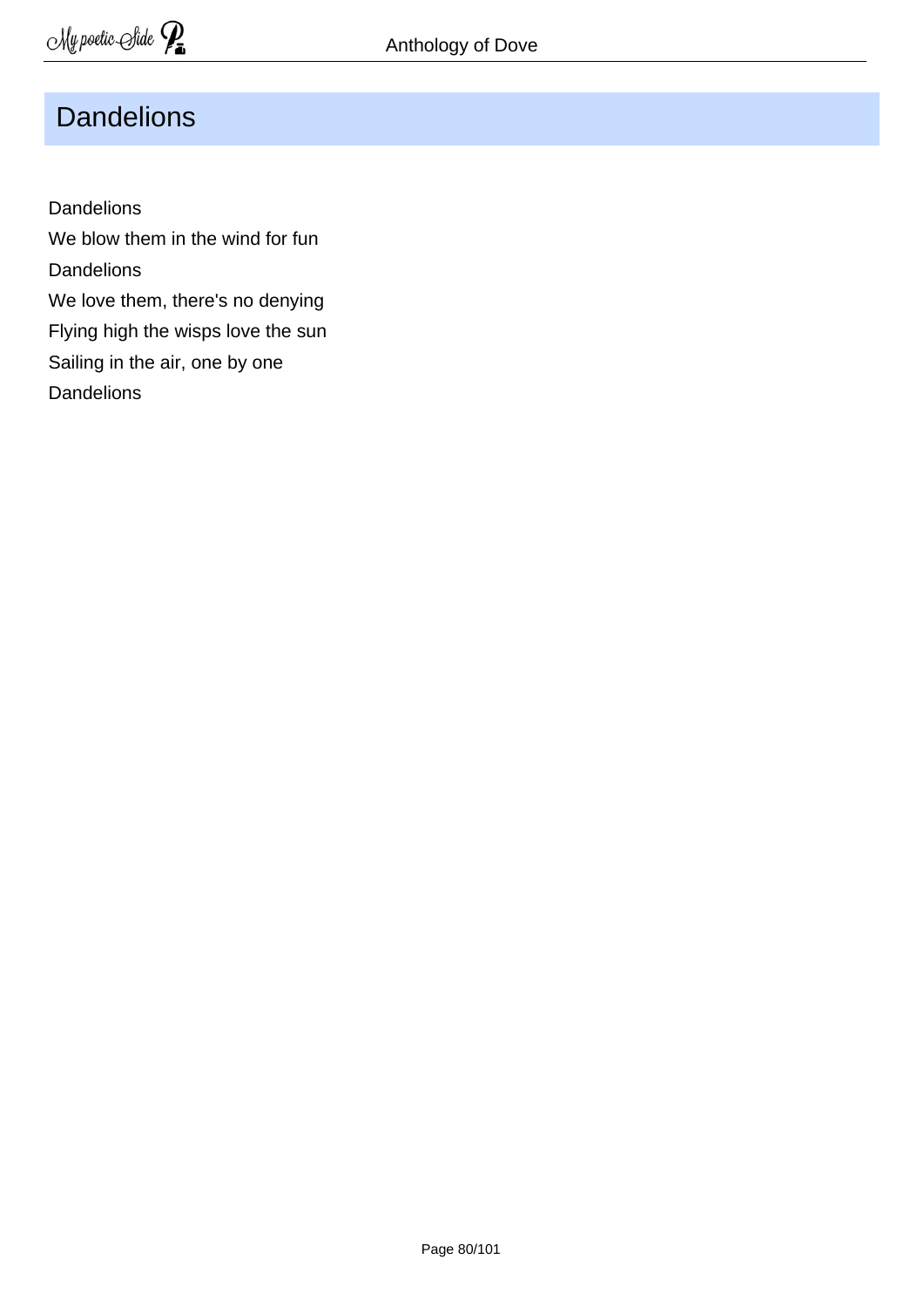### 77777 777 77777 77 777777777

???? ????????? ????? ???? ?????????? 777 77777777 77777777 777777, 77777 77777

???????? ????? ?????????? ??? ?????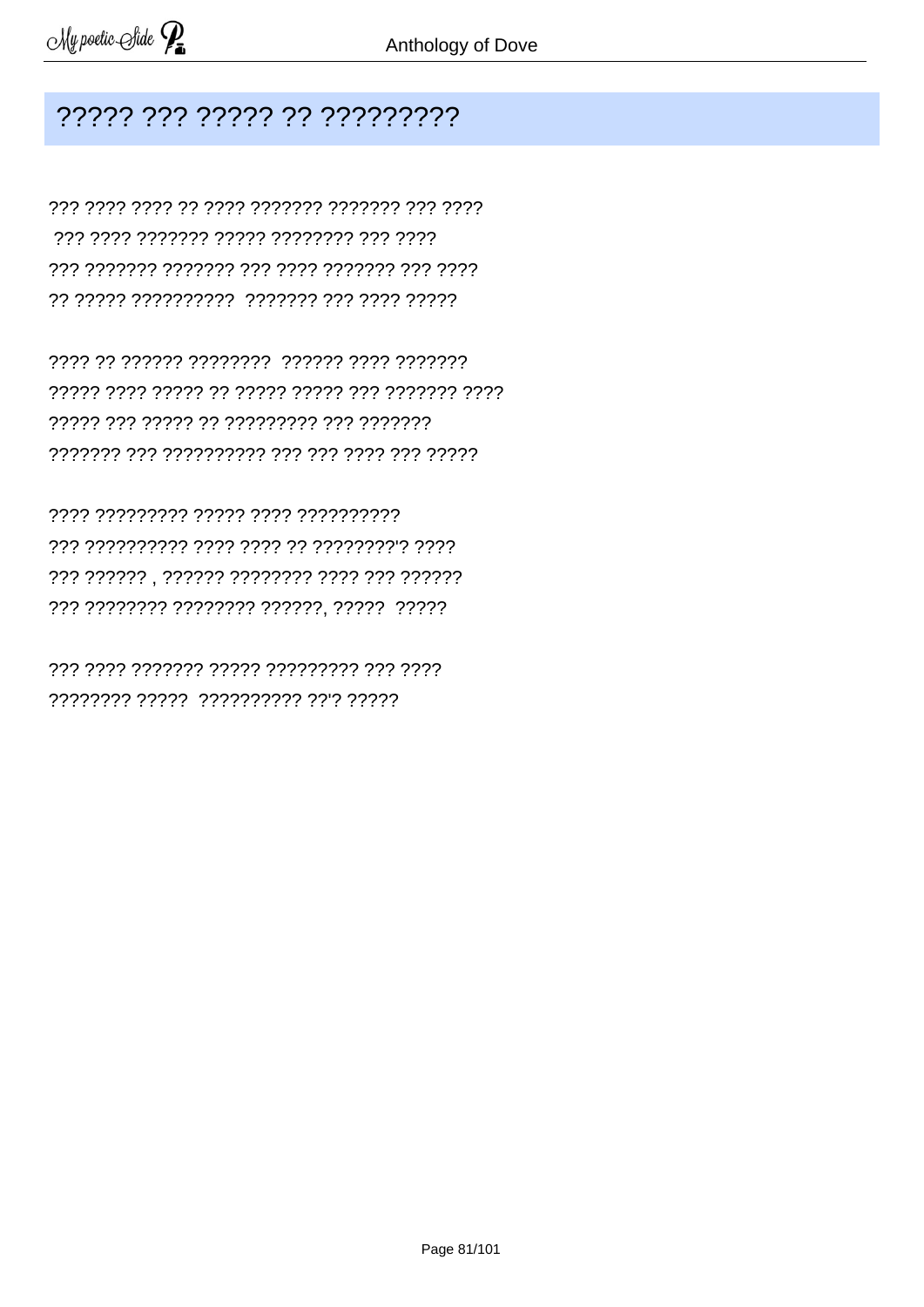## Missing Moonlight

What if There wasn't any moonlight upon your face There wasn't any peaceful shimmering glow Only stars on the other side of midnight Your saddened heartbeat couldn't flow What if There wasn't any nectar of the moons true beauty Such heartache you would know No moon beams to bathe your soul Emptiness would certainly begin to grow What If Your heartbeat lost its rhythm As the missing moonlight ceased to flow Then your heart beat would sigh Your love for the moon could never grow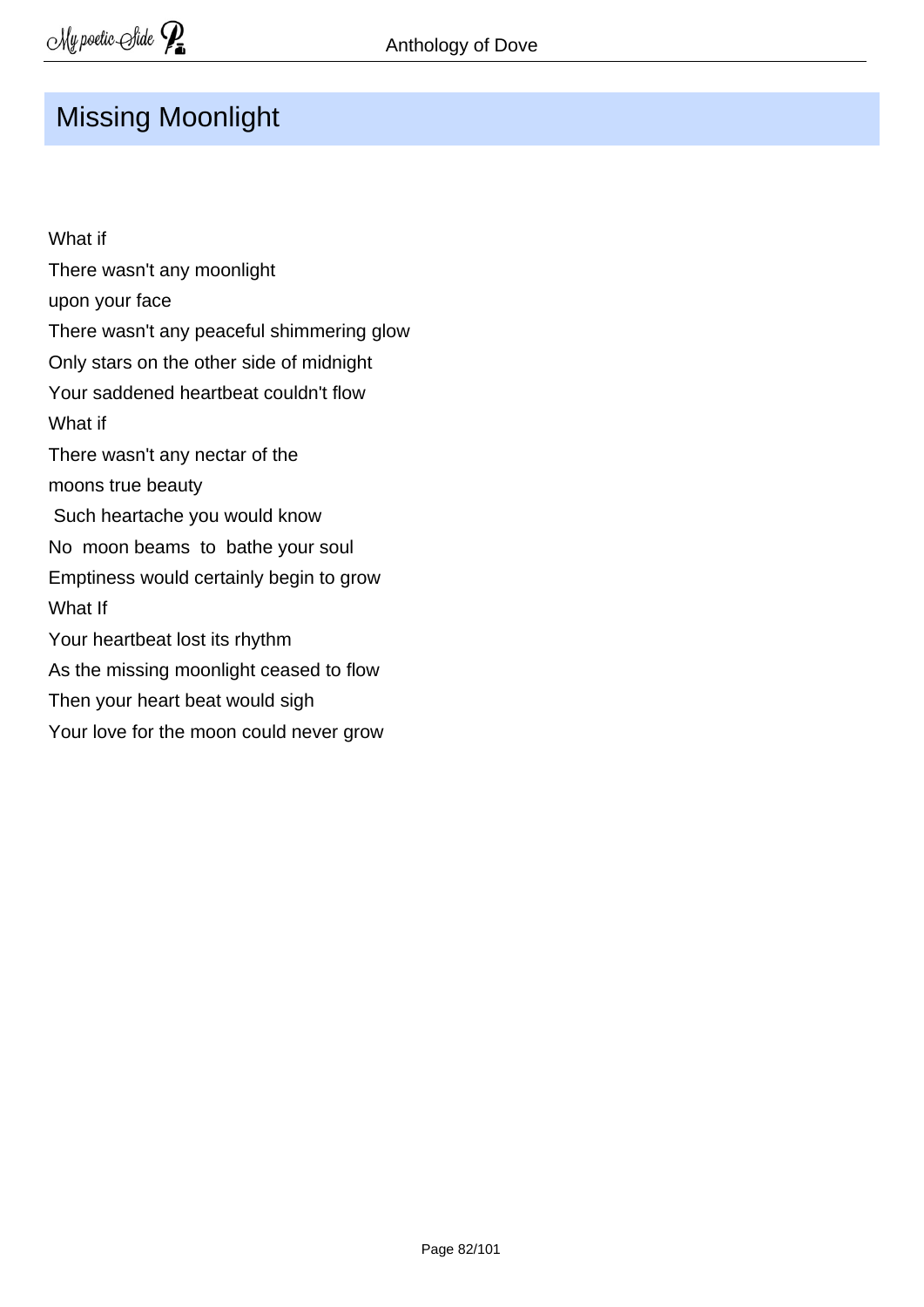### Mermaid- Acrostic

- ? en were her obsession
- ? very wink was a pleasure
- ? eeling them in like a
- ? ighty fisherman with bait
- ? stounding was her voice
- ? ncredible was her beauty
- ? eadly was her lure
- ? ighty Sailors fell prey
- ? ach time she sang
- ? eaching out with dulce tones the
- ? ermaid was the bait
- ? nd out jumped a shark
- ? nto the mighy air
- ? evouring the Sailor
- ? aybe that was her destiny
- ? ach Sailor broke her heart
- ? ealizing she had been cursed
- ? aybe if she had human legs
- ? t least she could've been loved
- ? nstead she was the bait for the
- ? eadly Demon Shark
- ? ermaids have a heart
- ? ach one is unique
- ? omance lives in their soul
- ? aybe if they weren't cursed
- ? nd they had human legs
- ? ncredible love they would feel
- ? esired instead of feared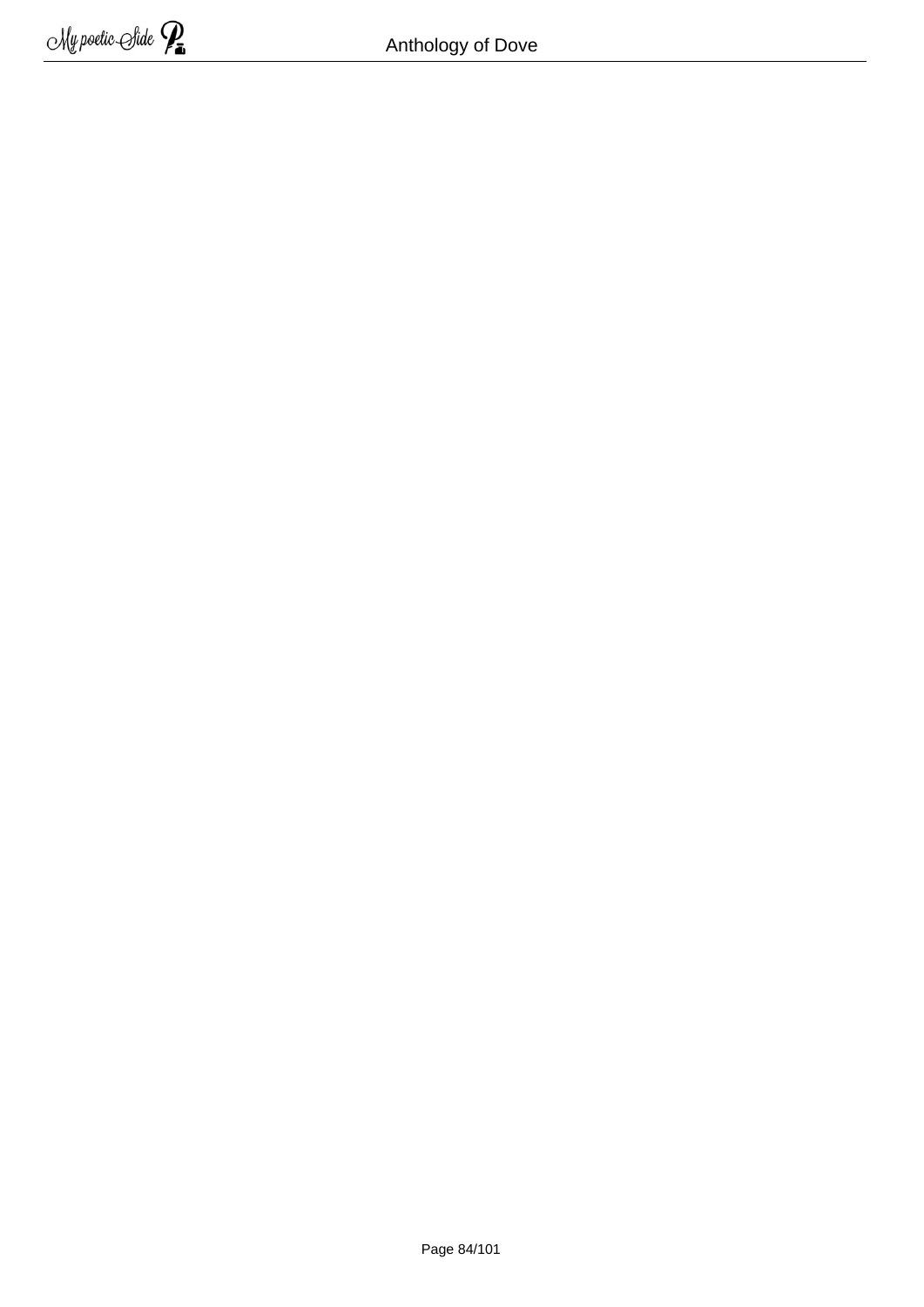### My Heart is Heavy : Villanelle

My heart is heavy, my soul is blue Since the stars fell from my weary eyes They no longer sparkle love so true

The glow dimmed when I lost you This sadness slowly materialized My heart is heavy, my soul is blue

The angels in heaven slowly flew Down from the ebony darkened sky They no longer sparkle love so true

The promises of love I once knew The beams vanished from my eyes My heart is heavy, my soul is blue

 The Angels ascended with you and I never got to say good-bye They no longer sparkle love so true

Now, I mourn the love I once knew When the stars sparkled in my eyes My heart is heavy, my soul is blue They no longer sparkle love so true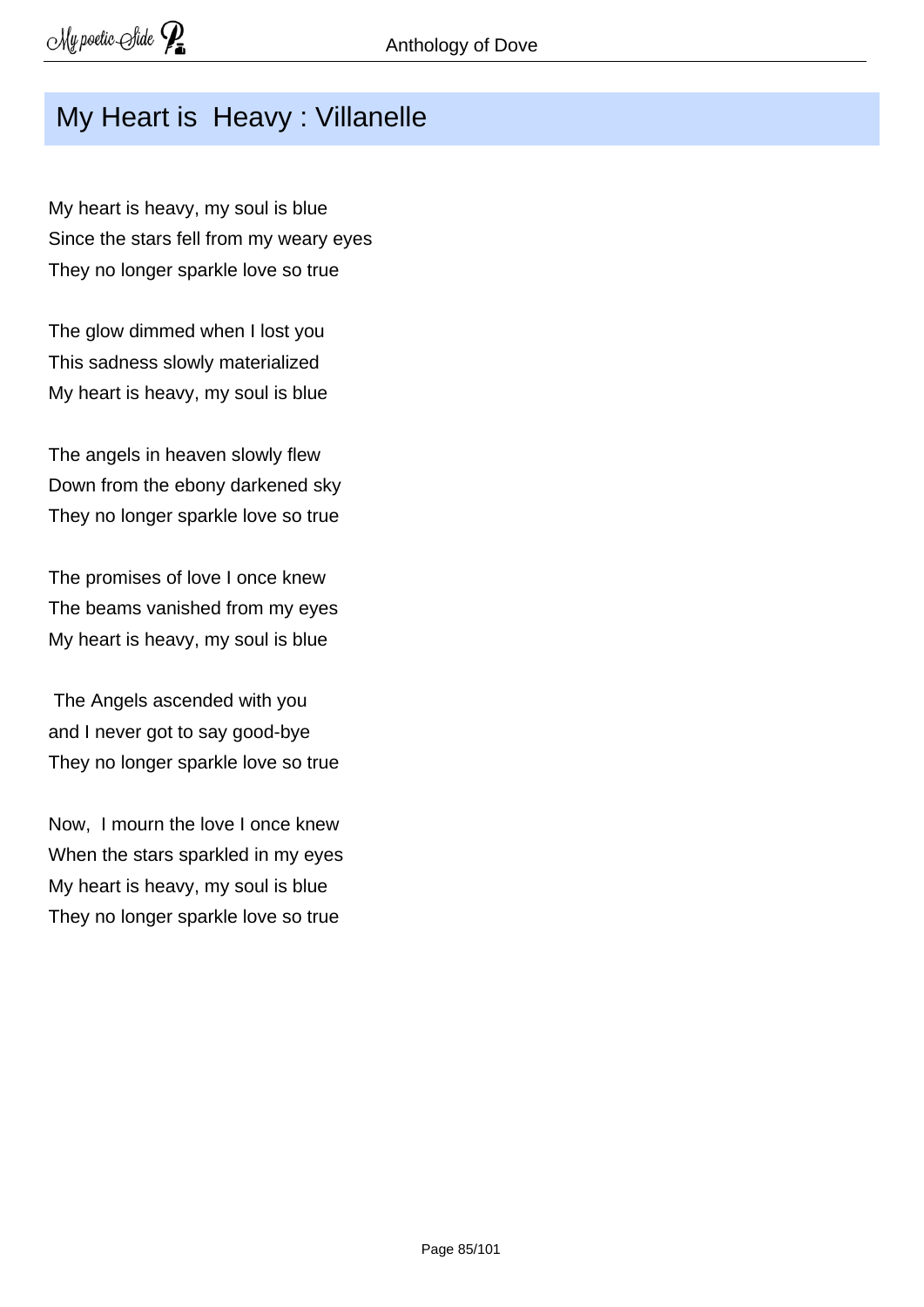## Dimples - Acrostic

- ? id you ever
- ? magine
- ? aking love would be
- ? leaureable &
- ? usting after
- ? ach other with be
- ? ensational
- ? id you ever
- ? magine
- ? oving your body to
- ? leasure someone, making
- ? ove all night long
- ? very cell in your body
- ? izzling with ecstasy
- ? id you ever
- ? magine
- ? aybe someday your
- ? arents would
- ? augh at your situation
- ? xplaining that
- ? ex is for grown adults
- ? ear Mom & Dad
- ? understand
- ? aking love is serious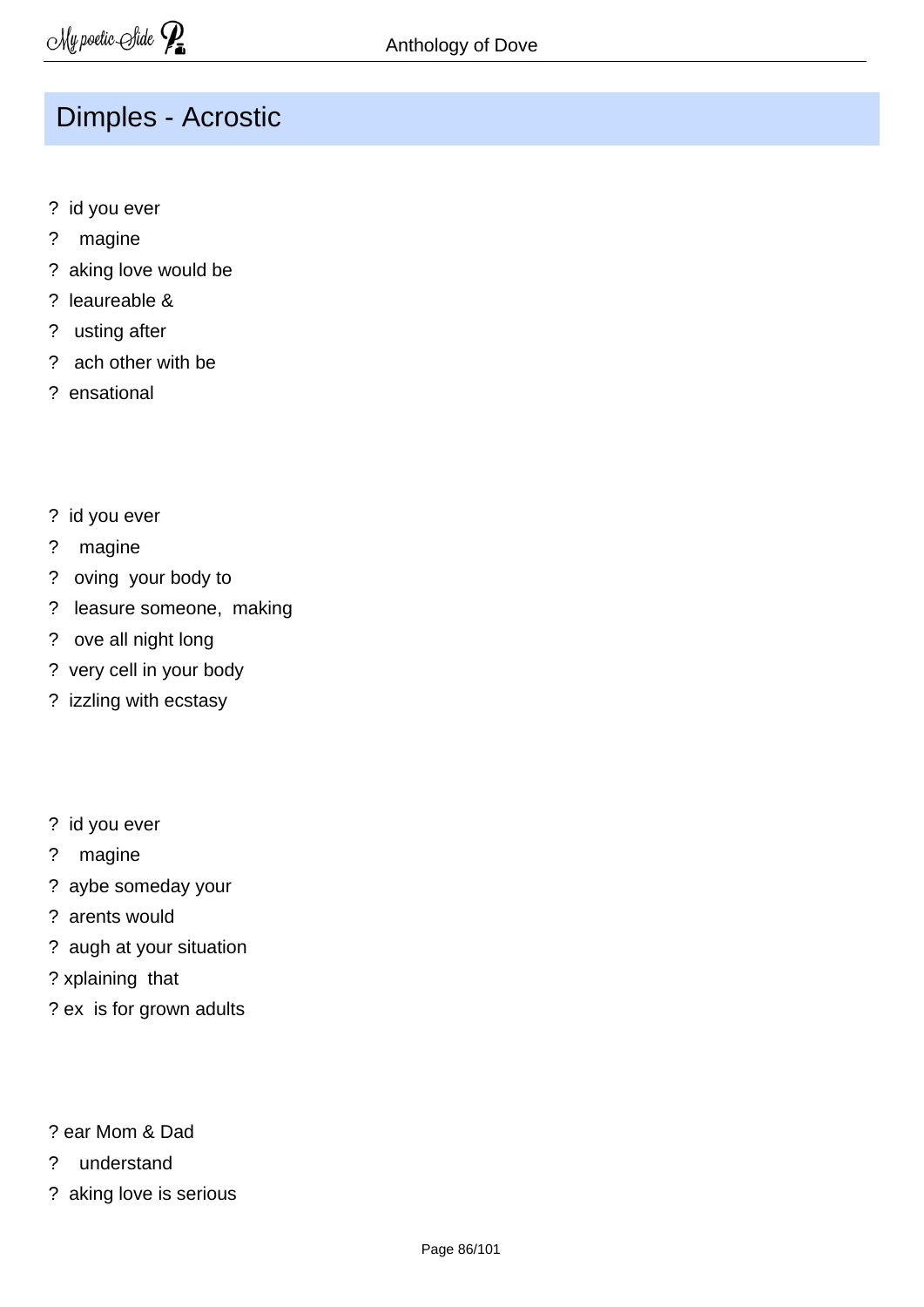- ? lease understand
- ? ust is
- ? very where and
- ? ex brings out my dimples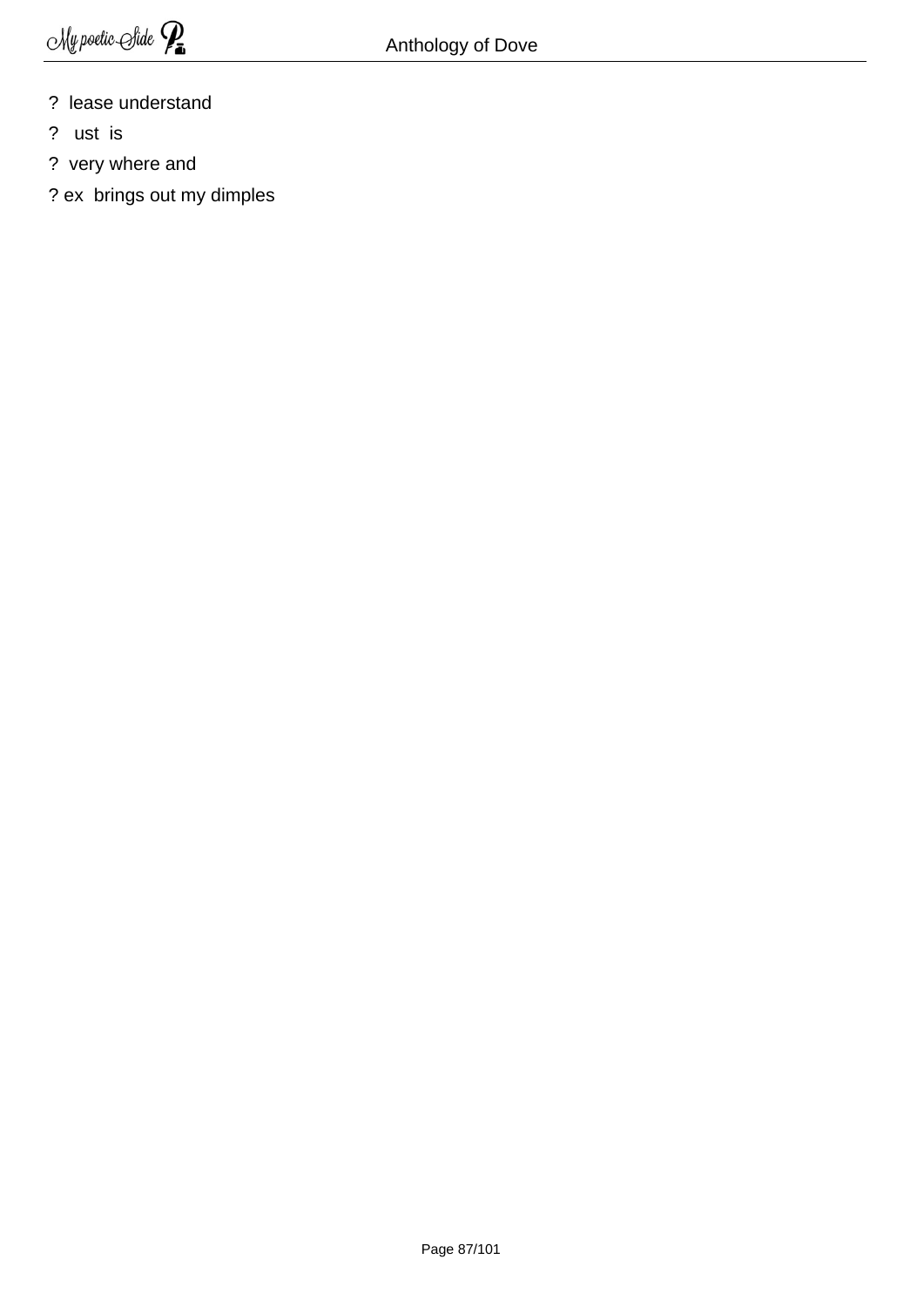## My Valentine's Dreams Leave Me Teary-eyed

My broken heart bleeds into the eventide

My shattered soul full of pain and tears

My thoughts fill with doubts personified ----------------

My lips quiver as my lonely tear drops slide

My heart is tethered to my soul's fears

My broken heart bleeds into the eventide ----------------

Trembling in fear , losing my pride

Wishing love's magic dust were here

My thoughts fill with doubts personified ----------------

Will twilight's beams leave me satisfied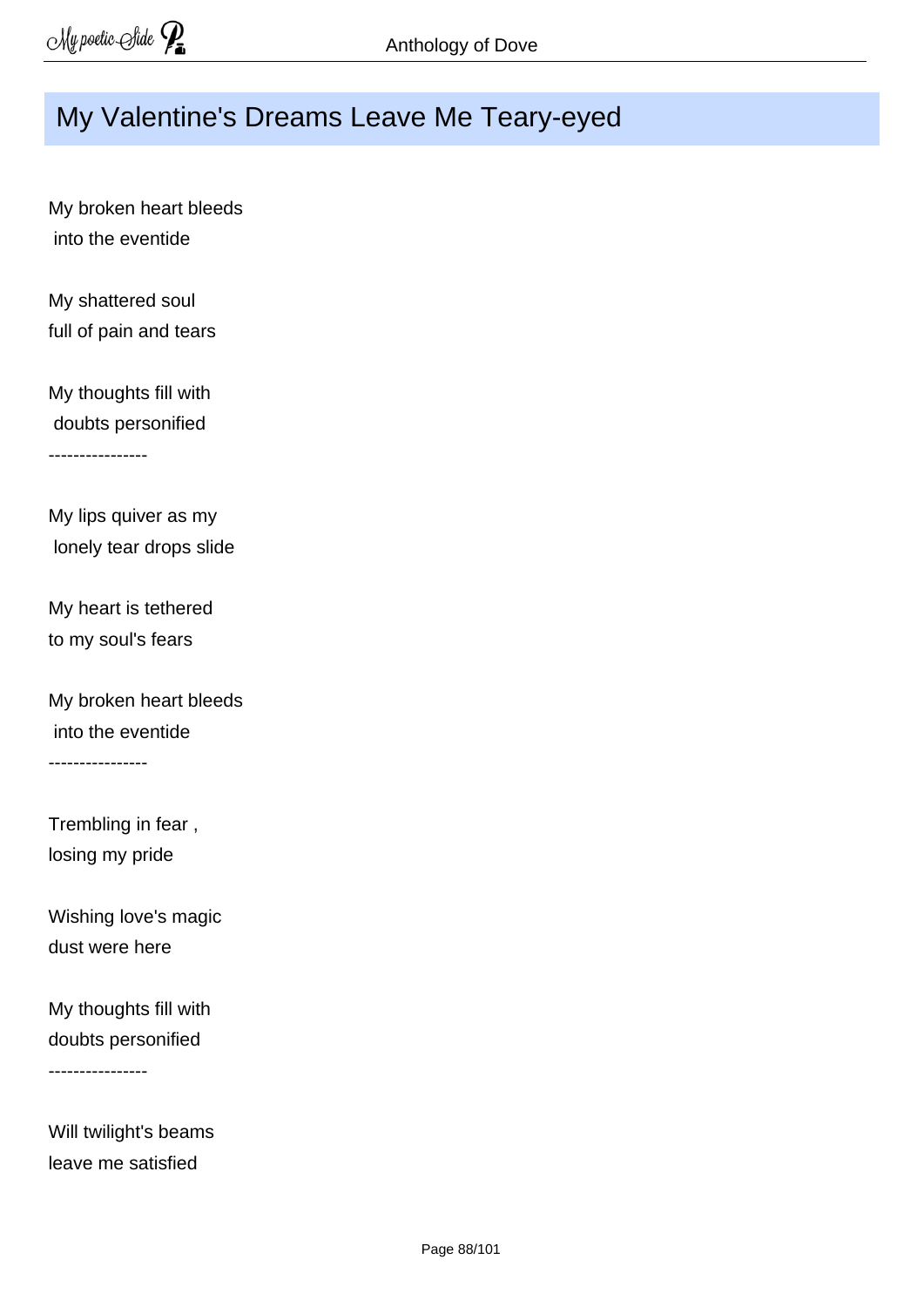Will "I love you's" ever echo in my ears?

My broken heart bleeds into the eventide

----------------

Love's blissful nectar, oh why is it denied?

My shattered soul crying in crimson tears

My thoughts fill with doubts personified

----------------

My Valentine's dreams leave me teary-eyed

Magnifying my pain and all my fears

My broken heart bleeds into the eventide

My thoughts fill with doubts personified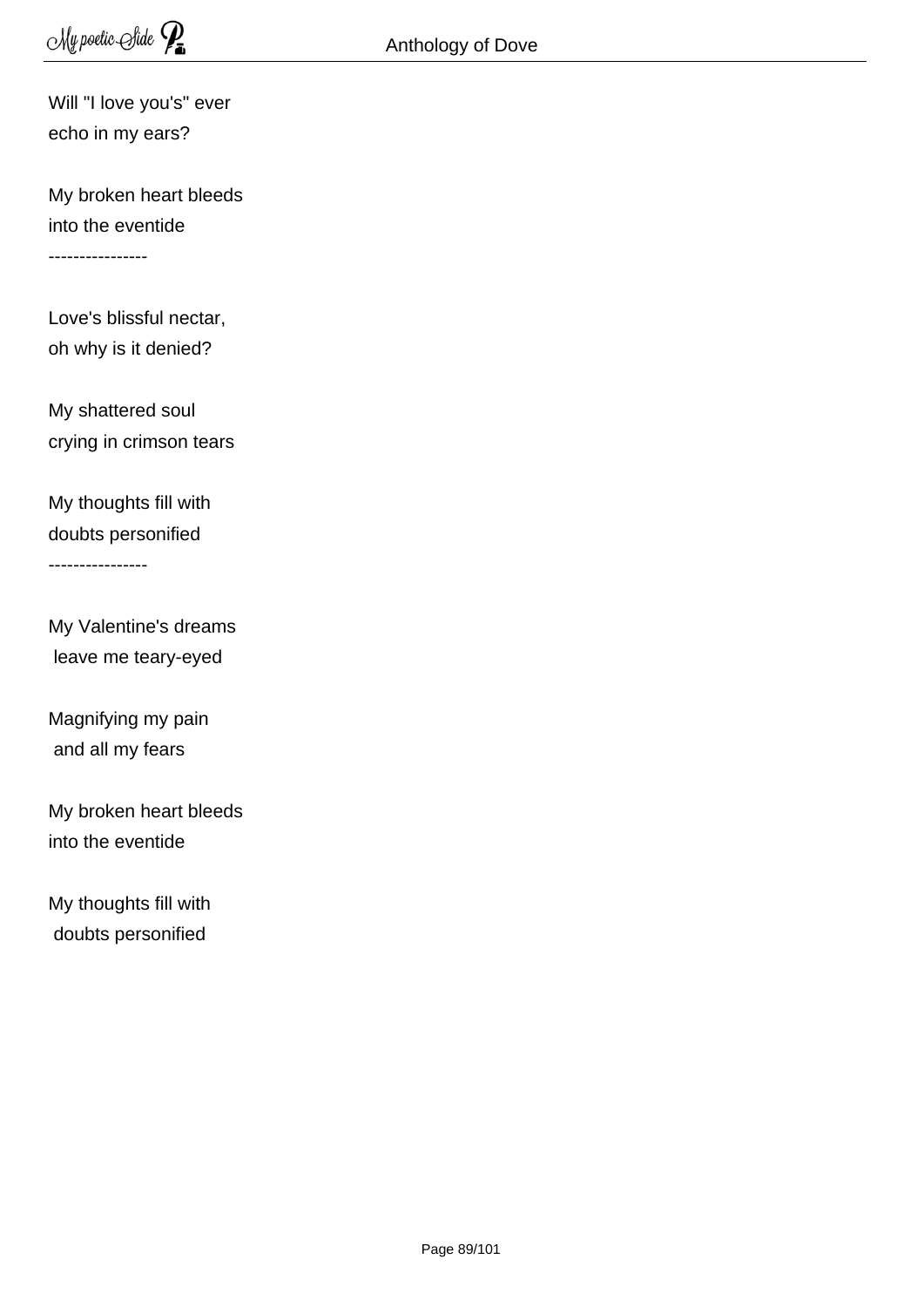### Moonlit Heavens: A Villanelle

From the moonlit heavens in the sky Such peacefulness unveiled before me I could hardly believe my eyes

Soft beams of moon light far and wide Brought me to my knees From the moonlit heavens in the sky

An Angel descended and then sighed Asked If heaven was where I needed to be I could hardly believe my eyes

My heart was heavy, I started to cry I was dying, yet my soul couldn't see From the moonlit heavens in the sky

So, I asked the Angel kindly Why? Why was she now coming for me? I could hardly believe my eyes

Then I felt my soul lift as I sighed Radiant Moon beams was all I could see From the moonlit heavens in the sky I could hardly believe my eyes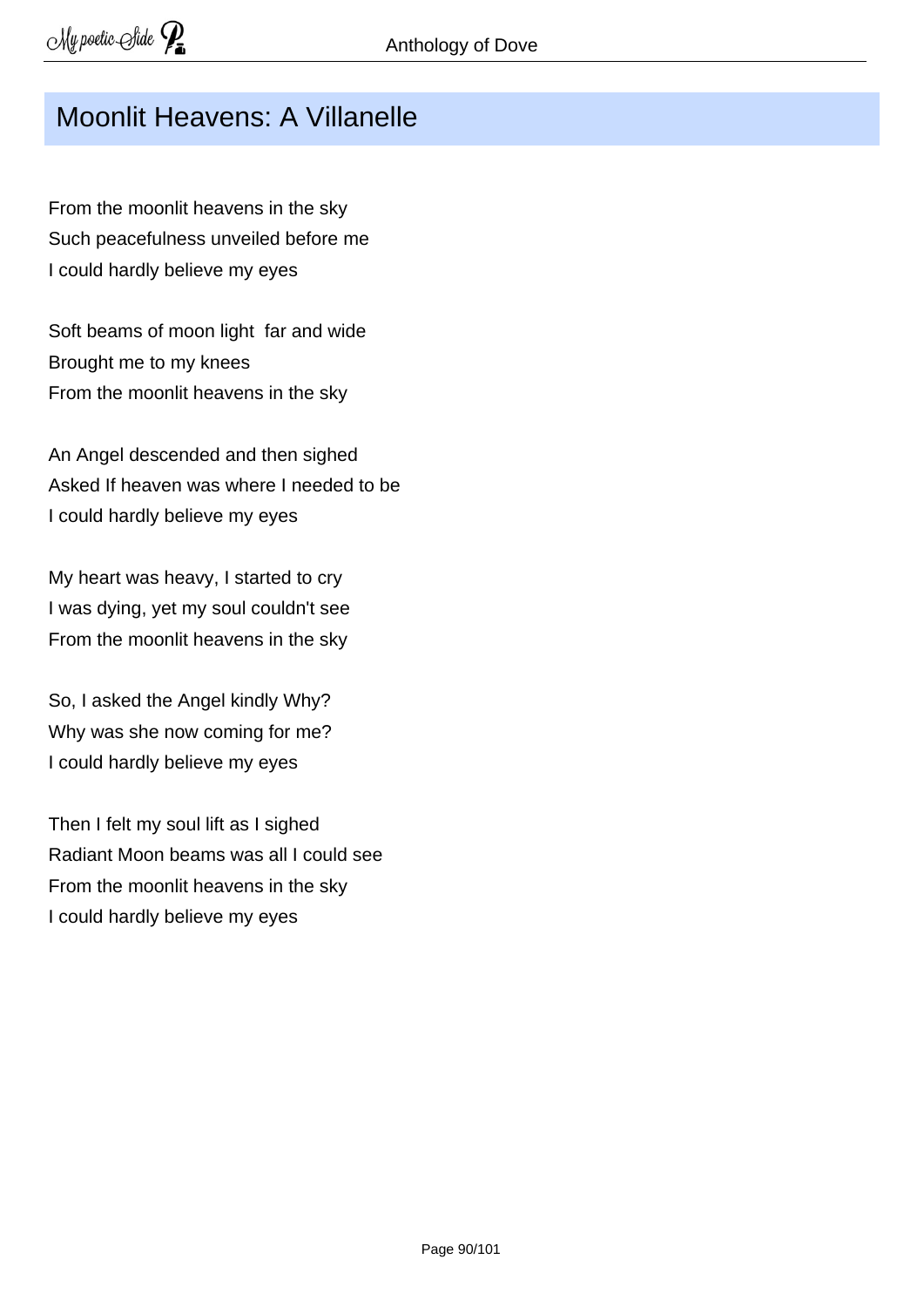# I Fell in Love : Rondelet

I fell in love My heart was filled with joyful glee I fell in love Soaring like the wings of a dove In my peaceful serenity My soul was happy and care free I fell in love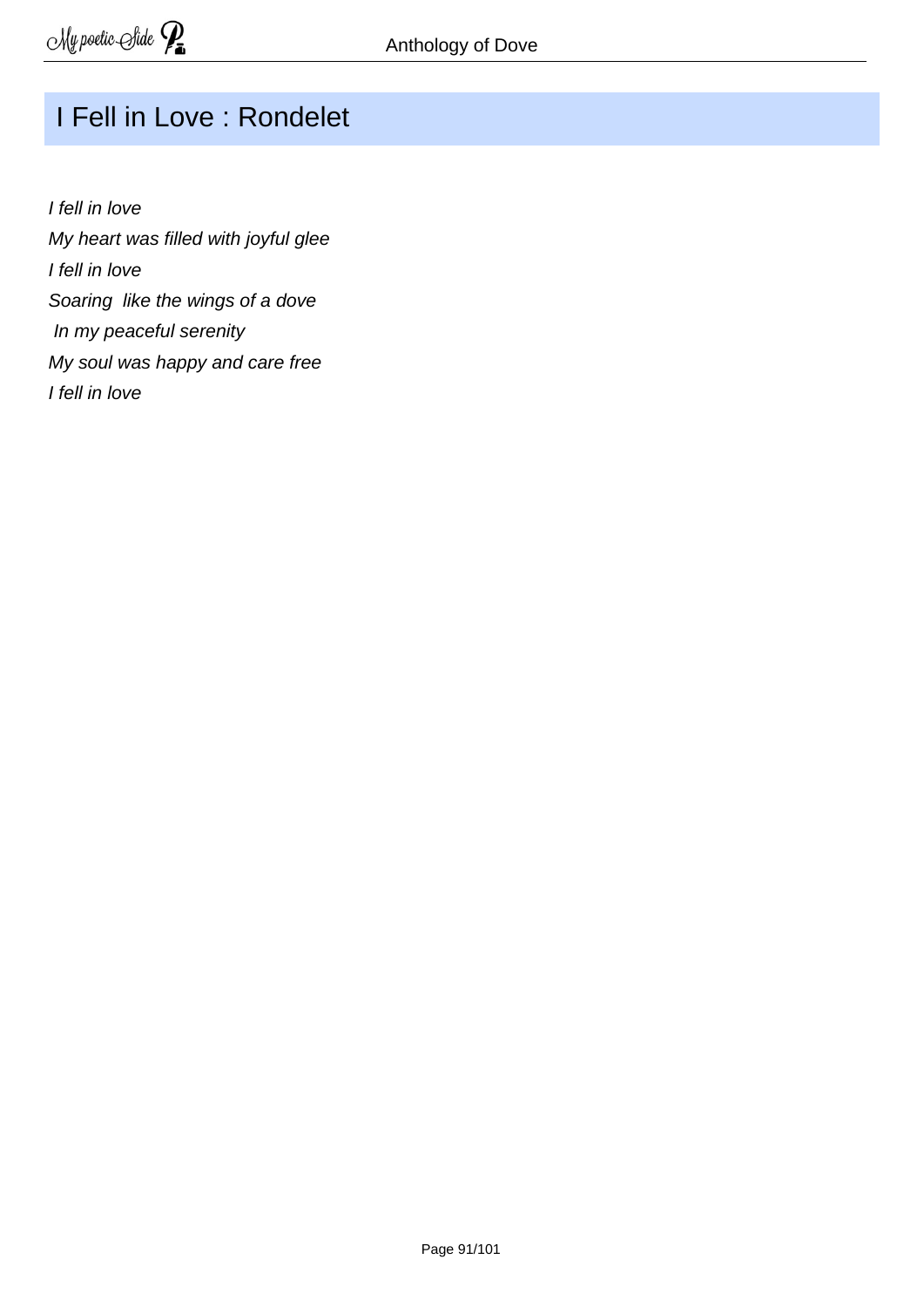#### Baller Oni

First strike, you're in trouble Second strike, you start to sweat Strike three, you go to Hell

The score is even and you need a home run The Baller Oni, yells " Let's have fun"

"How did you get 666" I ask "Its simple" he giggles without shame I clobbered them all The Devil is my name

He shows me the bat Snickering once again You may think I'm nice But, I am not your friend

His eyes start glowing I start to run away " Hey Come back, You still haven't played"

Now, I asked him How he ended at the Mansion " It's the portal to Hell" I read his lips like closed caption

He swung the bat, clobbering my head" You're a Oni Now, Angel" Demon Baller said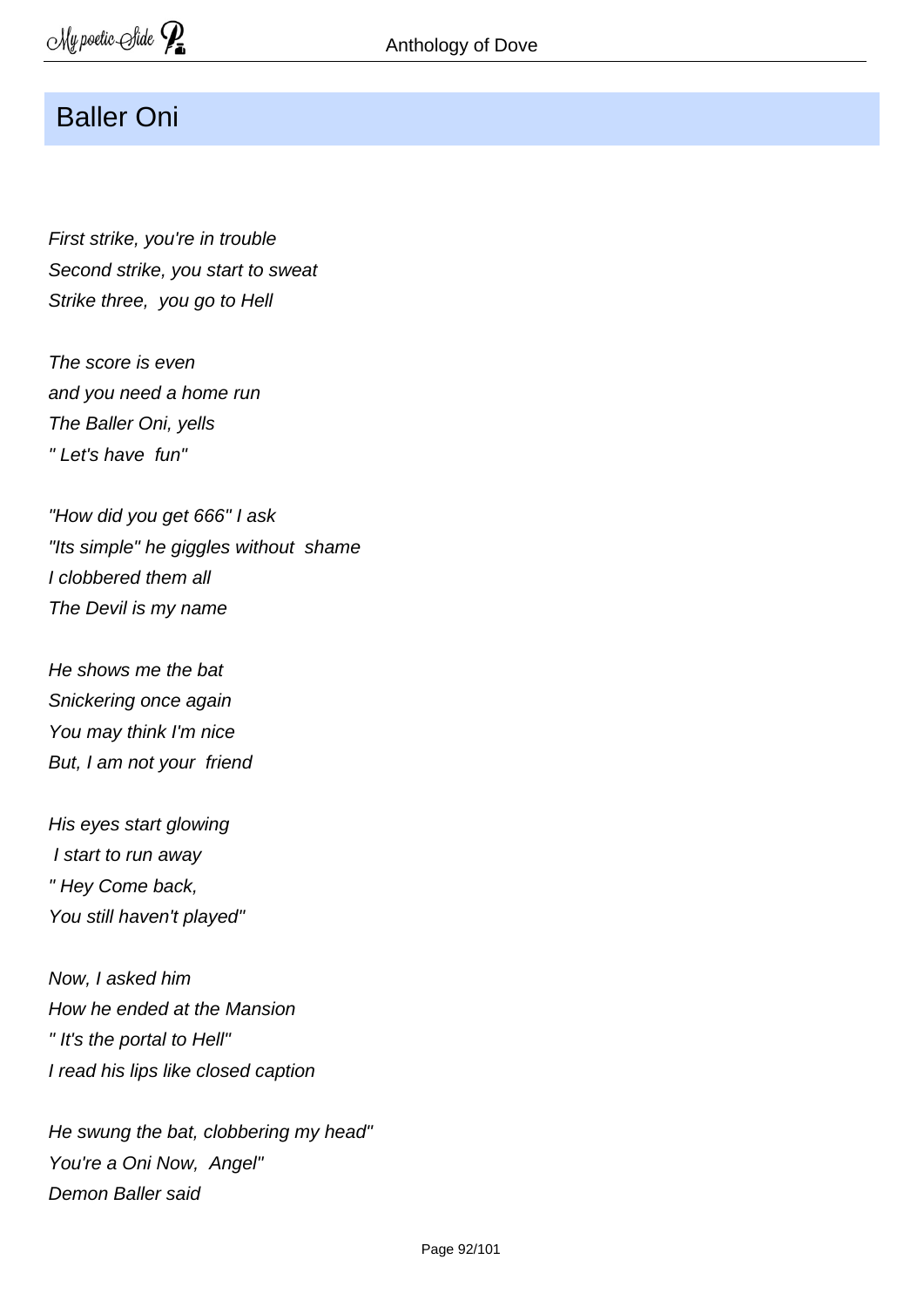Welcome to the Game It's the Angels verses the Demons I swung my bat I knew I wasn't dreaming

I was a dead Angel So I swung the bat as hard as I could I clobbered the demon with my bat made of wood

I may be, a new Oni But, I know how to play the game Clobber all the demons Because dead Angels have no shame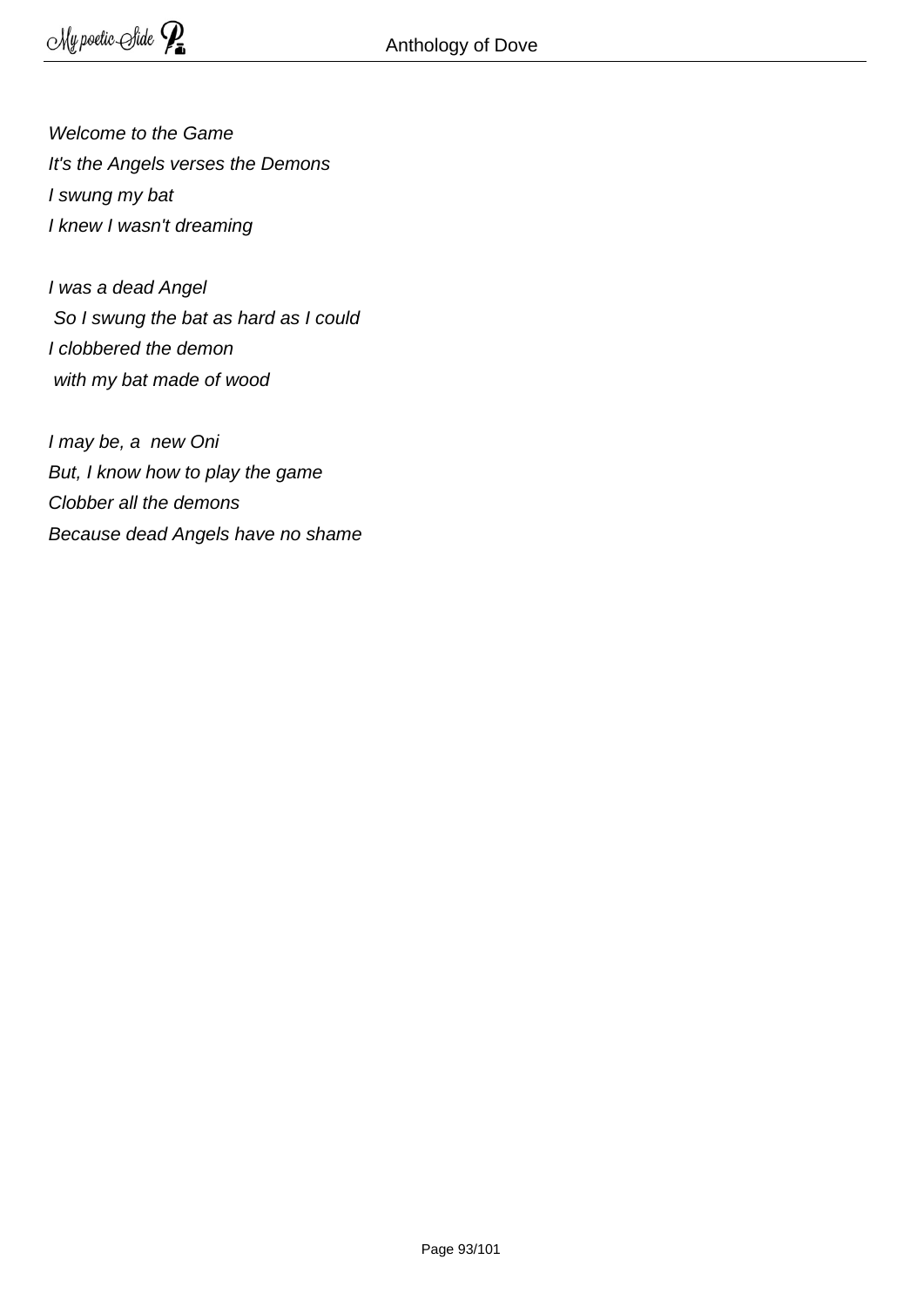## Love it's Sweet Warmth- Rondelet

Love it's sweet warmth What pleasure I found in a kiss Love it's sweet warmth What my soft lips sorely did miss Was the warm tinge of your sweet lips Love it's sweet warmth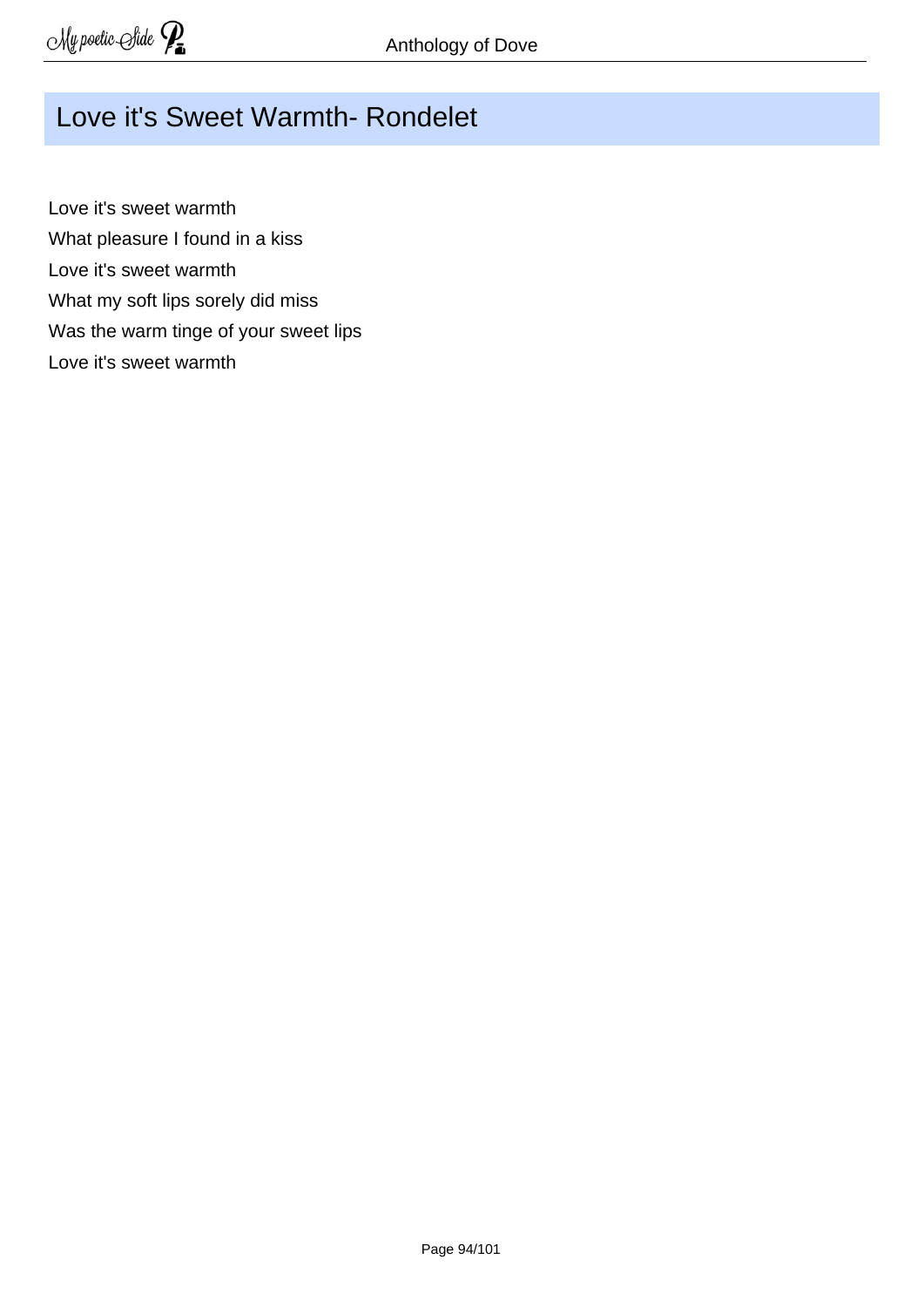### Railway Station: Villanelle

I lost my love at the railway station Dropped me off, then kissed me goodbye No sir, this wasn't a real vacation

He didn't give me an explanation Just pat me on the back as I sighed I lost my love at the railway station

Then I departed with his rejection I watched the cities just pass me by No Sir this wasn't a real vacation

I remember his sweet flirtation When he wanted to be my special guy I lost my love at the railway station

Until he acquired a new revelation I'm setting you free, like a butterfly No Sir this wasn't a real vacation

I cried for miles in humiliation As the conductor looked me in the eye I lost my love at the railway station No sir, this wasn't a real vacation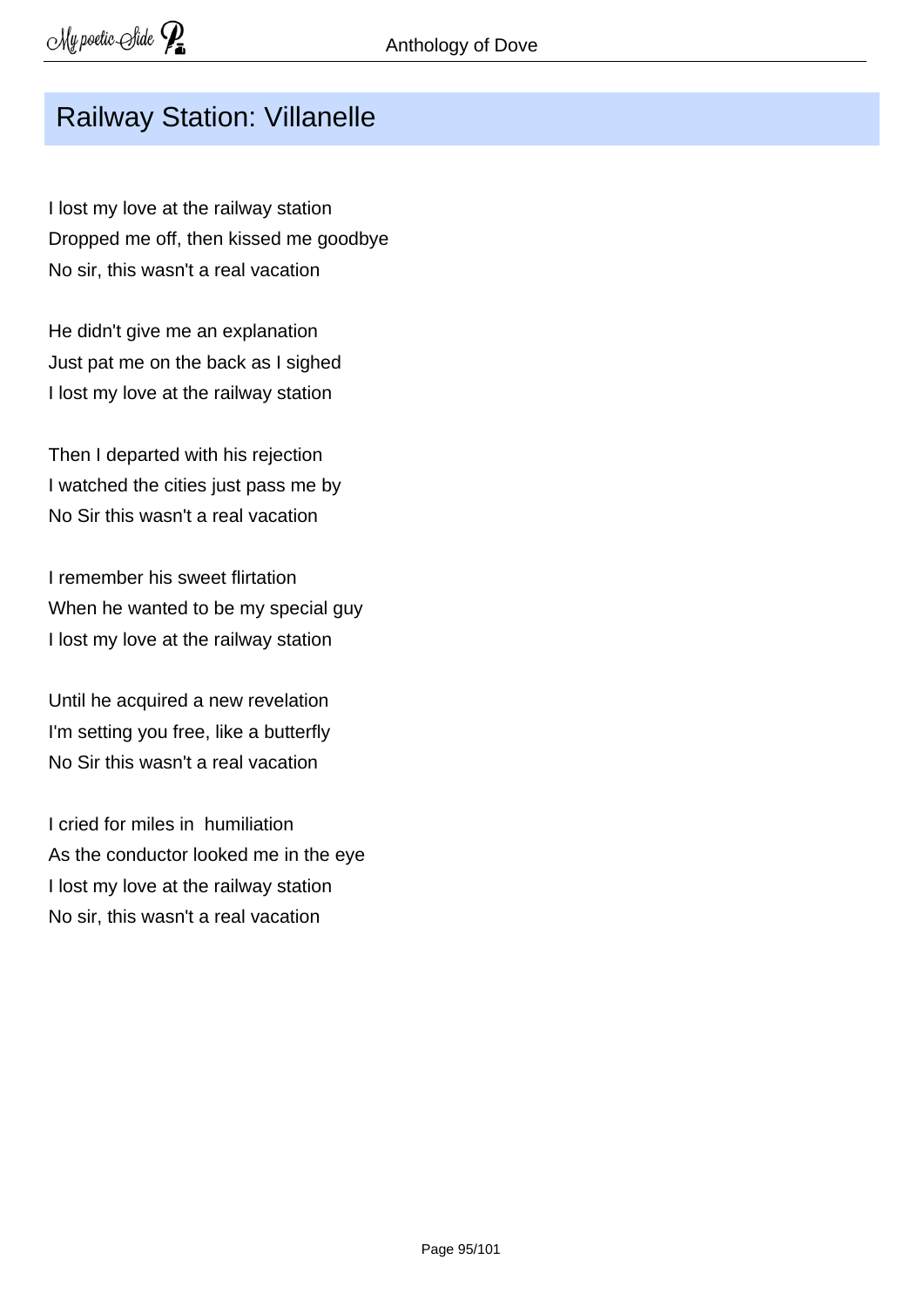### When You Were Mine: Villanelle

Do you remember our kisses so sweet? Like delicious honey-nectar so fine When you were mine, I felt so complete

My soul did spins, I was dizzy on my feet Oh baby, I would get chills down my spine Do you remember our kisses so sweet?

With every pucker, I could feel your heat The warmth of your lips , oh so sublime When you were mine, I felt so complete

My heart danced a sweet loving beat Oh yes, I was glad you were mine ! Do you remember our kisses so sweet?

Honey glazed lips such a joyous treat Warm embraces , oh they felt divine When you were mine, I felt so complete

I shall always love you my sweet Your kisses forever engraved in my mind Do you remember our kisses so sweet? When you were mine, I felt so complete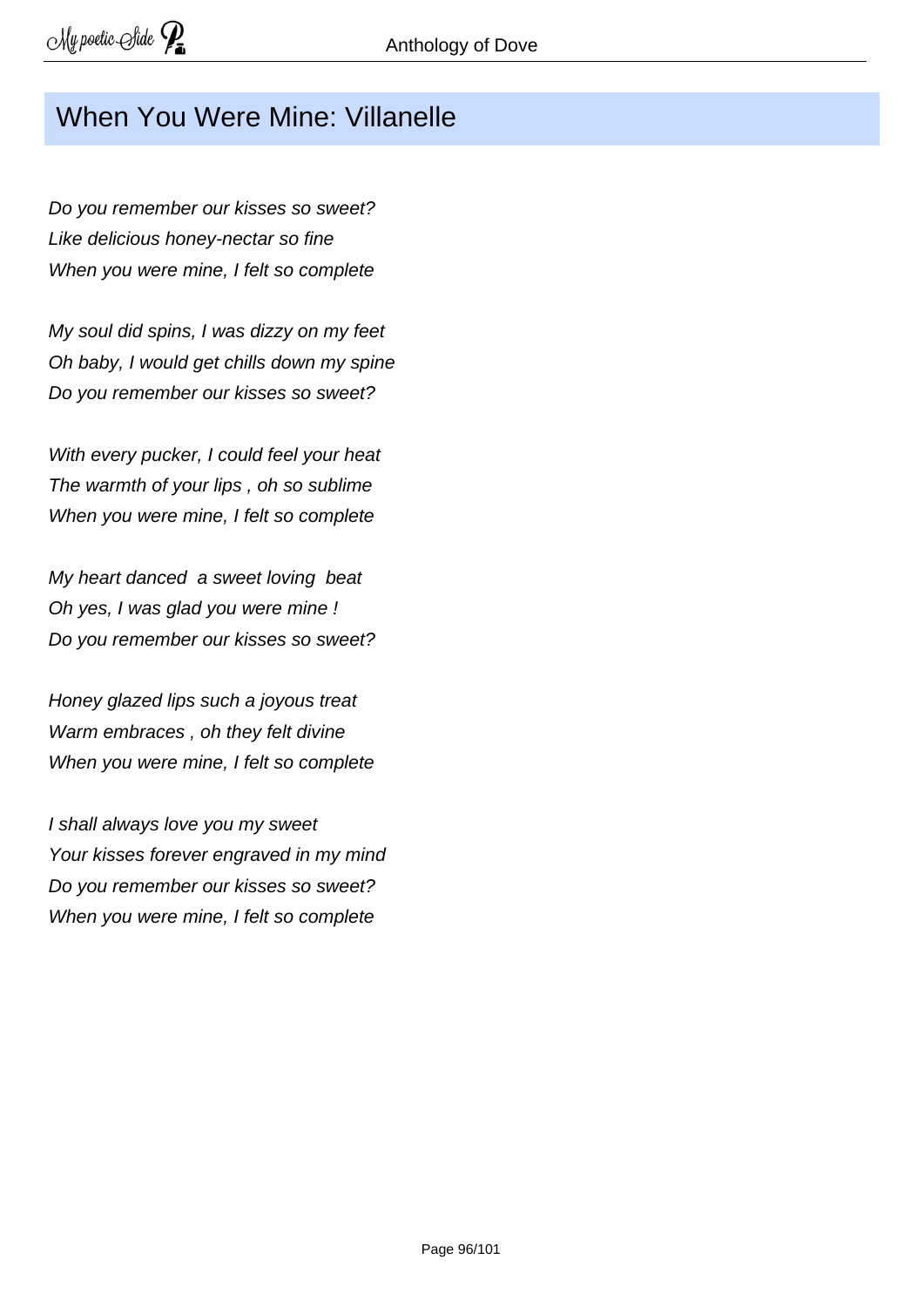#### Blood-Red Rose: Villanelle

See the Beauty of the Blood-Red Rose Petals sweet and luscious as any flower Deep within my soul she calmly flows

Beautifully nourished by love we know My soul holds all her fragrant power See the Beauty of the Blood-Red Rose

In my veins her sweet nectar flows And the fragrance within never tires Deep within my soul she calmly flows

You may think her thorns may show To prick those people under fire See the Beauty of the Blood-Red Rose

The beauty inside of me softly grows Like an Angel she's one to admire Deep within my soul she calmly flows

If you love me her beauty will glow Petals sweetness full of desire See the Beauty of the Blood-Red Rose Deep within my soul she calmly flows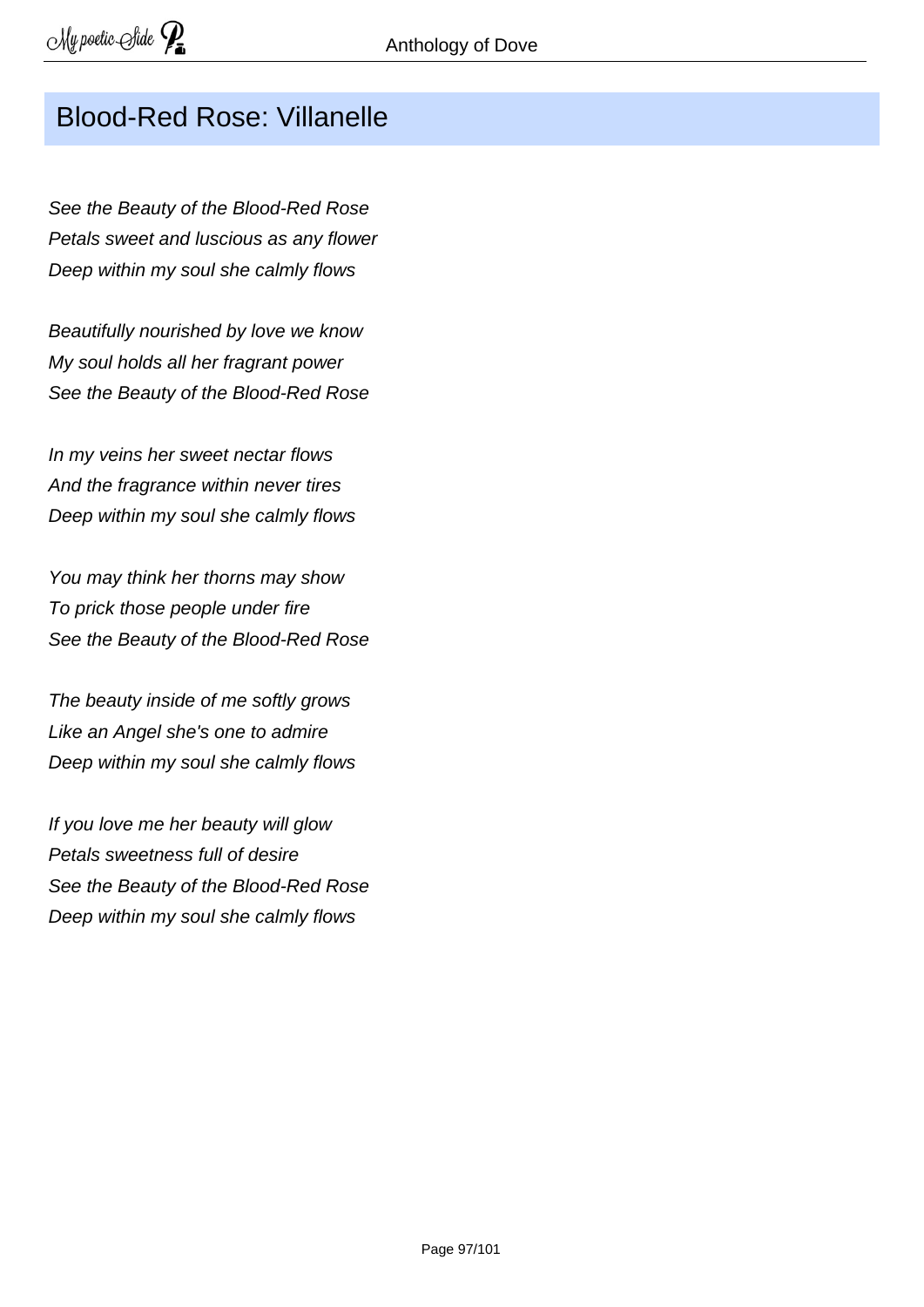### Beauty Upon The Sea

Casting her beauty upon the sea The moon felt as true peace Her reflection dancing upon the waves her love light released

Look at the magnata, the sailors Cried huddling down on their ship The glow is even more lovelier This time around such a glorious trip

The sea waves would laugh As the moon light caressed their faces Tickled by its wondrous lustrous sheen Upon the ocean wide open spaces

And so the moon would delight all those Creatures of the sea Mermaids were no exception Swimming through the magnata happily

The dolphins and whales could Never truly sleep without peeping At the beauty created by the moonlight The trail upon the sea softly creeping

And the stars gave their thanks to The moon light affair at night To be blessed by your glow upon the sea The magnata , is just pure delight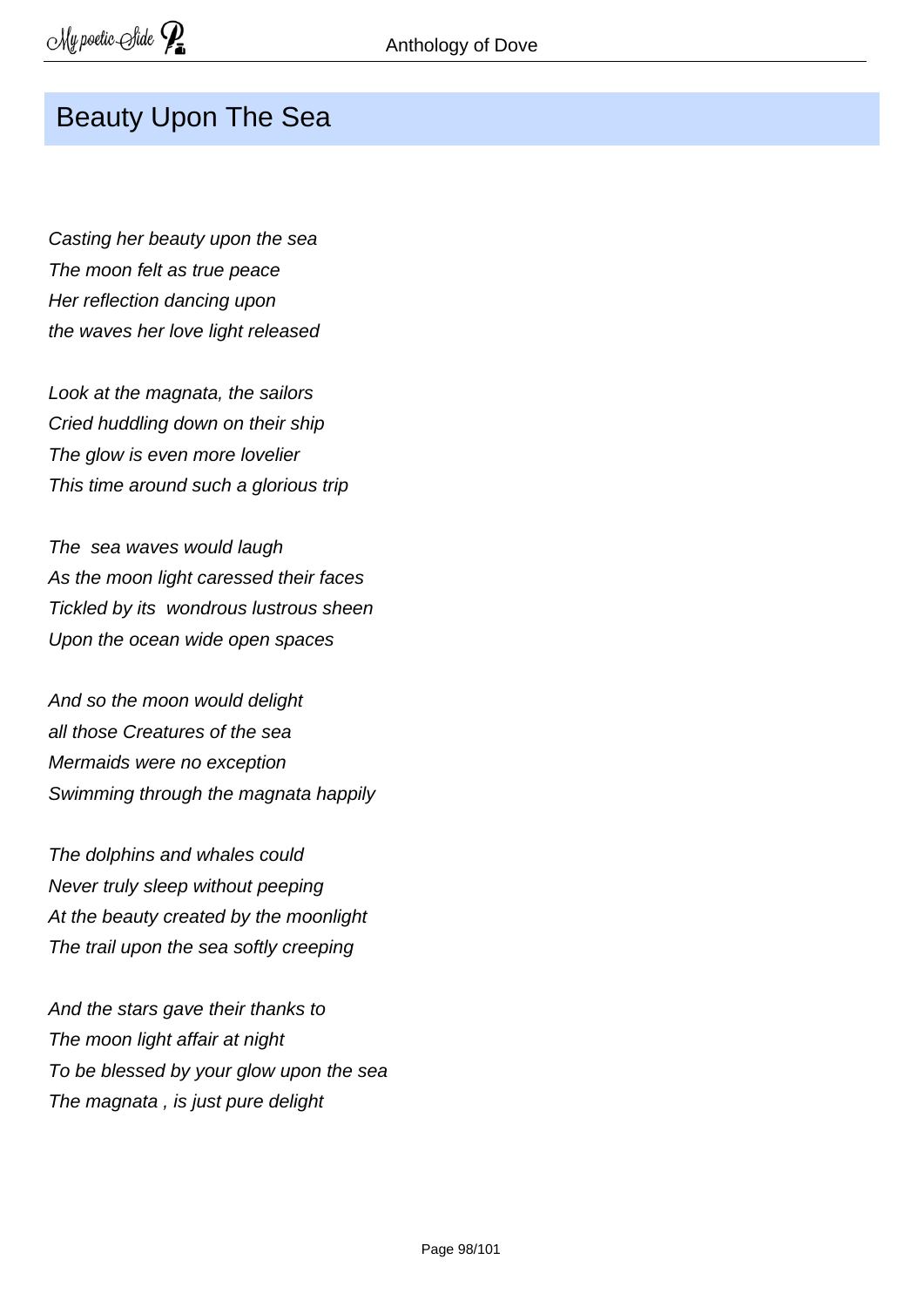## Underneath The Moon-kissed Night

Yes, we danced underneath the moon-kissed night While its rays in the dark sky sweetly shined Each moon beam was radiant and so bright The beat of our tender hearts so divine

We kissed sweetly with the beams in the sky Ambient rays made our happiness balloon Lover were jealous, let me tell you why Your soft kisses were sweeter than perfume

 Yes, nobody could ever dance so sweet As we were blessed by the magic of love The moon kissed rays had enchanted our feet Like the lovely rainbows high up above

We danced underneath the moonlight so bright Lovers dancing beneath the moon kissed night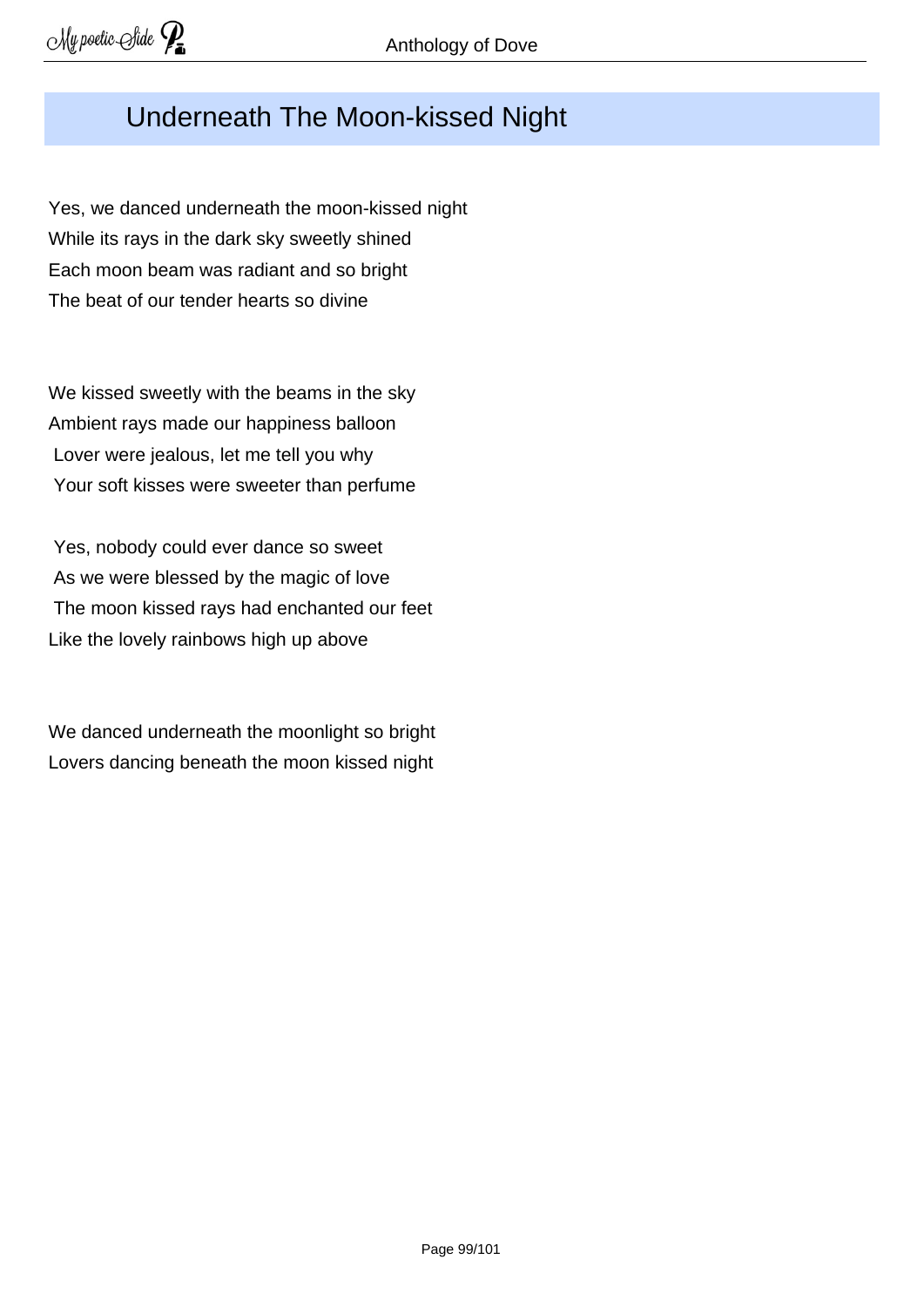#### Tin Man

He was hallow in the inside some say he had no heart But his soul was so bruised and battered, he fell apart

Now he walks around holding a tin-like exterior Abuse can be hard but it left him feeling inferior

Tin Man, Tin Man his eyes are as cold as ice Oh but don't stay away please folks, please be nice

Because love is all a Tin Man ever needs To melt away his hard exterior and finally be freed

His heart will beat again And his soul will Purge away the strife The Tin Man, The Tin Man Can lead a new life